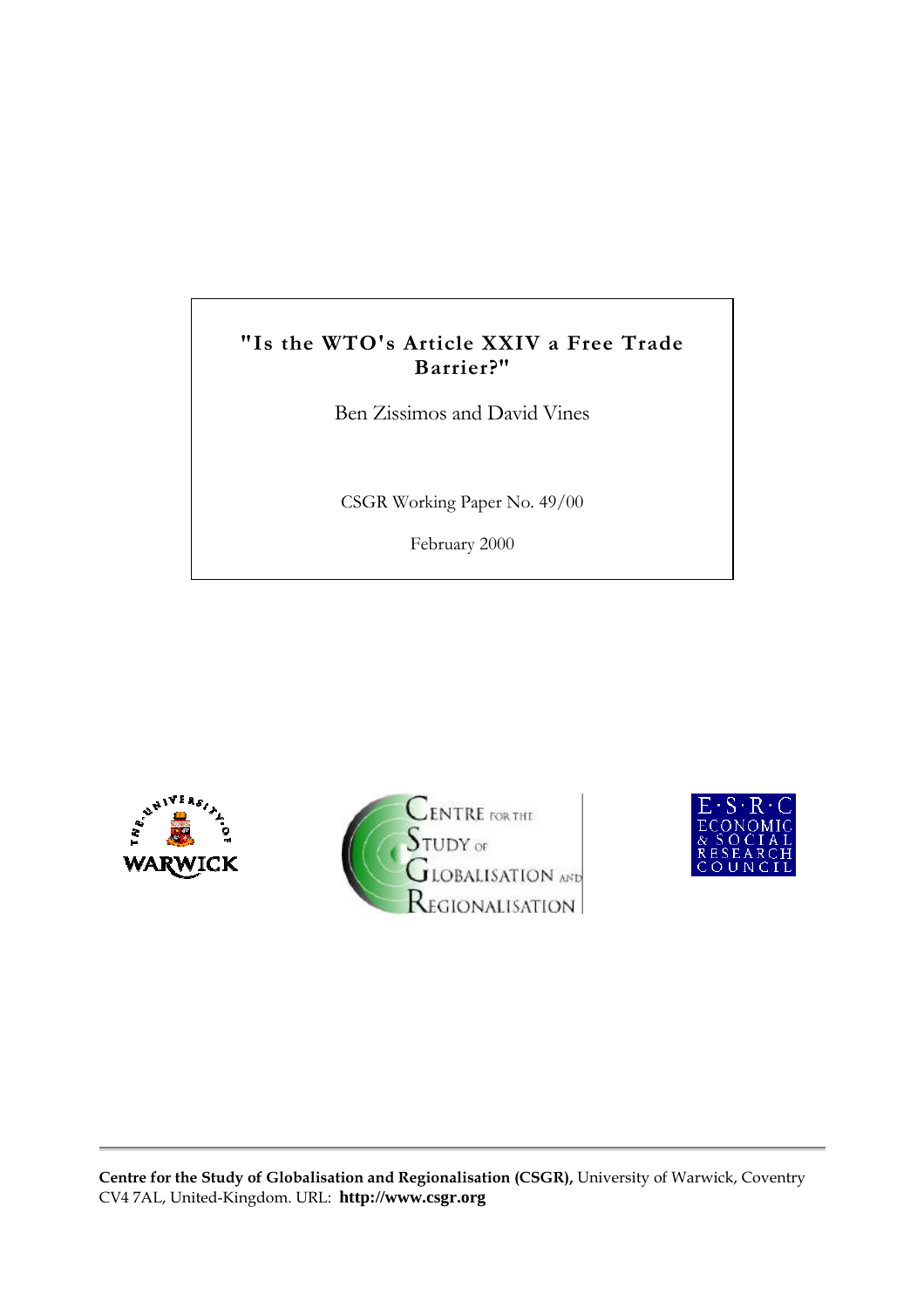## **Is the WTO's Article XXIV a Free Trade Barrier?**

Ben Zissimos and David Vines<sup>1</sup> CSGR, Warwick, and IES, Oxford; Balliol College, Oxford, Australian National University, and CEPR. CSGR Working Paper No. 49/00 February 2000

# **Abstract:**

Why is further multilateral trade liberalisation proving so difficult to achieve? This paper shows that Article XXIV itself, the set of WTO rules governing trade block formation, undermines the multilateral liberalisation process. Trade block formation under Article XXIV can be thought of as a coalition formation game with negative externalities. We suppose that the usual mechanism through which block formation exerts a negative externality on non-members a rise in external tariffs - is precluded by Article XXIV. But essentially the same effect is created by internal tariff reduction. From this it follows that free trade is not an equilibrium.

Keywords: free trade, protection, trade liberalisation. JEL Classification: F02, F13, F15.

Address for correspondence: Ben Zissimos **CSGR** University of Warwick Coventry CV4 7AL, UK

 $\overline{a}$ 

Email: benjamin.zissimos@economics.ox.ac.uk Email: econdav@ermine.ox.ac.uk

<sup>&</sup>lt;sup>1</sup> We thank Kyle Bagwell, Christopher Bliss, Francis Bloch, Paola Conconi, Ben Lockwood, Marcus Miller, Ray Riezman, Lucio Sarno, Bob Staiger, Margaret Stevens, Ted To, John Whalley, Myrna Wooders, Zhilian Yi and participants at the 1999 Midwest International Trade meeting, the 1999 MMF conference, University of Oxford, as well as seminars in CSGR (Warwick) and Nottingham University for useful comments and conversations about this paper. Any errors are our own. Financial support from the ESRC Centre for the Study of Globalisation and Regionalisation (CSGR), University of Warwick, is gratefully acknowledged.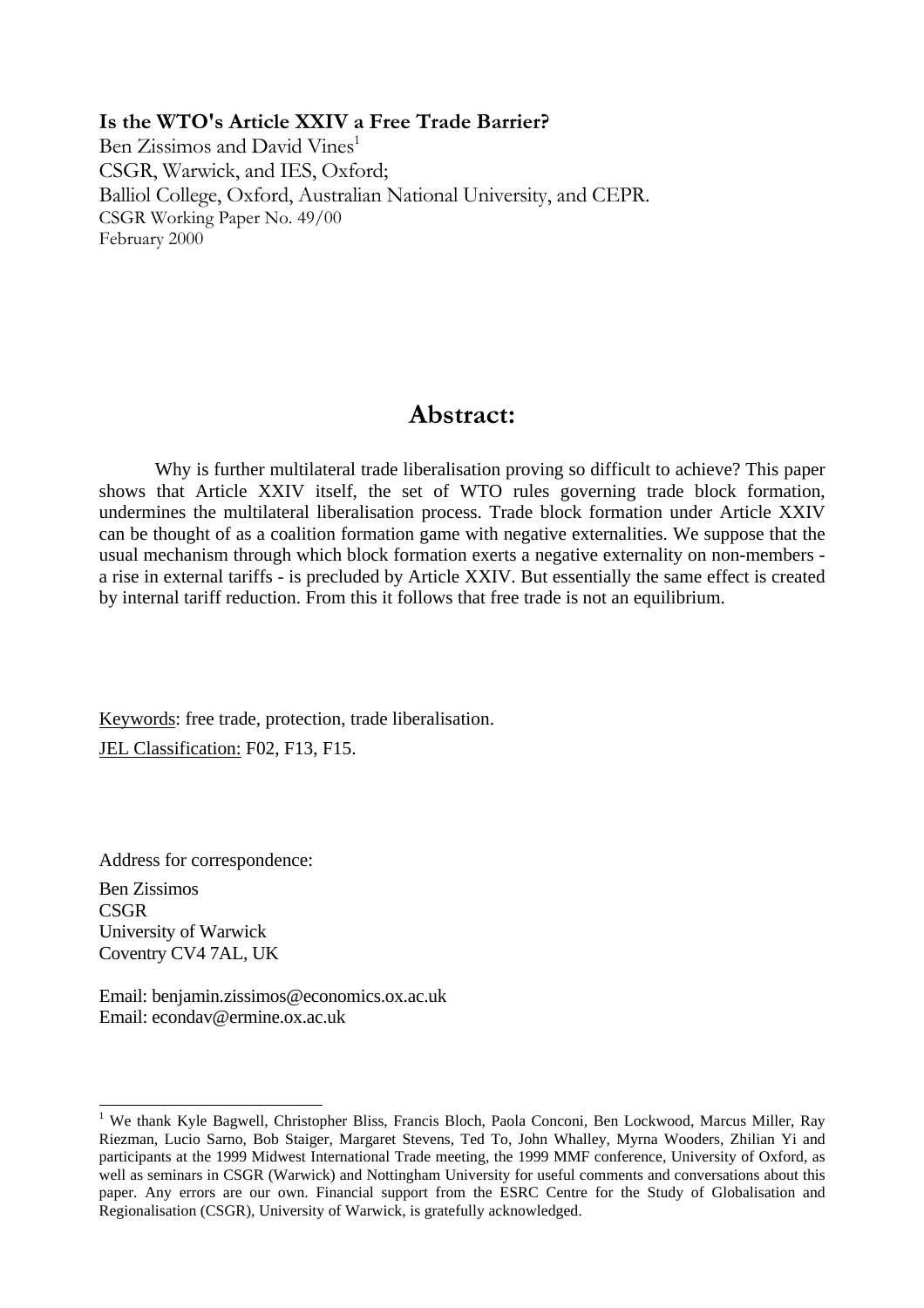## **Non-technical Summary**

Why is further multilateral trade liberalisation proving so difficult to achieve? This paper investigates the idea that Article XXIV, the WTO's own set of rules on trade block formation, is at least partly to blame. The conventional view is that Article XXIV ensures that trade block formation facilitates free trade. Trade block formation can be separated into two parts. One is where members agree to remove all protectionist trade measures. The other concerns the setting of external tariff policy. Trade block formation can raise the power of its members on world markets; power that is exercised by raising external tariffs. Article XXIV stipulates that members, upon forming a trade block, are not allowed to become more protectionist towards non-members. So trade block formation must be trade liberalising overall. Providing that trade block formation leaves members better off, so the argument goes, this process can be expected to continue until all countries are a member of one all encompassing trade block, equating to free trade.

Whilst this argument is appealing in its simplicity, many believe that it is wrong, and that free trade will not be an equilibrium when countries can form a trade block, even under the conditions of Article XXIV. (Bhagwati 1993, Goto and Hamada 1998, and McMillan 1993 argue this, with reference specifically to Article XXIV; Bagwell and Staiger 1998, 1999 discuss the problems that can be created by preferential trade agreements more generally, citing those formed according to Article XXIV as a particular case.) However, past work does not allow the structure of trading arrangements, preferential or otherwise, to be determined as an outcome of the model, under the incentive structures created by the conditions of Article XXIV. It is the purpose of this paper to do exactly this, and show that the structure of trading arrangements that emerges is not characterised by free trade.

We show that the conventional view goes wrong by neglecting the fact that, even if blocks do not become more protectionist against non-members, trade block formation makes non-members worse off at the same time that it makes its members better off. This can be thought about most easily as an exchange rate effect (although in our paper, and in the wider trade theoretical literature, it is referred to as a terms of trade effect). Take, as an illustration, the efforts being made within the European Union (EU) to form a single market. The principle intention of this is to increase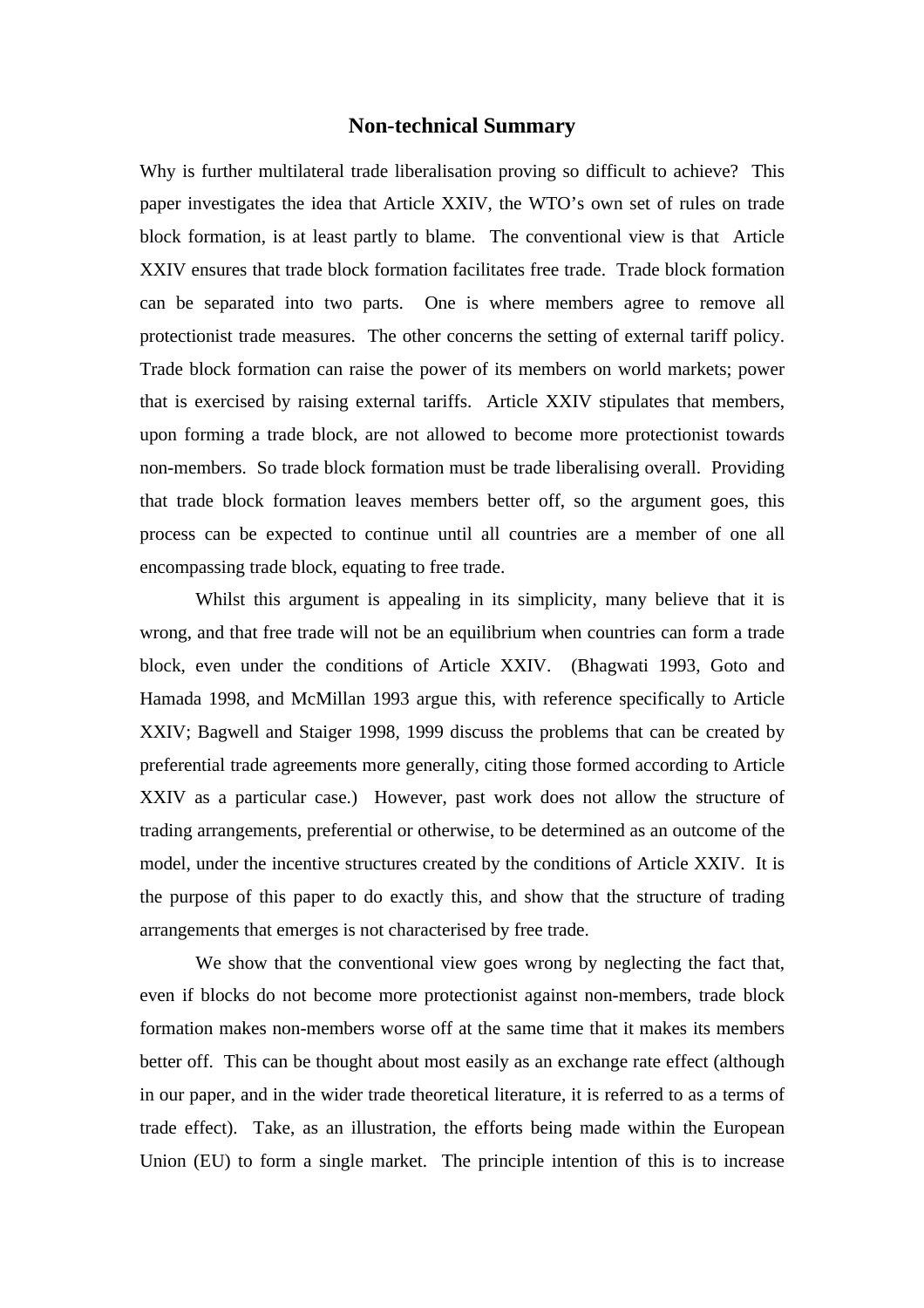trade between member states. With all else equal, each EU member will trade less with the rest of the world as a result. Consequently, their currencies will appreciate against those of non-Europeans like the yen and the US dollar. This increases the purchasing power by Europeans of non-European goods, making them better off. Conversely, it reduces the purchasing power of non-Europeans over European goods, to their detriment. All this happens because trade within the Union is facilitated, and happens even if trade with outsiders is made no more difficult.

How does this relate to whether trade block formation will lead to global free trade? The key insight is simple. If the benefits from membership of an exclusive club are derived partly by making outsiders worse off, then the club will not throw open its doors to all comers. Facilitating trade between block members has exactly this effect. The purchasing power of block currencies increases, whilst that of outsiders declines. Consequently, trade blocks do not have an incentive to allow all applicants to join, because some of the benefits of membership come from being able to purchase the products of outsiders more cheaply on world markets. So there is a limit to the expansion that can be expected from existing blocks, and free trade between all countries will not arise.

There will be those who say that some liberalisation is better than none at all. On the face of it even the partial liberalisation created by trade block formation under Article XXIV might appear to be a positive achievement. However, while liberalisation amongst members of a larger block enhances their purchasing power on world markets, outsiders loose purchasing power and become worse off. Therefore, trade block formation is a force for growing world inequality, even under Article XXIV.

In conclusion, there are many reasons why countries might have seemed more interested in becoming part of a trade block than engaging purely in multilateral trade liberalisation. The surprise is that WTO officials, in trying to understand why this is happening, should look to the incentives created by their own rules for at least part of the answer.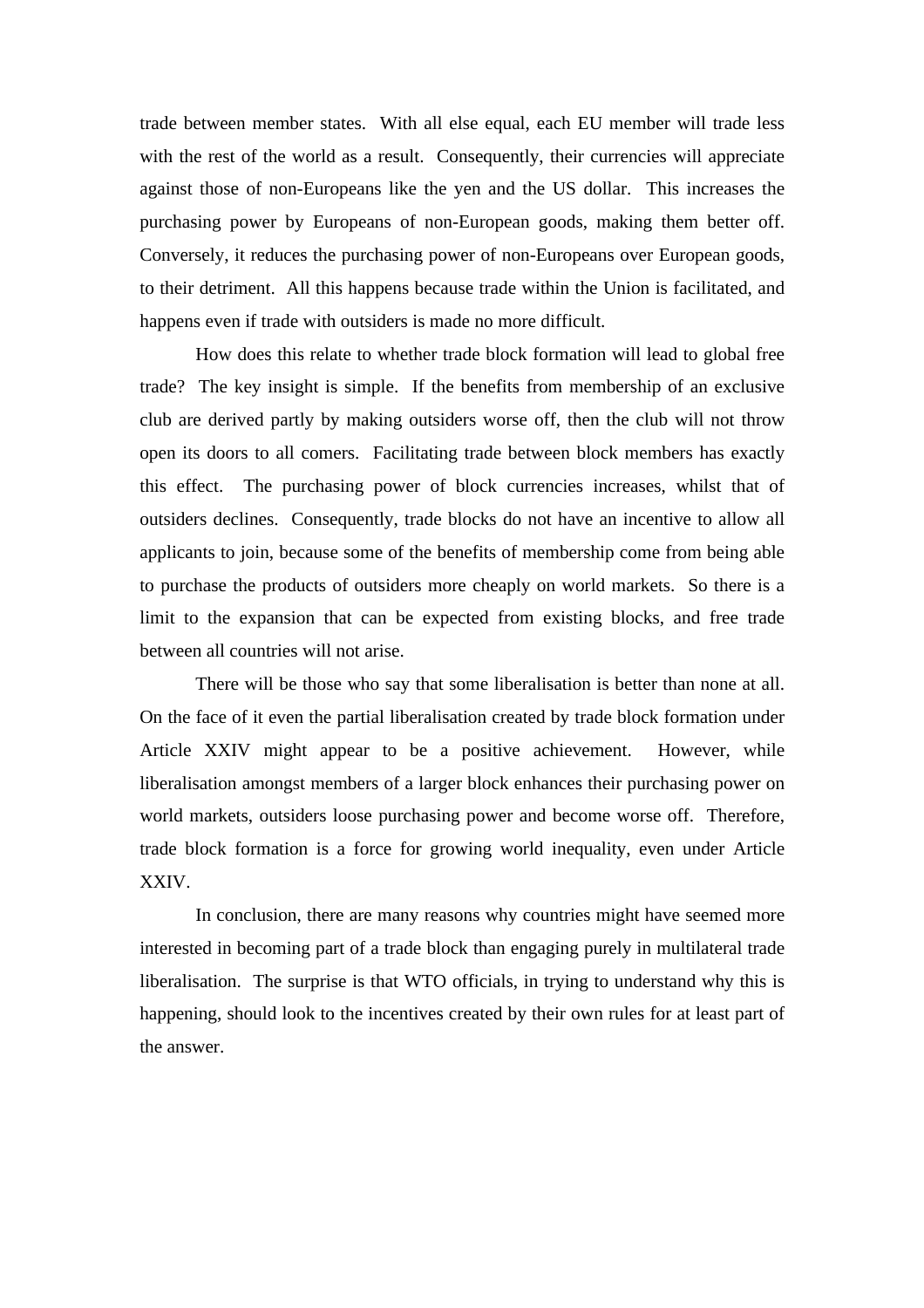## IS ARTICLE XXIV A FREE TRADE BARRIER? 1 1. Introduction

One of the most important international economic issues at the moment is why the World Trade Organisation (WTO) is having such di¢culty promoting further multilateral trade liberalisation. It is widely believed that the Uruguay round, the latest set of world trade negotiations completed in 1994, took too long and achieved too little given the resources expended. And general enthusiasm for another world trade round remains week. Yet many believe that the world would bene…t from further liberalisation.

The purpose of this paper is to argue that Article XXIV, the WTO's own set of rules governing trade block formation, is undermining the multilateral trade liberalisation process. We do not pretend to be the …rst to propose this view. Most of the elements of our argument exist elsewhere in the academic literature. But this is the …rst occasion on which a model is set up where the block structure that emerges under the Article XXIV is determined endogenously, and shown not to be characterised by free trade.

The key insight that we make use of to prove our point is quite simple. It is that if the bene…ts from membership of an exclusive club are derived partly by making outsiders worse  $o^{\alpha}$ , then the club will not admit as members all those who would like join. At its most basic level this may work on nothing other than the principles of kudos and envy. It becomes particularly interesting to economists when the mechanism through which insiders bene…t and outsiders are made worse o¤ operates through the market.

The connection has already been made by Yi (1996, 1997), among others, that a customs union can be thought of as a coalition of countries. The idea that customs union formation does harm to outsiders whilst bene…ting insiders is generally accepted. The literature on coalition formation establishes, as a general principle, that if an exclusive coalition exerts a negative externality on non-members then it will not expand to embrace all individuals. The result that a customs union will not expand to free trade is immediate.

Models of customs union formation are regarded as controversial, because they assume that members jointly manipulate common external tari¤s to maximise their own welfare. Suppose that trade block expansion mandates a rise in common external tari¤s. Critics of this literature argue that external tari¤s cannot rise, as might be predicted by these models. This is because such policy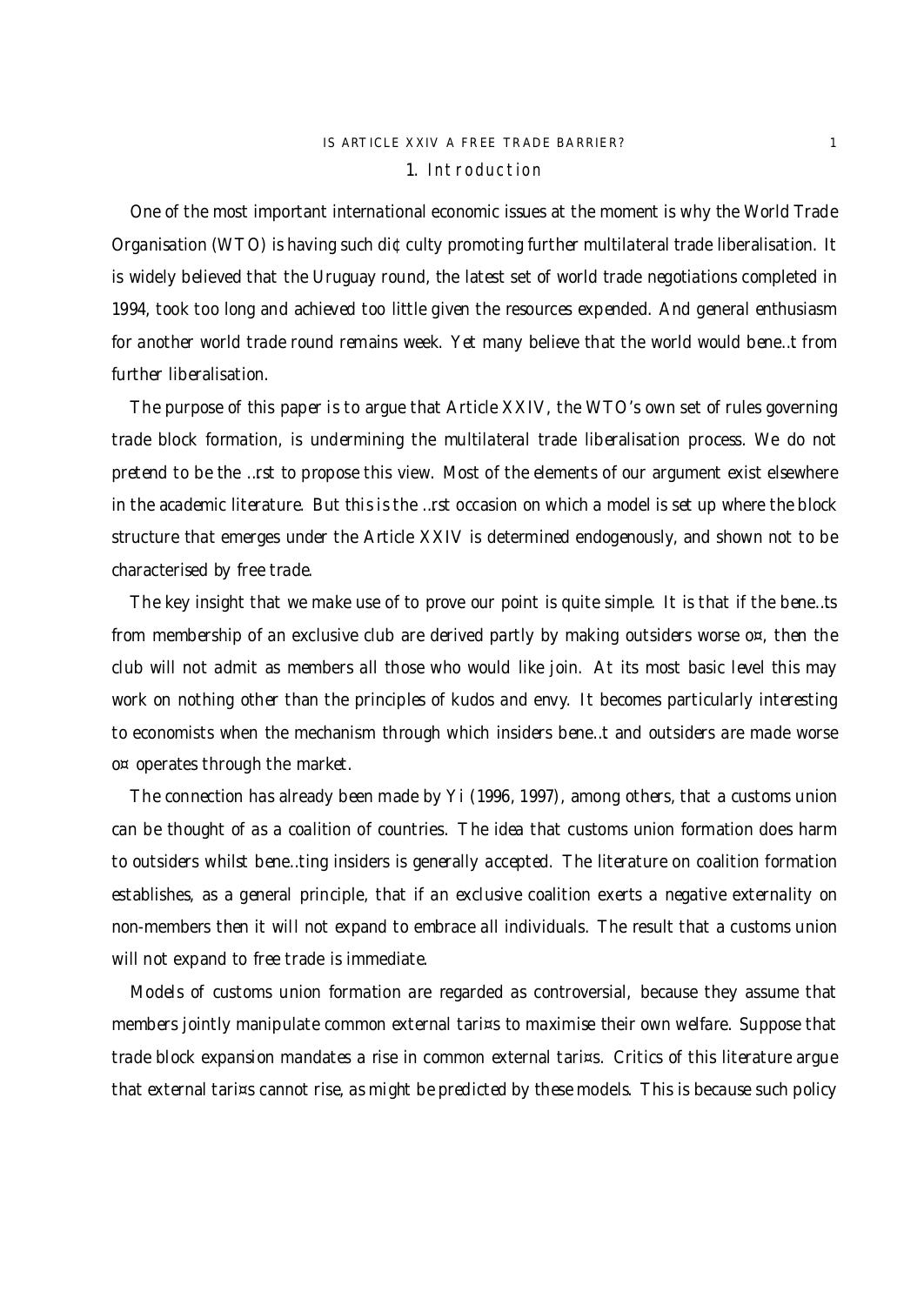action is precluded by Article XXIV, which stipulates that upon the formation of a trade block members must not raise the level of protectionism against non-members. And indeed, external tari¤ rates have not risen over the recent period of regionalisation<sup>1</sup>.

If the mechanism through which the negative externality works is not allowed, in this case by Article XXIV, we are bound to ask whether the insights of the coalition formation literature still hold. Can we still argue that trade block formation disrupts the multilateral liberalisation process? To do so in a fully general way we must …nd some alternative means through which it exerts a negative externality on non-members.

We do indeed identify an alternative. Adapting a more general framework originated by Mundell (1964), we show that a terms of trade externality is created when block formation entails nothing other than the removal of internal barriers. The terms of trade impact on members is positive, while on non-members it is negative. Most appealing about this motivation is that it must, by de…nition, be a feature of all trade block formation. Although Mundell's original framework has no capacity for welfare analysis, we are able to analyse the welfare implications of this type of externality using a model of Dixit-Stiglitz (1977) relative demands. By being allowed to form an exclusive club under WTO rules, members improve their own welfare at the expense of others', via the improvement in block terms of trade. Trade blocks do not have an incentive to allow all applicants to join, because some of the bene…ts of membership come from being able to purchase the products of outsiders more cheaply on world markets. So there is a limit to the expansion that can be expected from the trade blocks that are formed, and free trade will not result from this process.

In principle, WTO rules exist in the form of Article XXIII that enable non-members to seek redress for the damage done to them when a trade block is set up (see Bagwell and Staiger 1999). Under this Article, governments can make a 'non-violation' complaint when their country's trade has been adversely a¤ected by a trade agreement reached by other governments, even if the agreement is consistent with the Articles of the GATT treaty. However, if this rule were fully e¤ective in practice, then we would have observed limited change in trade patterns as a result of the trade block

<sup>&</sup>lt;sup>1</sup>The question of what conditions are required for trade block formation to mandate a rise in external tari¤s provokes an important set of issues in itself. These have been analysed comprehensively by Syropoulos (1999). As shall become clear, in this present paper we will focus exclusively on the situation where external block tari¤s would rise if this were not precluded by Article XXIV.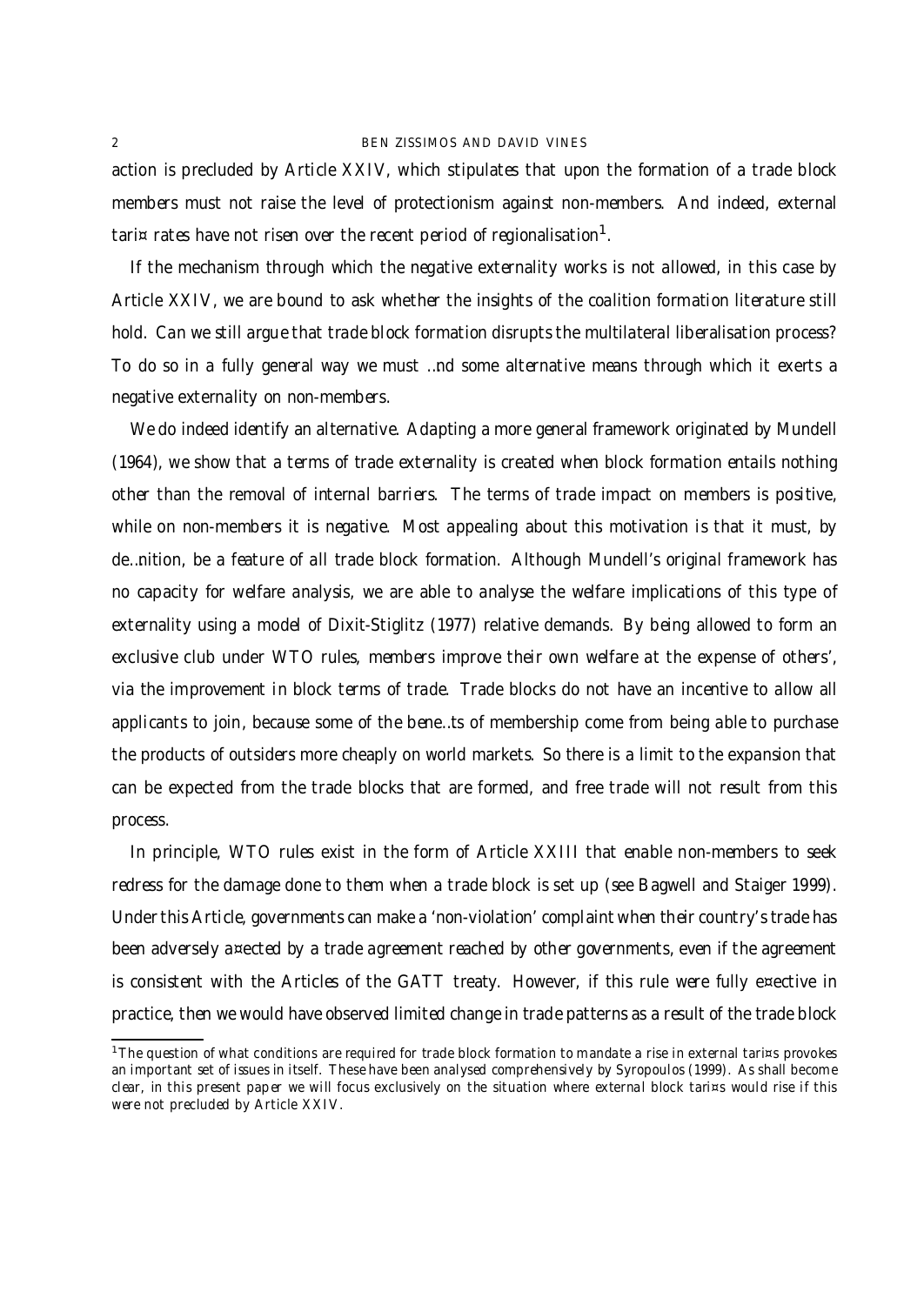formation that has taken place over the last ten years. In fact, Soloaga and Winters (1999) provide empirical evidence to support the general perception that trade block formation has increased trade between members, at the expense of non-members, from which the terms of trade e¤ects that we identify will follow.

On the other hand, some argue that Article XXIV is being circumvented using methods of protectionism that are less visible than tari¤s, such as anti-dumping duties, e¤ecting a de facto rise in external barriers through trade block formation (see for example Panagariya and Gupta (1998). These e¤ects would clearly be complementary to those that we demonstrate. Our aim is to show that even if trade blocks have been formed in accordance with WTO rules, and external protectionism has not risen at all, trade block formation will not lead to free trade.

The theoretical literature on trade block formation under Article XXIV is surprisingly sparse<sup>2</sup>. One paper that has been written on this subject is by Syropoulos (1999). He sets up a model for looking at the impact on tari¤ setting, terms of trade and welfare of trade block formation. This general framework allows trade block formation under a variety of regimes to be analysed, enabling the requirements of Article XXIV to be examined as a particular case. He too shows that trade block formation under Article XXIV exerts a negative externality on non-members, whilst improving the welfare of members. However, because he wishes to examine aspects of a speci…c block structure under a variety of formation rules, he imposes the block structure exogenously in a 3 £ 3 model. In this present paper we show that the block structure forms endogenously as a subgame symmetric equilibrium in an  $n \in n$  model. Generalising the number of countries introduces an important extra dimension to the analysis. The constraint in a  $3 \nE 3$  model is that once two countries have formed a block, the best reply by the rest of the world in terms of block formation cannot be analysed, being ruled out by the fact that it is a single country.

The paper proceeds as follows. In the next section, we set out the general structure of the model, which draws on Krugman (1991) and Bond and Syropoulos (1996a). Within this structure, an analytical representation for the optimal tari¤ can be determined in a 'prisoners dilemma' type

<sup>&</sup>lt;sup>2</sup>The implications of Article XXIV have been considered indirectly by Bagwell and Staiger (1998, 1999), as an instance where the two GATT/WTO pillars of reciprocity and non-discrimination are violated, so that in equilibrium a world welfare maximum cannot be guaranteed. Its implications are also discussed by Bhagwati (1993) and McMillan (1993). But none of these authors formalise trade block formation under Article XXIV, and none examine an equilibrium under its conditions.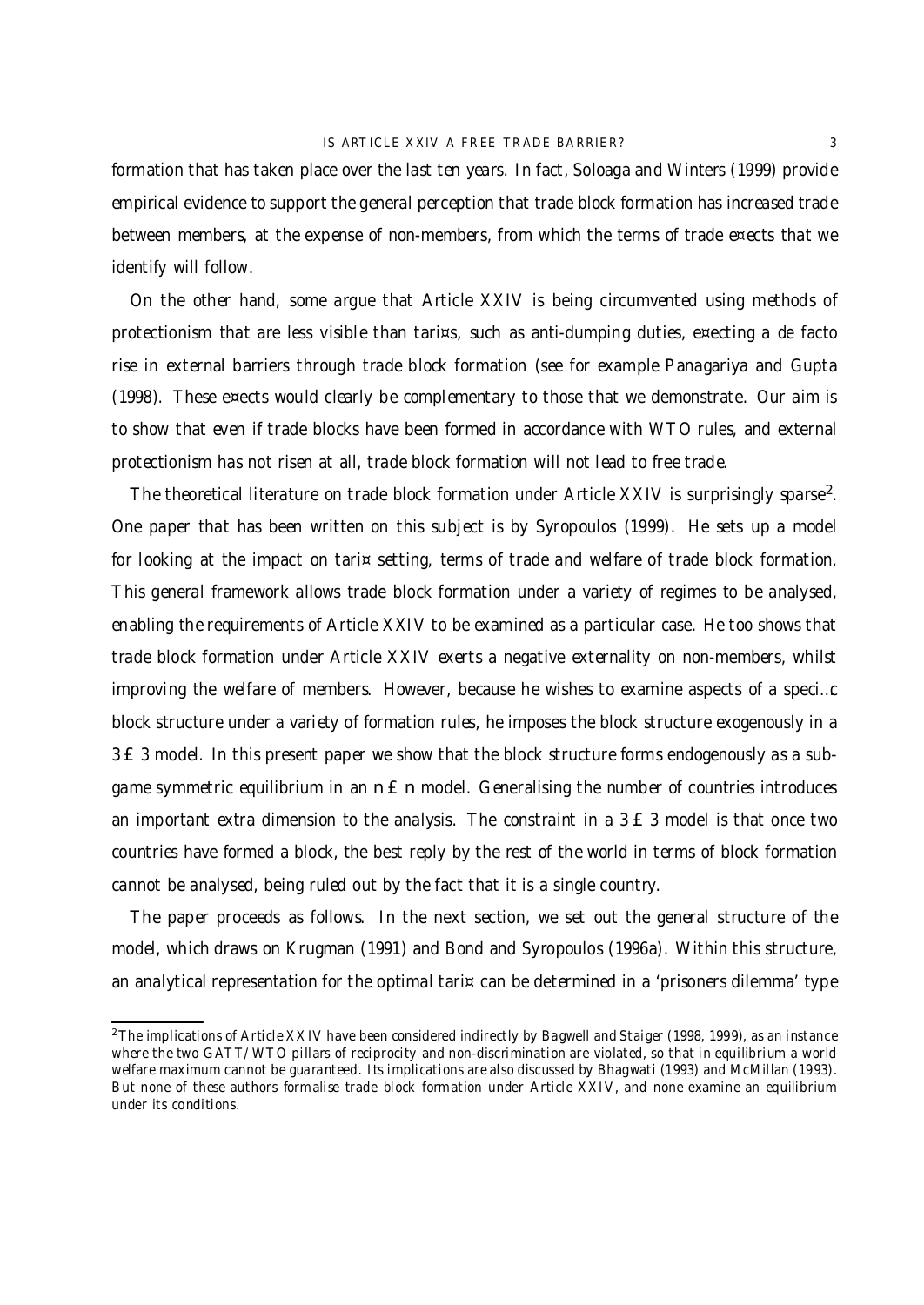world trade equilibrium, that would prevail in the absence of the WTO. The level of welfare under this solution can then be used as a benchmark against which the bene…ts of trade block formation can be compared.

The model is set up in such a way that countries would wish to raise tari¤s upon forming a block if they were allowed to do so. But we assume that Article XXIV prevents this, and that countries are forced to cap external tari¤s at the unilaterally optimal rate. Because the model structure and optimal tari¤ rate can be expressed analytically, we can explore the welfare implications of block formation in a formal way. This framework is used to demonstrate the terms of trade externality of trade block formation; members gain, non-members lose<sup>3</sup>.

The analysis of Section 3 assumes that one group of countries forms a block while the other group continues to set policy unilaterally. In Section 4 it is assumed that all countries act on the incentive to form a trade block under Article XXIV. The trade block formation process is characterised as a coalition formation game. The focus of attention is on an equilibrium where all countries are a member of one of two blocks. This solution is analysed to show why the two blocks will not merge to form a single one, synonymous with global free trade. The overall level of world welfare is shown to be lower than the free trade level<sup>4</sup>.

We also discusses the alternative of 'Open Regionalism'. Under these rules free trade is an equilibrium, and world welfare is maximised. But when the two regimes are allowed to coexist, as is the case in the world that we live in, we argue that the equilibrium under Article XXIV will prevail. Therefore, any proposal for reform of these rules must recognise that some countries are worse o¤ under 'Open Regionalism' than under Article XXIV. Conclusions are drawn in Section 5, setting the insights o¤ered by our research in the context of other recent research in this area.

<sup>3</sup> It is important to distinguish our argument from Viners (1950), that block formation can reduce e¢ciency, even for members, if it diverts the pattern of trade away from that dictated by comparative advantage. The analysis of Section 3 a¤ords us the opportunity of showing that this possibility is ruled out by the set-up of our model.

<sup>&</sup>lt;sup>4</sup>A world welfare maximum is consistent with each government's objectives under free trade in our model because the sole aim of each government is to maximise national income. Grossman and Helpman (1994) show that this need not be the case if governments objective functions include other things. We do not examine such possibilities here. The more general point has already been made by Bagwell and Staiger (1998, 1999) that an e¢ciency loss is brought about by the presence of a terms of trade externality, whatever governments' wider objectives.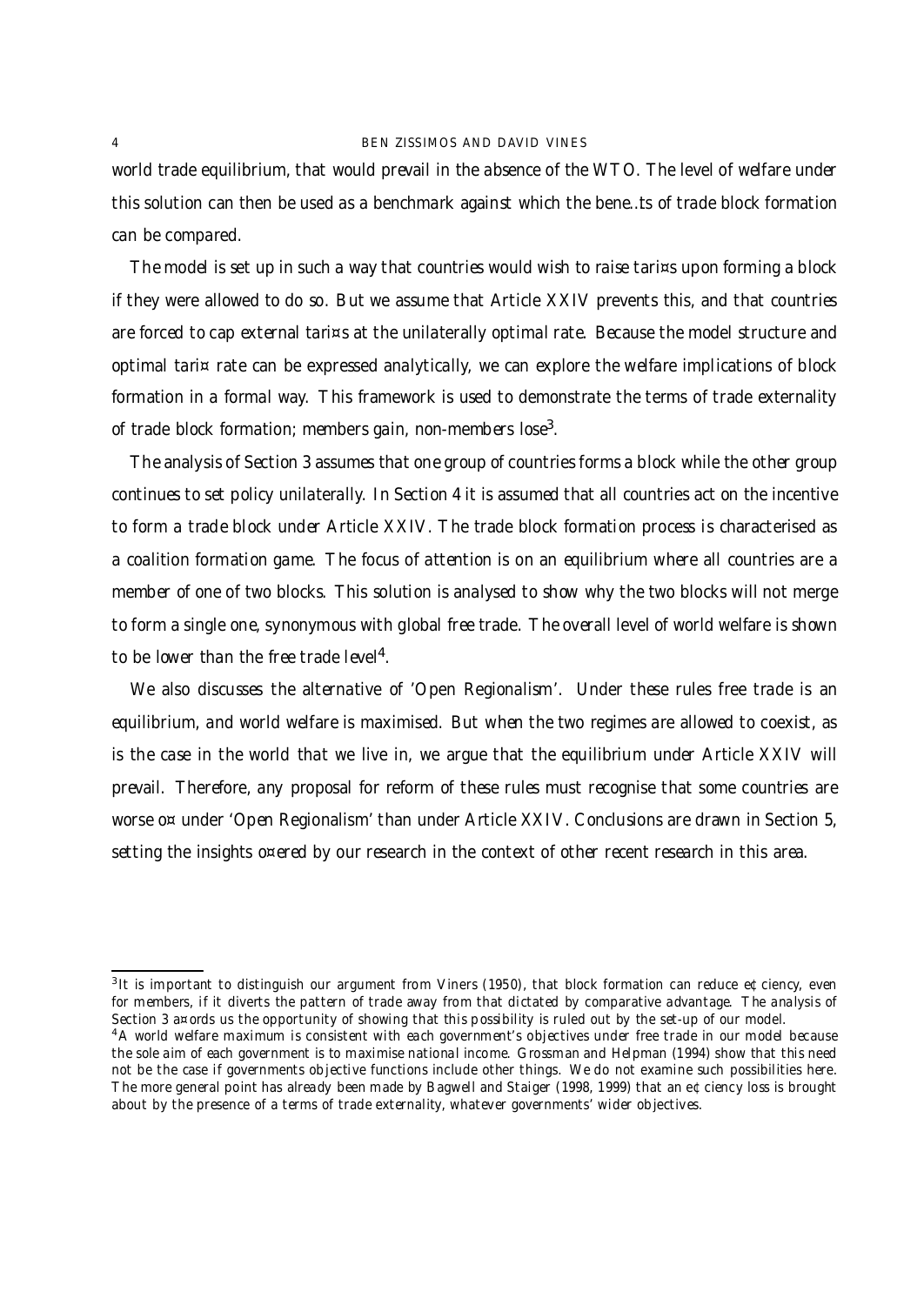## IS ARTICLE XXIV A FREE TRADE BARRIER? 5 2. A Model of Trade with Unilaterally Optimal Tariffs

This section sets out the basic economic structure of the model. This structure is then used to determine the optimal tari¤ of countries acting unilaterally, in a 'prisoners dilemma' world trade equilibrium. When there are no rules to govern world trade, the best that any country can do is to assume that all trade partners will impose optimal tari¤s on all imports, and behave in the same way itself. In the absence of a multilateral trade organisation like the WTO, all attempts to form a trade block break down because of the usual incentive to cheat, that mean trade negotiations can be characterised as a 'prisoners dilemma'. Two purposes are served by this. One is to provide a benchmark, against which the merits of WTO membership can be compared. The other is to determine the external tari¤ rate that countries use if they form a trade block according to WTO rules.

2.1. The Economic Structure.

There are assumed to be N countries i 2 N  $f1$ ; ::; i; j; ::; ng, a ... nite, non-empty set. Consumers and governments are denoted by their corresponding country identi…er (as i 2 N). These countries are symmetrical with respect to their economic structure. But outcomes are not necessarily symmetrical. Any di¤erence between countries in the trade policy regime that they operate will be re‡ected by variation in their terms of trade. A model of pure exchange is used here, in order to keep things simple. Each country is assumed to be endowed with a particular variety of a horizontally di¤erentiated product. Country i is assumed to be endowed with a quantity  $x_i$  of good i. In order to abstract from the complexities of di¤ering country size we assume that all countries are endowed with the same quantity of output, and this is normalised at unity;  $x_i = x_j = 1;8$ i; j 2 N $^5$ .

These assumptions may at …rst sight appear to imply a retrograde step, given recent research in this area. Bond and Syropoulos (1996a) specify a model with a general endowment structure, where all countries are endowed with some of every good, but that each country is uniquely endowed with an extra amount of one of the goods. This could be thought of as capturing the workings of a production model with the property that each country has a comparative advantage in the production of a single product. Our assumptions imply a special case of this more general form, in

<sup>&</sup>lt;sup>5</sup>It has been shown that larger countries may loose out when forming a trade block with smaller ones (see Kennan and Riezman 1988). By abstracting from relative country size we are able to focus here entirely on the welfare e¤ects of the block formation process.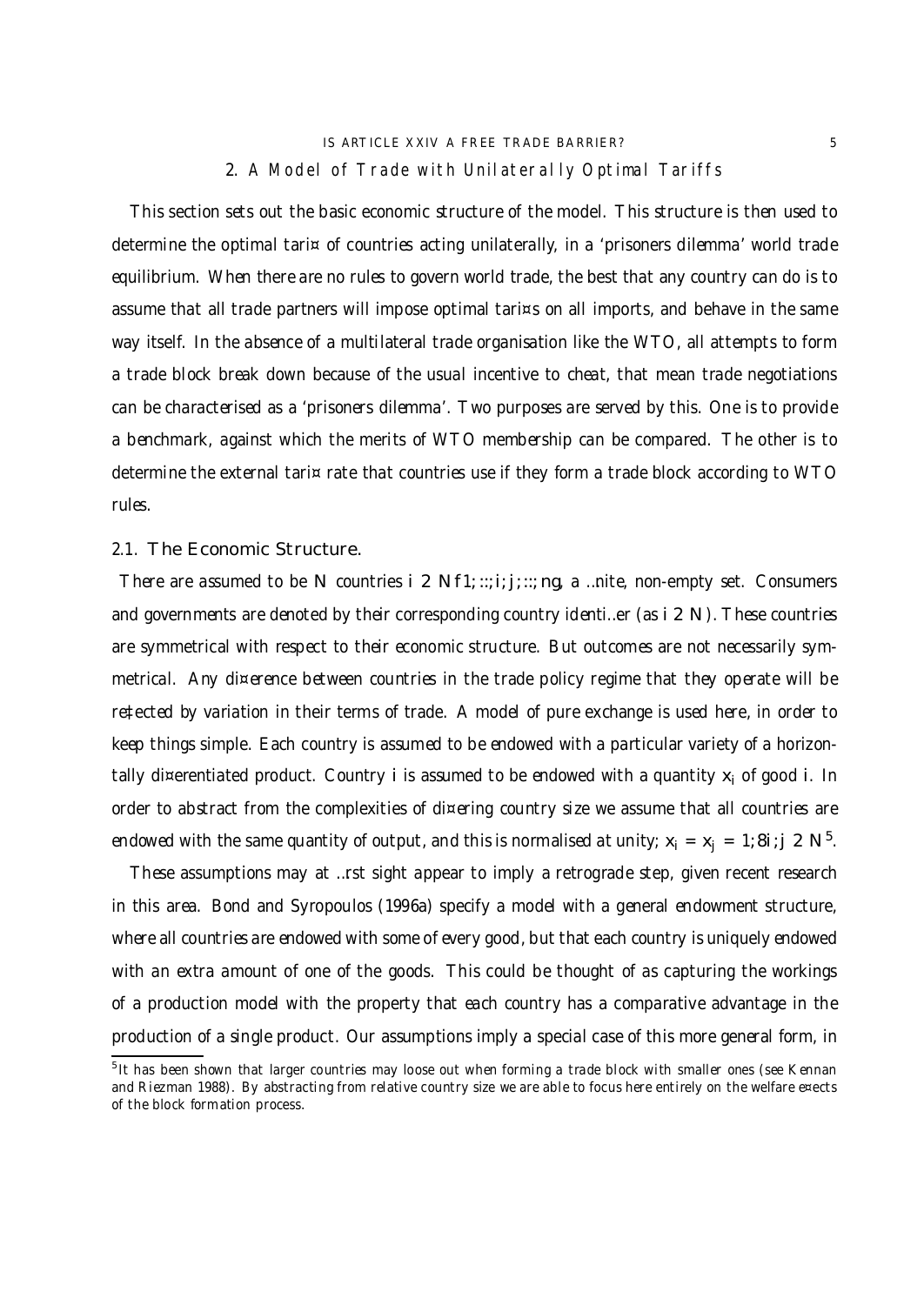which general endowments are set to zero, and the endowment of the good in which the country has a comparative advantage is set to unity.

We want to focus on the speci…c case where trade block formation and expansion would bring about a rise in tari¤s, were this to be permitted. Bond and Syropoulos show that this will always be the case for the endowment structure of our model, which is common to that of Krugman (1991). Under this assumption, we can say unambiguously that Article XXIV will always impose a binding constraint on the external tari¤s set by trade blocks.

One way to motivate trade policy intervention is to suppose that consumers in all countries value the di¤erence between products over which countries have monopoly power on world markets. To introduce this property to the model, CES preferences are speci…ed, entailing demand for any good i which is less than perfectly elastic. The utility function is based on Dixit and Stiglitz (1977):

(2.1) 
$$
U_{i} = \frac{2}{4} \times \frac{3_{\frac{1}{\mu}}}{\int_{j2N}^{u} 5}; \quad 0 < \mu < 1;
$$

where  $U_i$  is the utility of the representative consumer in country i. This depends upon  $c_{ii}$ , the demand by a consumer in i from country j<sup>6</sup>. Assuming that the number of goods available for consumption is large, the elasticity of substitution implied by the C.E.S. utility function is  $\frac{3}{4}$  = 1=(1;  $\mu$ ) and given the restrictions on  $\mu$  this is ... nite.

Given an ad valorem tari¤ imposed by country i on the imports of country j, denoted  $t_{ii}$ , consumers maximise utility (2.1) subject to their domestic budget constraint. From the solution to the consumer's problem, relative demands can be expressed in the following form;

(2.2) 
$$
\frac{c_{ij}}{c_{ii}} = \frac{\mu}{(1+t_{ij})} \frac{\eta_{\frac{1}{t_{i}}\mu}}{1+t_{ij}}
$$

where c<sub>ij</sub> is home demand for the domestic good, and  $p = p_i = p_i$  is the domestic terms of trade. A rise in p brings about substitution towards imports, but a rise in a tari¤ reduces relative demand for the import that is a¤ected.

<sup>&</sup>lt;sup>6</sup>By using the subscripts in this way, we establish a convention that will be used throughout the paper. Thus, the …rst subscript always denotes the country where a particular action is being undertaken; in this case consumption in country i. The second subscript refers to the country a¤ected by the action; in this case the origin of the goods being consumed.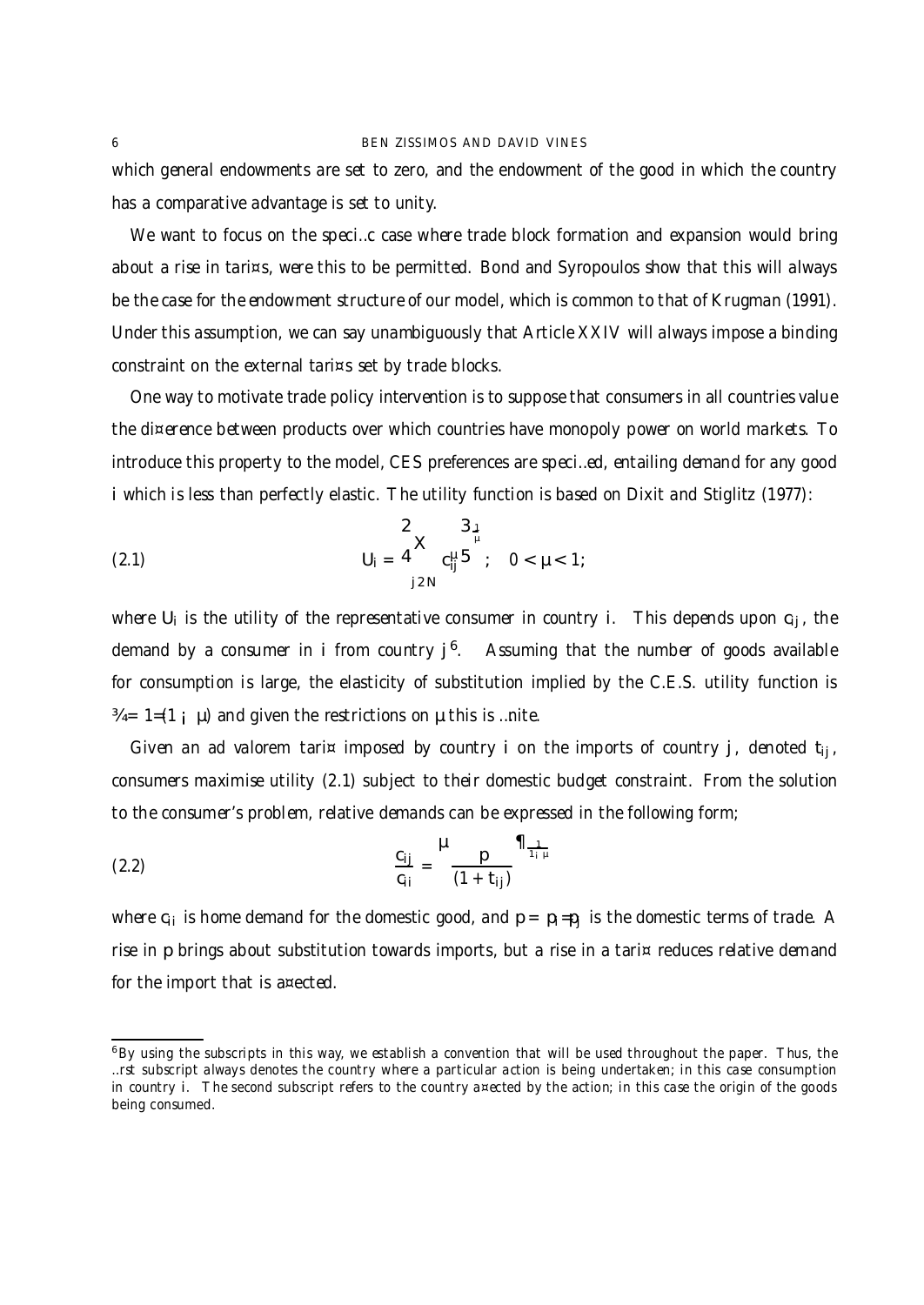Because imports are purchased on world markets, the national budget constraint is expressed in terms of world prices, and not those faced in the domestic market which may include a tari¤.

(2.3) 
$$
p_j c_{ij} = p_i
$$

$$
j 2N
$$

Given relative consumer demands for goods by (2.2), this constraint (2.3) determines the overall quantities that a country's endowments will buy on world markets. This emphasises that tari¤s are modelled as a transfer, which distort consumer decisions. The proceeds are redistributed lump sum to consumers, so that overall consumption levels are determined by the national endowment (normalised at 1) and terms of trade  $p_i$ .

### 2.2. The Dilemma of Trade Policy Outside the WTO.

. The optimal tari¤ rate can be derived quite conveniently, in the manner of Johnson (1953). Our method adopts the thinking behind Johnson's seminal work on this issue, and applies it to the model set up in this paper. Each government is assumed to set tari¤s so as to maximise welfare subject to the o¤er curve of each country with which it trades. This constraint ensures that world markets clear. It describes the o¤ers made by all other countries in exchange for country i's exports as terms of trade vary.

To derive the representative optimal tari $\alpha$  set by country i, we need an expression for the o¤er curve of the representative trade partner - country j. To simplify its speci…cation, we assume that all countries other than i set the same policy. This means that their goods will trade at the same price on world markets. So if we choose the good of country j to be the numeraire, we know that the good of some other country k will trade at the same price  $(p_j = p_k = 1)$ . Therefore  $c_{jk}$  can be taken as representative of the imports that change hands between all other countries. However, c<sub>ii</sub>; imports from country i; will di¤er to the extent that the tari¤ set by the government in country i is di¤erent to that adopted elsewhere.

The o¤ers that country j makes to country i depend on the preferences of the representative consumer. As a result of the assumptions just outlined, the utility of a consumer in country j take the following simpli…ed form:

(2.4) 
$$
U_{j} = C_{j}^{\mu} + (N_{i} 2) C_{j k}^{\mu} + C_{j i}^{\mu} = 1 + \mu
$$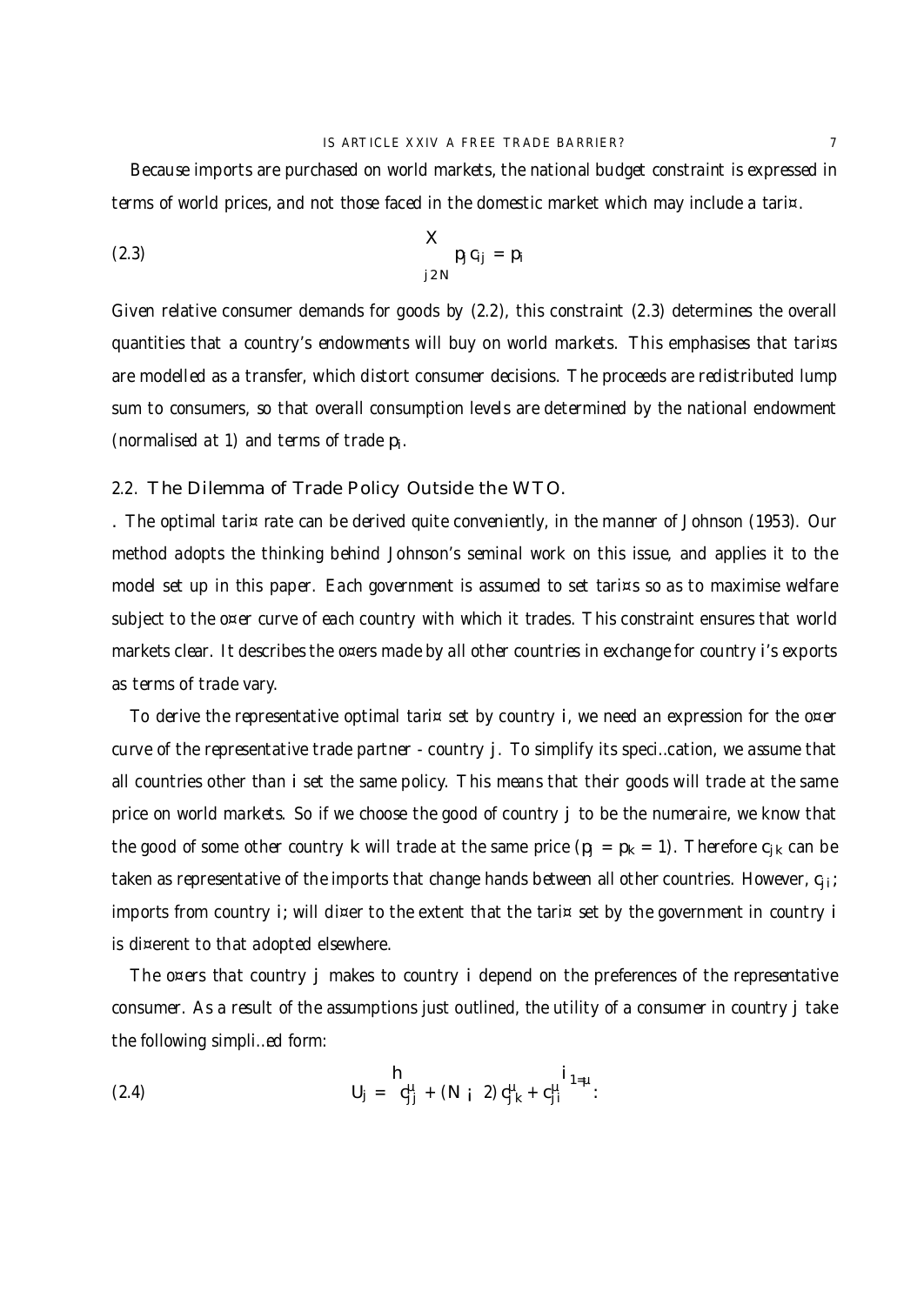The consumer problem can be solved in the standard way, using (2.4), to obtain an expression for import demand from i;of similar from to (2.2);

$$
\frac{C_{jj}}{C_{j i}} = \frac{i}{p} \mathbf{i} \mathbf{1} + \frac{c}{t} \mathbf{C}_{\frac{1}{i} \mu}
$$

where  $\bar{t}$  is the uniform tari¤ rate set by all other countries. The demand for imports from country i relative to imports from any other country, such as k, can similarly be expressed thus;

(2.6) 
$$
\frac{c_{jk}}{c_{ji}} = \frac{A_{p}i_{1 + \frac{1}{b}}}{1_{1 + \frac{1}{b}}} = p^{\frac{1}{1_{i}}\mu}
$$

Having determined relative demands, the budget constraint for country j is required to solve for the level of demand for each good. This is written as

$$
c_{jj} + (N_i 2) c_{jk} + pc_{ji} = 1
$$

Using (2.5) and (2.6) in this constraint, and the international market clearing condition  $c_{ij} = pc_{ji}$ , the o¤er curve of country j with respect to imports from country i can be represented as;

(2.7) 
$$
C_{j i} = \int^{33} i_{1} + \frac{4}{t} \frac{1}{1+i} + (N_{j} + 2) (1 + C_{ij})^{\mu_{i} + 1} C_{ij} \bigg|^{t_{i} + t_{i}} = 1
$$

This is just country j's import demand function with respect to country i. It can also be thought of as measuring the goods exchange that country j o¤ers to country i, given the tari¤ that it imposes on those imports  $\bar{t}$ . As the tari¤ rises, country j o¤ers country i a smaller quantity of exports for a given quantity of imports.

As Johnson explains, the welfare of country i is maximised when its welfare function is tangent to the o¤er curve of country j. At this point, domestic prices are equal to the gradient of the o¤er curve, found by di¤erentiating  $(2.7)$ ;

(2.8) 
$$
\frac{dc_{ji}}{dc_{ij}} = \frac{(1 + \mu c_{ij})^{33}i_{1} + t^{4}i_{1} + (N + 2) (1 + c_{ij})^{\mu_{i} + 1}c_{ij}}{\mu (1 + c_{ij})c_{ij}}
$$

The tari¤ rate that optimises welfare  $\mathfrak{t}^{\text{\tiny H}}_{\mathsf{ij}}$  can then be calculated as the wedge between the domestic prices determined by (2.8) and the rate of exchange on international markets between these two goods; d $c_{j,i}$ =d $c_{ij}$  =  $1 + t_{ij}^{\pi}$ c<sub>j i</sub>=c<sub>ij</sub>. Rearranging, the optimal tari¤ can be expressed as the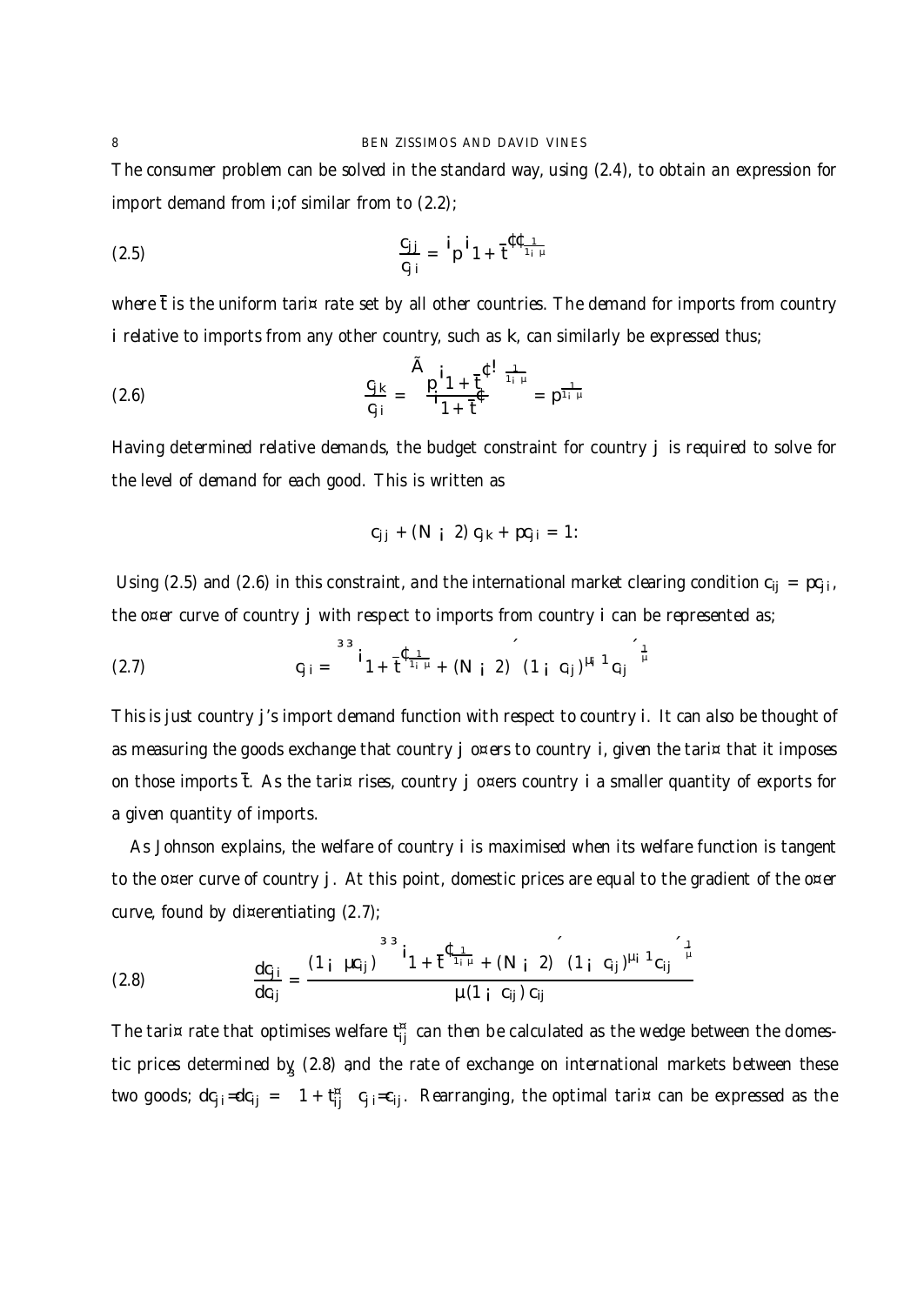elasticity of country  ${\bf j}$  's o¤er curve reduced by 1, which simpli…es quite conveniently as follows<sup>7</sup>;

(2.9) 
$$
t_{ij}^{H} = \frac{dc_{ji}}{dc_{ij}} \frac{c_{ij}}{c_{ji}} i \quad 1 = \frac{1 i \mu}{\mu (1 i \ c_{ij})}.
$$

The interesting thing to notice about (2.9) is that the optimal tari $\alpha$  set by country i does not depend directly on the tari¤ set by country j. This convenient analytical feature results from the underlying form of the CES preferences. It is also convenient that country i's optimal tari $\alpha$  is determined immediately in terms of its own import from country j. For the intuition behind this, we should think of  $c_{ii}$  not as imports by country i but as the o¤er of exports made by country j. A relatively high quantity o¤ered in equilibrium re‡ects a low demand elasticity ( $\mu$ ! 0; 34! 1) for country i's good. Consequently, a tari¤ imposed by country i will have a relatively small negative impact on demand. This creates more scope to improve domestic terms of trade through the use of tari¤s, so the optimal rate will be relatively high. At the other extreme, as the consumer in country j …nds it increasingly easy to substitute away from country i's good ( $\mu$ ! 1; 34! 1) the optimal tari¤ t<sub>ij</sub> will tend to zero.

The speci...cation that we use here deliberately emphasises that the optimal tari¤ rate depends on the export of a single product. This is in marked contrast to the speci…cation used by Krugman (1991) and Bond and Syropoulos (1996a), where the optimal tari¤ depends upon the export share, potentially including a range of goods. In their work it was important to show that as a trade block expands the external tari¤ changes. In our present discussion, we wish to determine the (unilaterally) optimal rate for a single country that imposes the same tari¤ on each import from all its trade partners.

Symmetrical expressions can be derived for the o¤er curve of country i and optimal tari¤ setting for country i. These four equations can then be used to solve for the four unknowns, c<sub>ij</sub>, c<sub>ji</sub>, t<sub>ij</sub>, and t<sub>j</sub>;, to obtain a trade equilibrium relationship between countries i and j . This can be extended to obtain a world trade equilibrium.

As was the case for Krugman (1991) and Bond and Syropoulos (1996a), it is not possible in general to obtain an analytical solution for the optimal tari¤ t<sub>ij</sub> and c<sub>ij</sub> from these two equations.

 $7$ An alternative method can be used to determine the optimal tari¤, which involves calculating the export price elasticity, or equivalently the price elasticity of imports by the rest of the world. This is the approach taken by Krugman (1991) and Bond and Syropoulos (1996). We shall explain the intentions behind the approach that we adopt below, in contrast to that of earlier work.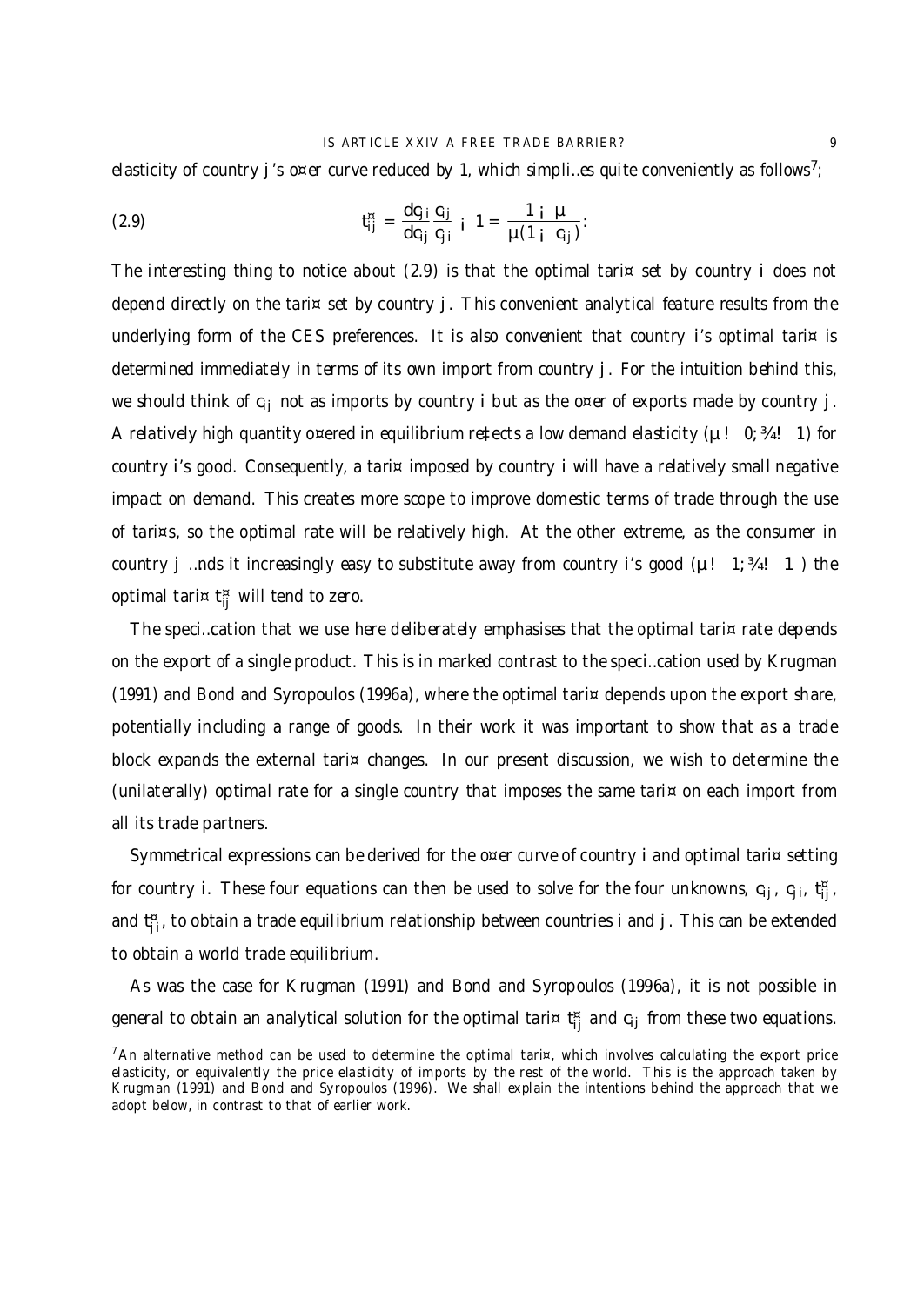Previous work in this area has resorted to numerical simulations in order to obtain solutions. In fact, it is possible to obtain an analytical solution, for certain speci…c values of µ. This we have done for two illustrative substitution elasticities  $\frac{3}{4} = 2$  and  $\frac{3}{4} = 4$ . In both cases only one root is real, singling itself out for analysis. In each case, the root is extremely cumbersome, and displaying it would yield no economic insight. But the properties of each root can be illustrated using their corresponding numerical values.

These are displayed in Table 1. Having speci…ed the substitution elasticity, the only other parameter in the model is the number of countries N. We can see that N does not have to be very large for the value of the optimal tari¤ to approach the limiting case of  ${\sf t}^{\tt\tt\tt\tt\tt\tt} _{ij}=(1$   $_{\sf I}\,$   $\mu)$  =µ. When  $\% = 4$ , for example, t $_{\rm ij}^{\rm g}$  !  $\,$  1=3 (or 33%) as  ${\rm c_{\rm ij}}$  !  $\,$  0.  $\,$  . In fact, when N  $\,$  = 400, t $_{\rm ij}^{\rm g}$  is within just over 1 percent of this value. And although imports are small, they are not de‡ected much from their free trade value; when t $^{\tt\tt\tt\tt\tt\tt\tt\tt}{}_{ij} = 0$ , c<sub>ij</sub> = 1=400 = 0:0025, whilst under this optimal tari¤ c<sub>ij</sub> = 0:00249. This tells us that the tari¤ rate from the actual solution of equation (2.9) in equilibrium is approximated quite closely by the limiting result. Earlier we noted that the same method can be used to determine optimal tari¤s for all countries, so subscripts can be dropped, and optimal tari¤s set universally according to the expression

$$
t^{n} = \frac{1+i\mu}{\mu}
$$

We shall refer to the policy, where a country sets tari¤s on all imports at the optimal rate determined by (2.10) as Unilateral Optimal Protectionism (UOP). Of course, when all countries adopt the UOP regime, all goods will trade at the same price on world markets. This is because every country o¤ers the same quantity of exports in equilibrium.

Using (2.10) as an approximation has some very appealing advantages. For example, (2.10) can be used in the expression for relative demands (2.2) to measure the demand for imports relative to domestic goods in equilibrium;

(2.11) 
$$
\frac{c_{ij}}{c_{ii}} = \mu^{\frac{1}{1+\mu}}
$$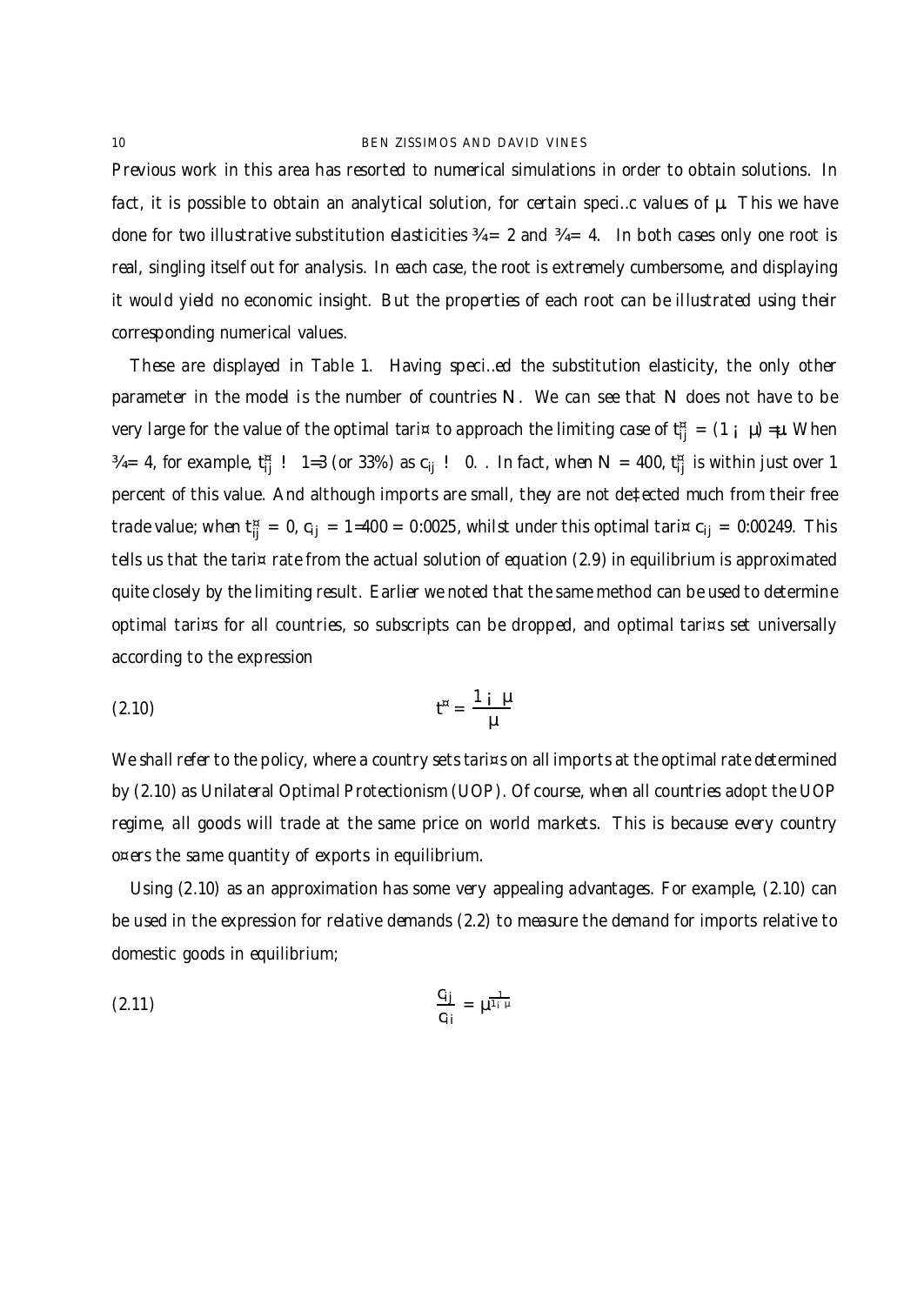Note that for  $0 < \mu < 1$ ,  $c_{ij} = c_{ii} < 1$ , which con... rms that the impact of the optimal tari¤ is to skew demand away from imports and towards the domestic good; under free trade  $c_{ij}=c_{ii} = 1$ . This makes the welfare analysis of the next section tractable.

Nothing substantive is lost from our discussion by assuming that there are a relatively large number of trading units; in our case countries. In the work of Krugman, (1991) and Bond and Syropoulos (1996a), the focus is to determine the optimal tari¤ when the number of trading units, in their case trade blocks, falls towards a single one that includes all countries. In our present context, because tari¤s cannot rise when a block forms, we take advantage of the fact that the optimal tari¤ calculation has an analytical representation when the number of countries is large. In the dilemma equilibrium, then, all countries set tari¤s on the imports of all imports from all other countries according to (2.10).

The optimal tari¤ representation that we derive is underpinned by the fact that there are no "small countries" in the sense of price takers in this model. All countries, no matter how small, impose an optimal tari¤. They are motivated to do so by the monopoly power that is bestowed upon them through the endowment of a unique horizontally di¤erentiated product, which consumers in other countries desire.

### 3. Trade Block Formation Under Article XXIV

We now suppose that the institutional arrangements are put in place, in the form of the WTO, that enable countries to form a trade block. Recent research by Maggi (1999) draws attention to the fact that the WTO facilitates international cooperation, rather than enforcing it. It has no power to punish those that violate the world trade rules that it presides over. But if the WTO provides independent veri…cation that all signatories to a trade agreement are abiding by its conditions (and all are better o¤ under the agreement than they otherwise would be) this can be su¢cient to hold it together.

Developments in the coalition formation literature make it possible to analyse the equilibrium that will arise in a game where agents are far-sighted. One implication of far-sightedness is that players have no opportunity to cheat on their partners, as they are assumed to know immediately, and take retaliatory action. We suppose that the WTO provides an e¤ective monitoring role, so all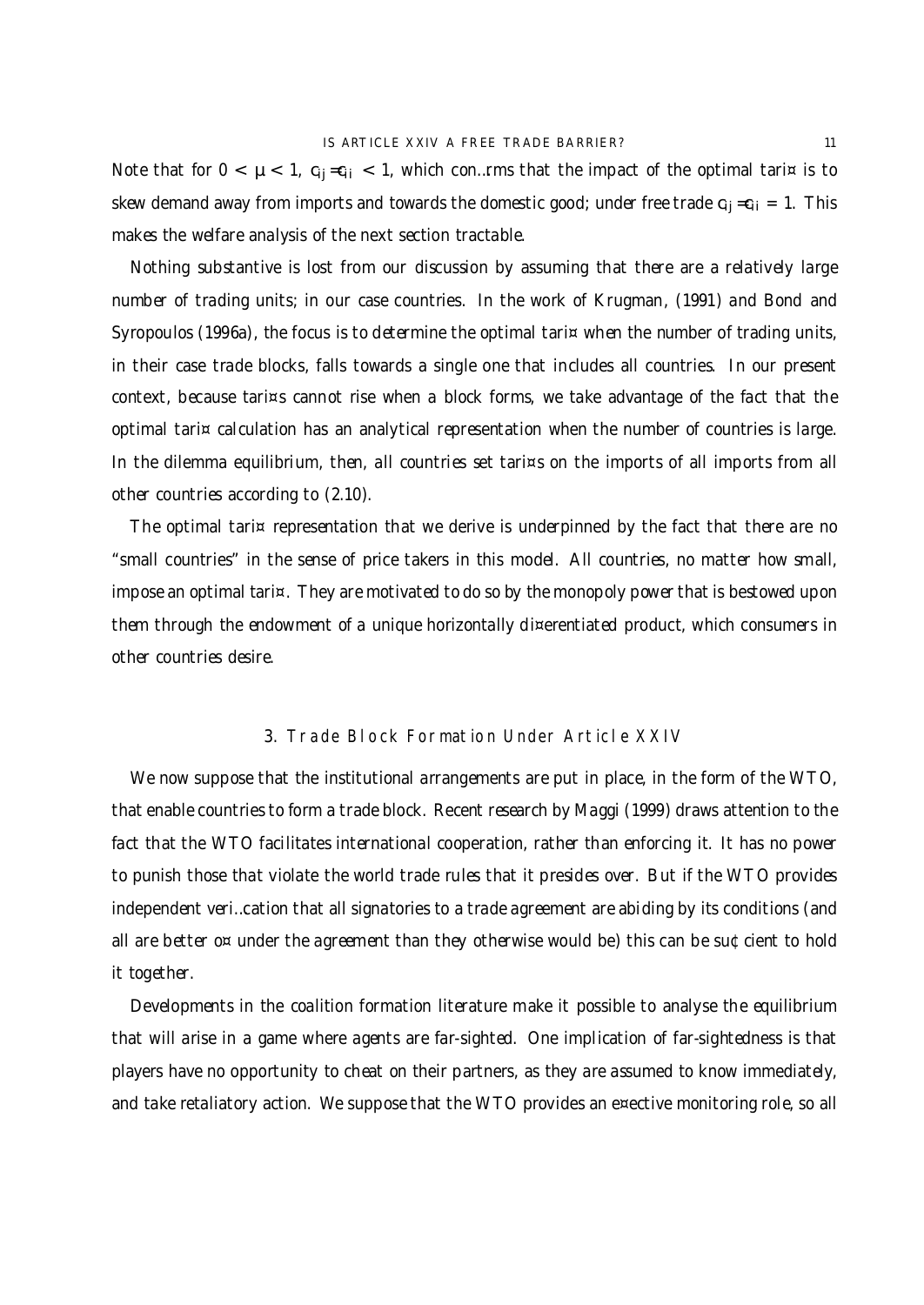members can verify that their trade partners are behaving in a far-sighted manner by sticking to the rules of the preferential trading arrangements that they join. Thus, there can be no short term bene…t to cheating, against which the long term cost of deviation must be weighed. Under these conditions an agreement will be self enforcing, given that it o¤ers a higher level of welfare than the alternative dilemma solution<sup>8</sup>.

## 3.1. How the block is formed.

At its simplest, trade block formation according to Article XXIV entails a group of countries agreeing to remove internal barriers. This section de…nes such a group, and analyses what happens to the terms of trade between these countries and the rest of the world when they set up a trade block, assuming that non-members hold their policy choices constant.

Of the N countries in the world,  $N$ <sup>®</sup> form a block, while N (1; <sup>®</sup>) countries continue to adopt a UOP regime. The value of  $\circledast$  is restricted to the range 1=N  $\lt \circledast$   $\lt$  1 because there must be more than one, but at most all, countries in a block. The revised budget constraint for a country in the trade block is written as

(3.1) 
$$
p (c_{aa} + (N^{\circledast} i 1) c_{ab}) + N (1 i^{\circledast}) c_{ay} = p.
$$

We refer to two representative trade block members as countries a and b. Representative nonmembers, that adopt a UOP regime of continuing to set optimal tari¤s on all imports, are referred to as y and z. (We only ever have to refer to two countries of either type.) With regard to prices, we have already observed that with a single trade regime in operation across all countries, all goods are traded internationally at the same price. Now, with two trade regimes in operation - a trade block and UOP - two prices are needed. The international price of goods from countries outside the block is set as the numeraire  $(p_v = p_z = 1)$ , and p is used to denote the terms of trade between block goods and non-block goods  $p = p_a = p_v$ .

<sup>&</sup>lt;sup>8</sup>This assumption of complete information is required under the rules of the coalition formation game that we make use of. It has been shown that a minor weakening of this assumption can open the door to a much wider range of outcomes. Even if countries can cheat on their partners for only a short while before being observed, trade agreements may become unsustainable. Each government's rate of time preference becomes important in determining the sustainability of a trade agreement. The possibility of tacit coordination in trade agreements was introduced by Dixit (1987), and …rst examined in the context of trade block formation by Bond and Syropoulos (1996b). It has also been explored in terms of the viability of multilateral trade agreements when trade block integration deepens by Bond, Syropoulos and Winters (1999).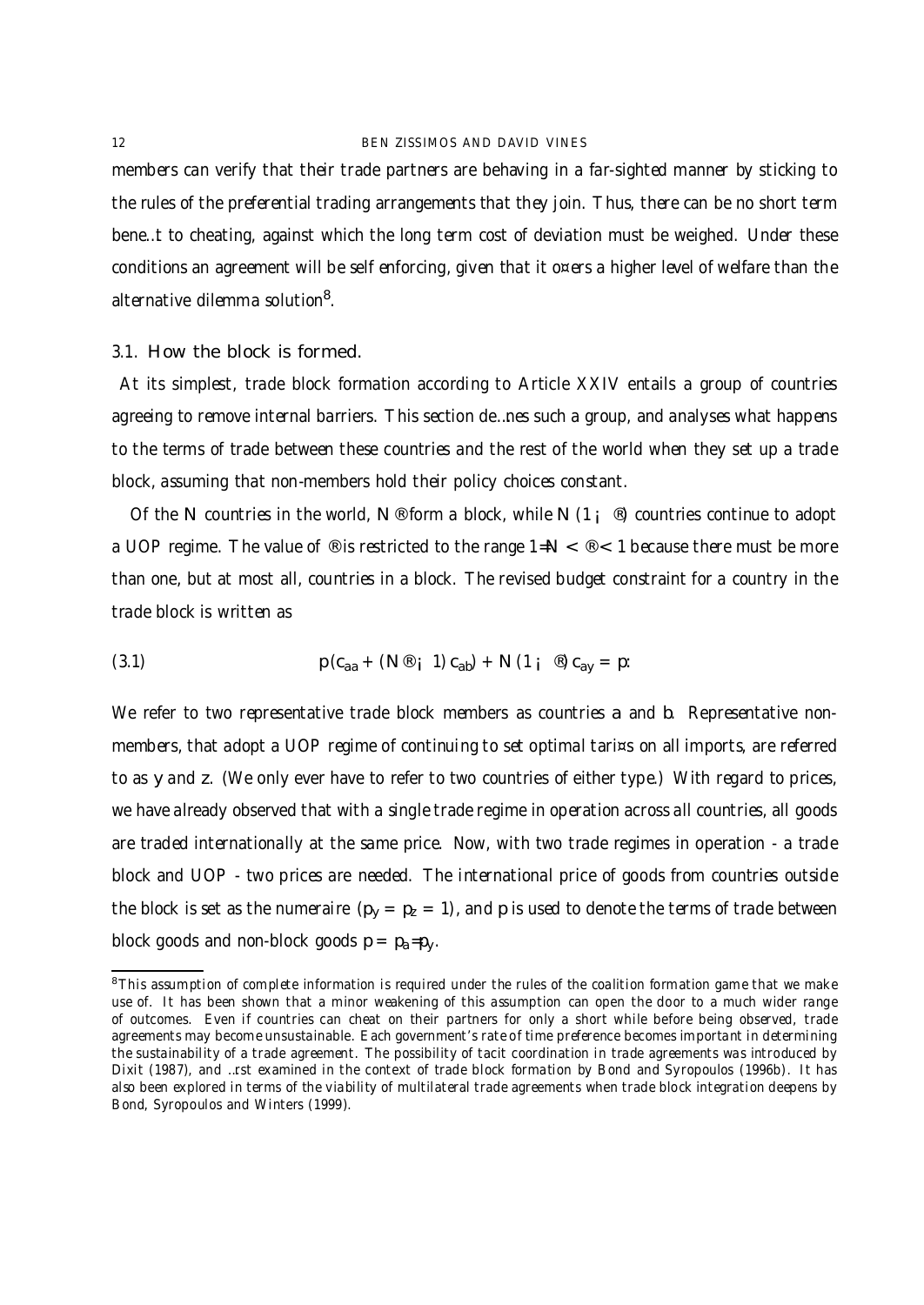The revised budget constraint (3.1) shows that imports can arrive from inside or outside of the block. Demand for each will di¤er to the extent of variation in tari¤s. Using the appropriate Dixit-Stiglitz relative demands and the balance of payments constraint (3.1), the demand functions for the domestic good and imports of both origins can be derived. The demand function for the domestic good can be expressed as

(3.2) 
$$
c_{aa} = 1 + (N^{\circledast} i 1) \frac{\mu}{1 + t_{ab}} \frac{1}{1 + t_{ab}} + N (1 i^{\circledast}) p^{\frac{\mu}{1 + \mu}} \mu^{\frac{1}{1 + \mu}}
$$

while for intra-block imports it takes the form

(3.3) 
$$
c_{ab} = (1 + t_{ab})^{\frac{1}{1 + \mu}} + (N^{\circledast} + 1) + N (1 + \circledast) p^{\frac{1}{1 + \mu}} (\mu (1 + t_{ab}))^{\frac{1}{1 + \mu}} i_{1}^{1}
$$

and for imports from outside the block

(3.4) 
$$
c_{ay} = {h \choose (p\mu)^{\frac{1}{\mu_i - 1}}} + (N \otimes_{j} 1) (p\mu (1 + t_{ab}))^{\frac{1}{\mu_i - 1}} + N (1 \text{ i } \otimes) p^{j} \text{ }^{j}
$$

Comparison of (3.2) and (3.3) con...rms that when the block is formed, so that  $t_{ab} = 0$ , demand for the domestic good will be the same as for imports from other trade block members. On the other hand, from (3.3) and (3.4), demand for imports from inside and outside of the block will be the same when  $1 + t_{ab} = 1 + t_{ay} = 1 = \mu$  and  $p = 1$ , which replicates the situation in the dilemma solution. These demand functions can be used to calculate indirect utility for the representative trade block member.

The terms of trade between block members and non-block countries is determined so as to clear the world goods market. To work this out, demand conditions are also needed for non-block countries. The constraint on the demand of each non-member is determined by their national budget constraint;

(3.5) 
$$
c_{yy} + (N (1 i \circledcirc) i 1) c_{yz} + pN \circledcirc c_{ya} = 1:
$$

Notice that the endowment of the representative non-member y is equal to the numeraire, whereas the endowment of the block member a is priced in terms of p (see the right hand side of equation (3.1). This highlights the role of the terms of trade in a¤ecting the relative welfare of trade block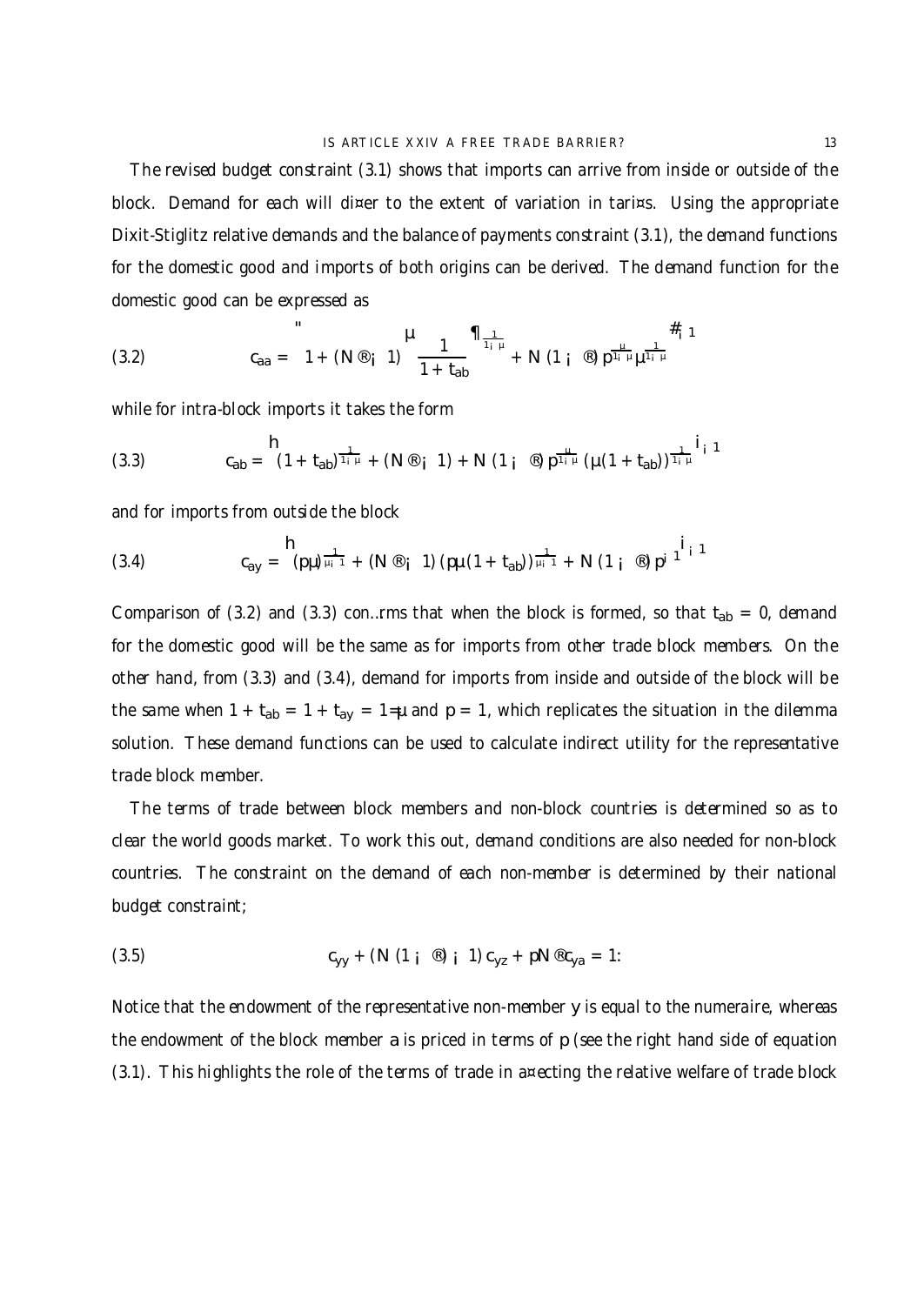members to non-members. In general, trade block formation will have two e¤ects on welfare. There will be static e¢ciency gains for members through tari¤ removal, and income e¤ects through changes in the terms of trade.

The world goods market clearing condition is

(3.6) 
$$
N^{2\otimes}(1\mathbf{i}^{\otimes})c_{ay} = N^{2\otimes}(1\mathbf{i}^{\otimes})pc_{ya}.
$$

Note that the terms capturing relative regime size (in N and ®) cancel so that  $c_{av} = pc_{va}$ ; p equates the value of imports by block members from outside the block c<sub>ay</sub> to the value of imports by non-members from inside the block c<sub>ya</sub>.

Demand for imports from the block by non-members is derived from (3.5) and the relevant Dixit-Stiglitz relative demands as

(3.7) 
$$
c_{ya} = \frac{h}{(p-\mu)^{\frac{1}{1+\mu}}} + (N (1 + \mathbb{P}) i 1) p^{\frac{1}{1+\mu}} + pN^{\mathbb{P}} i 1.
$$

It will be useful later to determine the remaining elements of demand by non-block countries. The demand function for the domestic good,

(3.8) 
$$
c_{yy} = 1 + (N (1_i \circledast)_i 1) \mu^{\frac{1}{1_i \mu}} + N \circledast \mu^{\frac{1}{\mu_i 1}};
$$

and demand for imports by non-members from other non-members is represented by the function

(3.9) 
$$
c_{yz} = \mu^{\frac{1}{\mu_{i}-1}} + (N (1_{i} \circledast)_{i} 1) + N \circledast \mu^{\frac{1}{\mu_{i}-1}} i_{i} 1.
$$

In the dilemma solution, when all tari¤s are set at optimal levels and terms of trade between all countries are equal, import demands by non-members from all other countries are the same;  $\rm c_{ya}$  =  $\rm c_{yz}$ . Because non-members continue to impose tari¤s at the same rate on all imports,  $(t_{ya} = t_{yz} = 1=\mu i$  1), the only route through which their demand for imports varies is through the di¤erence in the terms of trade. As block goods become more expensive, consumers substitute away from them; as p rises above 1,  $c_{ya} < c_{yz}$ . This distinguishes non-members from block members, whose demands for goods from within and outside the block also vary to the extent of the di¤erence in the internal and external tari¤ rates.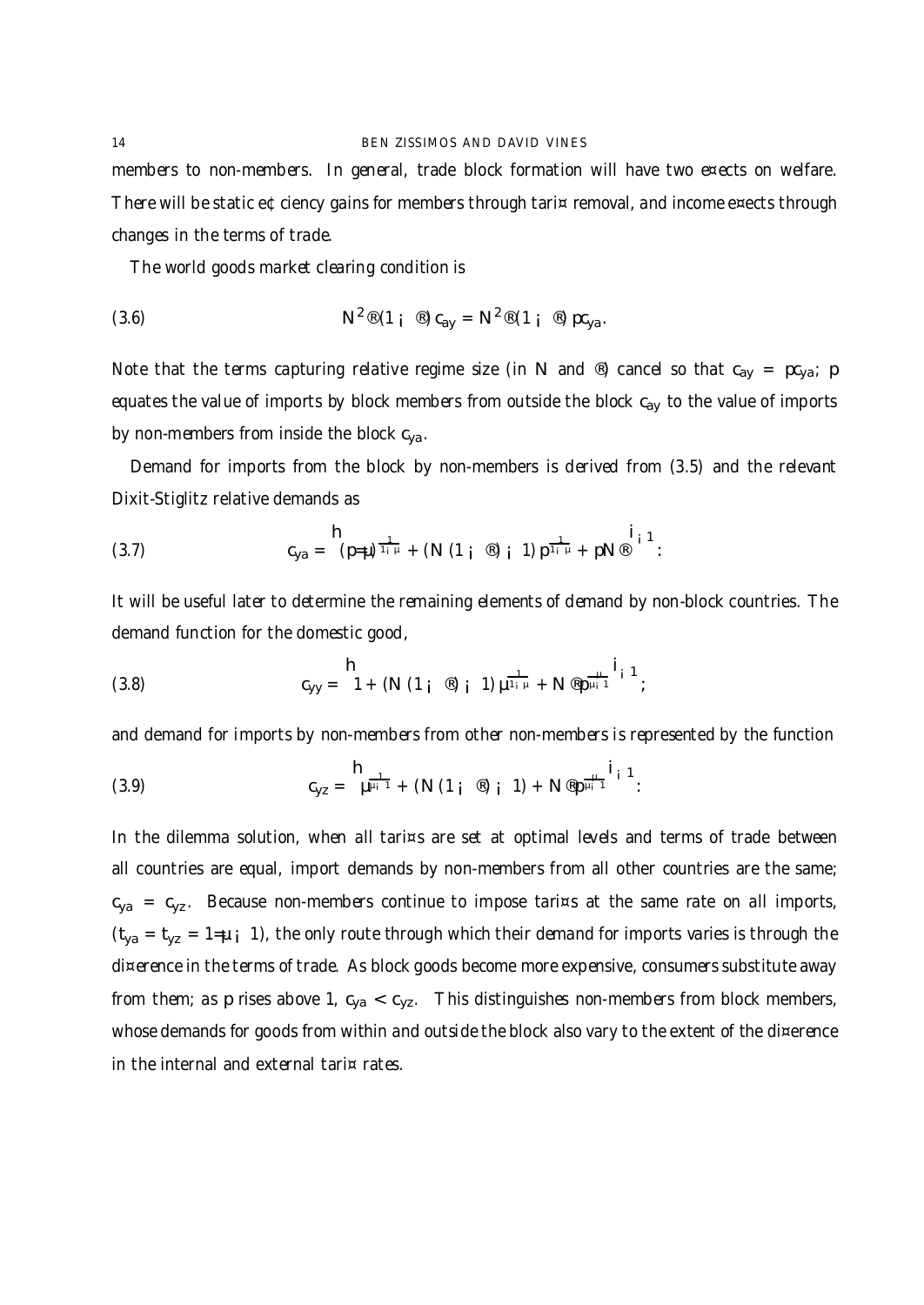3.2. The Impact on the Terms of Trade of Lowering Internal Tari¤s.

We can now use our model to demonstrate that even if external tari¤s are prevented from rising, trade block members can shift terms of trade in their favour by removing internal tari¤s. The equilibrium relationship between the terms of trade p and the representative tari¤ rate between block members  $t_{ab}$  can be determined using (3.4) and (3.7) in (3.6);

(3.10)

$$
t_{ab} = \frac{1}{p\mu} \int_{1}^{p\mu} \frac{1}{N^{\circledast} i} \int_{1}^{\pi} \mu^{\frac{1}{p+1}} + N (1 \, i \, \circledast) \, i \, 1 \, p^{\frac{1}{1+\mu}} + N^{\circledast} \, i \, (\mu p)^{\frac{1}{\mu_1 - 1}} \, i \, \frac{N (1 \, i \, \circledast)}{p}^{\pi} \, \frac{N_{a} \, \mu_1 \, 1}{i \, 1}
$$

With all other tari¤s capped at the unilaterally optimal rate, the only variable through which the terms of trade can be altered is t<sub>ab</sub>. By describing t<sub>ab</sub> as the representative intra-block tari¤ we mean that all tari¤s within the block are assumed to be set at the same rate. This is important because the outcomes of co-ordinating policy in this way are di¤erent from those that obtain if  $t_{ab}$ were to be manipulated unilaterally.

To appreciate best the relationship between internal tari¤s and the terms of trade, look at Figure 1. The curve aa' illustrates the relationship de…ned by (3.10). The …rst thing to note about this relationship is that  $p = 1$  when  $t_{ab} = (1 \mu) = \mu$ , the UOP rate (this can be veri...ed from (3.10). Next, observe that the curve aa' is downward sloping. Because all goods are assumed to be gross substitutes in this model, the curve aa' will be convex to the origin; this is a consequence of increasing opportunity cost of substitution between goods embodied in the CES utility function. Note also that the terms of trade gains are continuous in tari¤ reduction, increasing until they are removed completely. In fact, further terms of trade gains would be available if it were possible to subsidise intra-block trade; in other words as internal tari¤s move into the negative range. This is a standard second best result; the incentive to set tari¤s in one area of the economy is re‡ected in the incentive to subsidise in another area. For the purposes of this present analysis we assume, in keeping with WTO rules, that trade cannot be subsidised, and that tari¤s are the only instruments available to policy makers. Therefore, we say that the block is fully ‡edged when  $t_{ab} = 0$ .

The relationship illustrated in Figure 1 can be understood using a mode of analysis suggested by Mundell (1964). Suppose we start at the dilemma solution, where trade is balanced, and all countries adopt the UOP regime. Now what happens if country a agrees to form a block with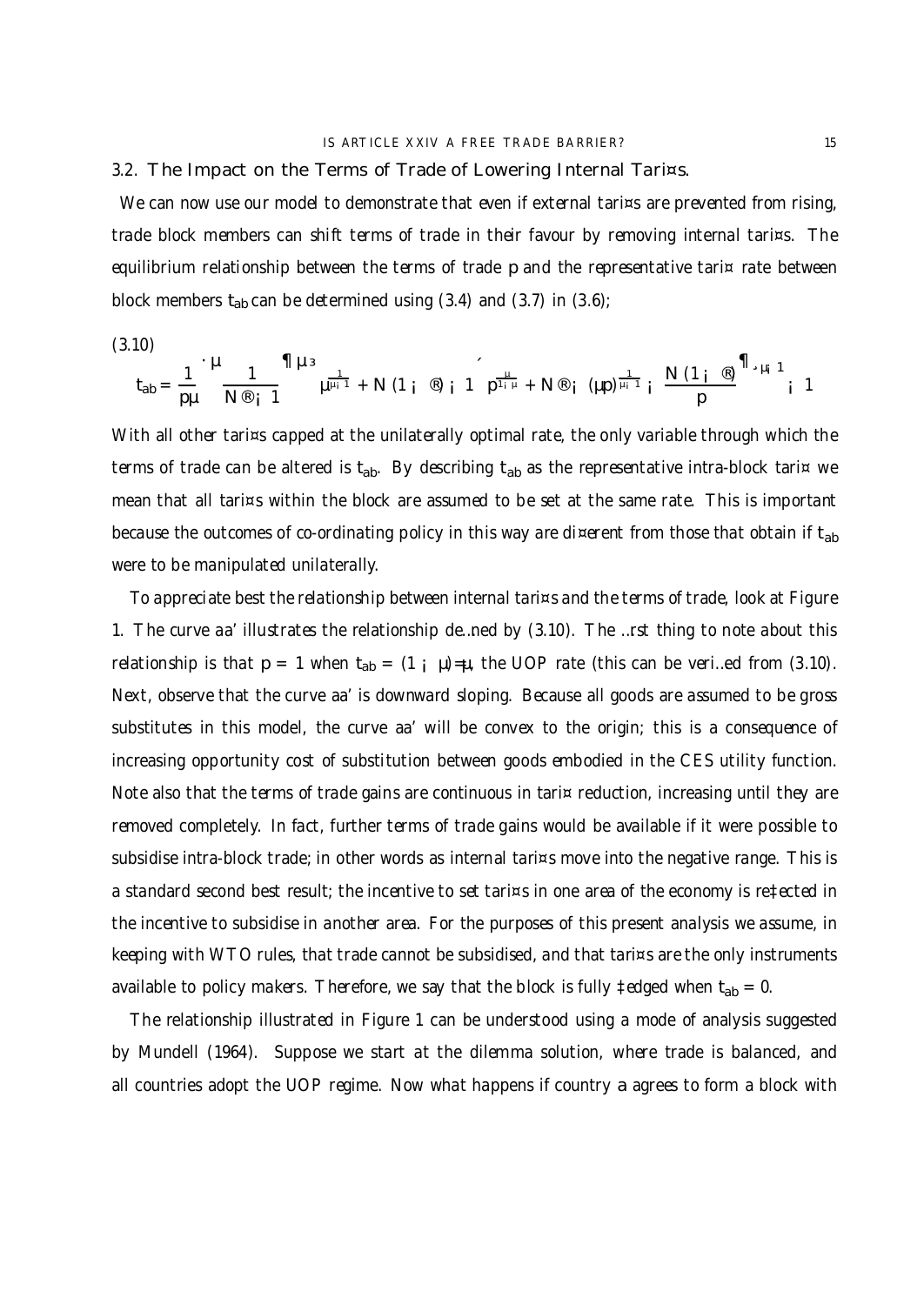country b? We know that when country a lowers its tari¤ against the import from country b, if terms of trade are held constant the trade balance of b will move into surplus. If both countries reduce their tari¤s symmetrically against each other, we know by Cournot's law<sup>9</sup> that their combined surpluses at constant terms of trade must equal the total de…cit in the rest of the world. The terms of trade of countries a and b must rise relative to the rest of the world in order to restore balanced trade equilibrium. This e¤ect is general, and can be extended to encompass any number of countries. As all countries in the block lower tari¤s relative to one another, re‡ected by a fall in  $\mathsf{t}_{\mathsf{ab}}$ , their trade balances go into surplus with the rest of the world. A rise in block terms of trade p is required to restore equilibrium. Moreover, the terms of trade gained by members is increasing in the number of block-members. This is illustrated by bb'. If the curve aa' is drawn for any chosen proportion of block-member countries ® then bb' will correspond to some higher proportion ®  $>$  a. The bb' curve shows that for a bigger block, there is a bigger rise in p for a given reduction of internal barriers. Why? The larger the number of members, the larger the trade surplus of the block with the rest of the world brought about by a given reduction in  $t_{ab}$ .

In addition, Figure 1 can be used to think about what would happen if two trade blocks were to merge. The process would be exactly the same as that for the merging of individual countries into a single trade block. As the two blocks remove mutual tari¤s this creates a trade surplus with the rest of the world, and a terms of trade improvement against non-members is required to restore balanced trade equilibrium.

Through the process of removing internal tari¤s, trade block members are able to improve their terms of trade on world markets in a way that does not violate WTO rules. A key corollary is that there is an externality associated with this process for non-members, as their purchasing power on world markets is reduced. As p rises, the purchasing power of non-member endowments, valued at unity, falls. The welfare implications of this shift in the terms of trade will be analysed in the next section.

The recent literature on regionalism focuses on externalities associated with external tari¤ coordination. Here we have drawn attention to the fact that there is a terms of trade externality associated with the removal of internal tari¤s as well.

<sup>9</sup> Cournot's law states that the sum of all trade balances across countries is identically equal to zero. This is di¤erent from Walras' law, which states that all excess demands within a single country must sum to zero.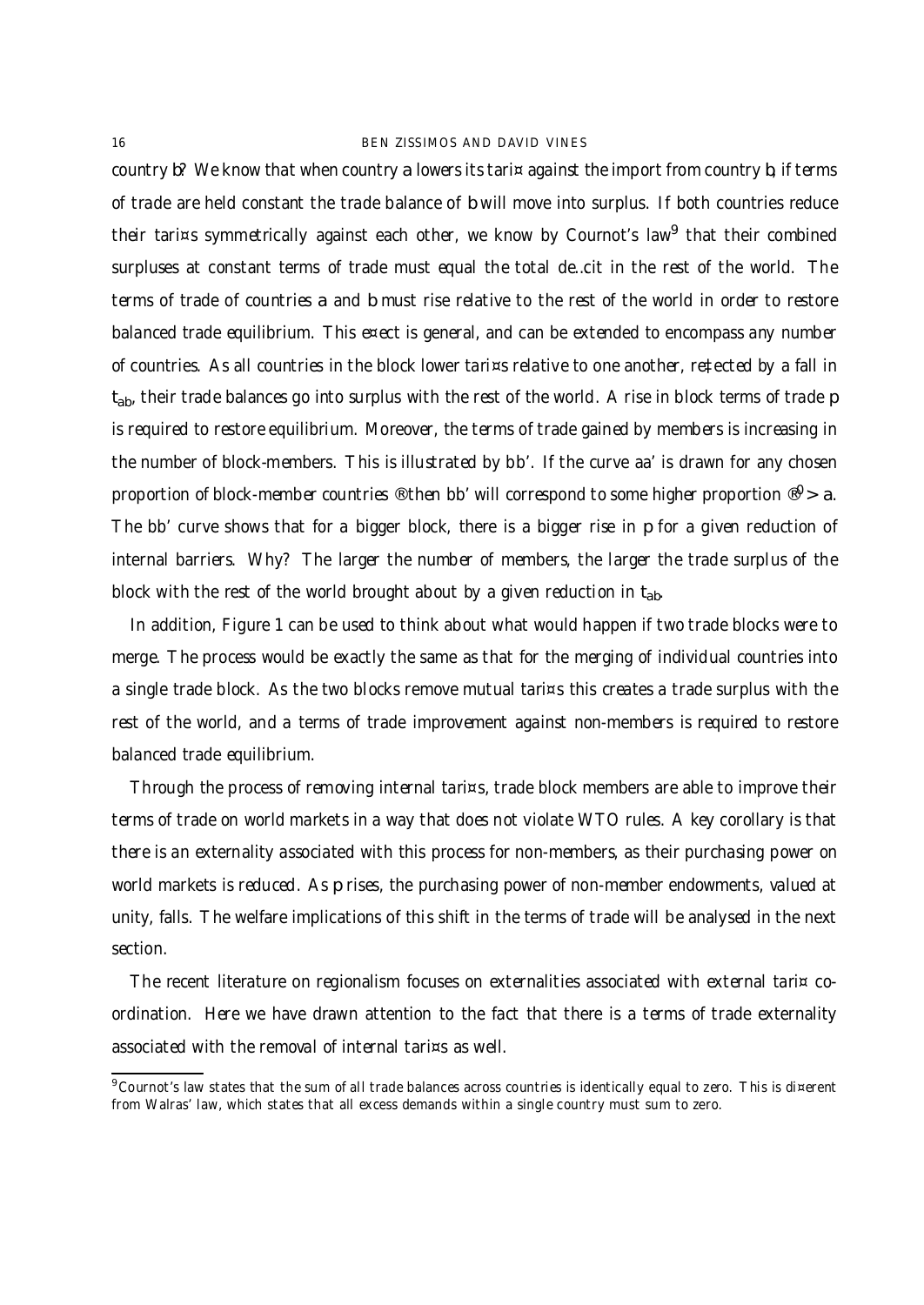#### 3.3. The Welfare Implications of Trade Block Formation for Members.

In this sub-section, we show that the welfare e¤ects for members of internal tari¤ removal are positive, operating via the terms of trade externality. The externality is shown to have a negative impact on non-members.

There is a key di¤erence in the impact on welfare between members and non-members, of trade block formation. Members bene…t from static e¢ciency gains when internal tari¤s are removed, as well as a terms of trade e¤ect. Non-member countries are a¤ected only by change in the terms of trade.

Let us look …rst at members. To evaluate the welfare impact of tari $\alpha$  removal is di $\beta$  cult, because the utility function is not linear in prices and tari¤s. If it were, we could evaluate the impact of tari¤ removal on welfare by solving the following di¤erentiation problem;

(3.11) 
$$
\frac{dU_a}{dt_{ab}} = \frac{\omega U_a}{\omega t_{ab}} + \frac{\omega U_a}{\omega p} + \frac{\omega U_a}{\omega p} \frac{\omega p}{\omega t_{ab}}.
$$

In the present set-up, it is only possible to solve (3.11) in the neighbourhood of the dilemma world trade solution, where we know that value of p (at  $p = 1$ ) a priori. Having signed (3.11) at this point, the fact that this sign holds more generally must be established using simulation analysis.

If trade block formation is to be bene...cial to members, the removal of internal tari¤s must improve welfare; (3.11) must be negative. We already know from the previous sub-section that the …nal term, expressing the terms of trade e¤ects of intra-block tari¤ change, is negative. It remains to show that the …rst term is also negative, and the second positive.

The …rst term measures the static e¢ciency gains brought about by tari¤ removal. Clearly, it is necessary to sign this term in order to ful…l the task at hand. But this exercise yields an additional insight, which is important here. It will con…rm that the welfare e¤ects that operate in this model do not arise due to the trade diversion e¤ects that were …rst discovered by Viner (1950). His principle concern was that the lowering of mutual tari¤s might actually reduce welfare; in the terms of this present discussion,  $\mathscr{A}_{a}=\mathscr{A}_{ab} > 0$ . This would happen if countries within the trade block were to switch their import demand away from the country with a comparative advantage towards a trade block member, whose production was less e¢cient, reducing overall e¢ciency, and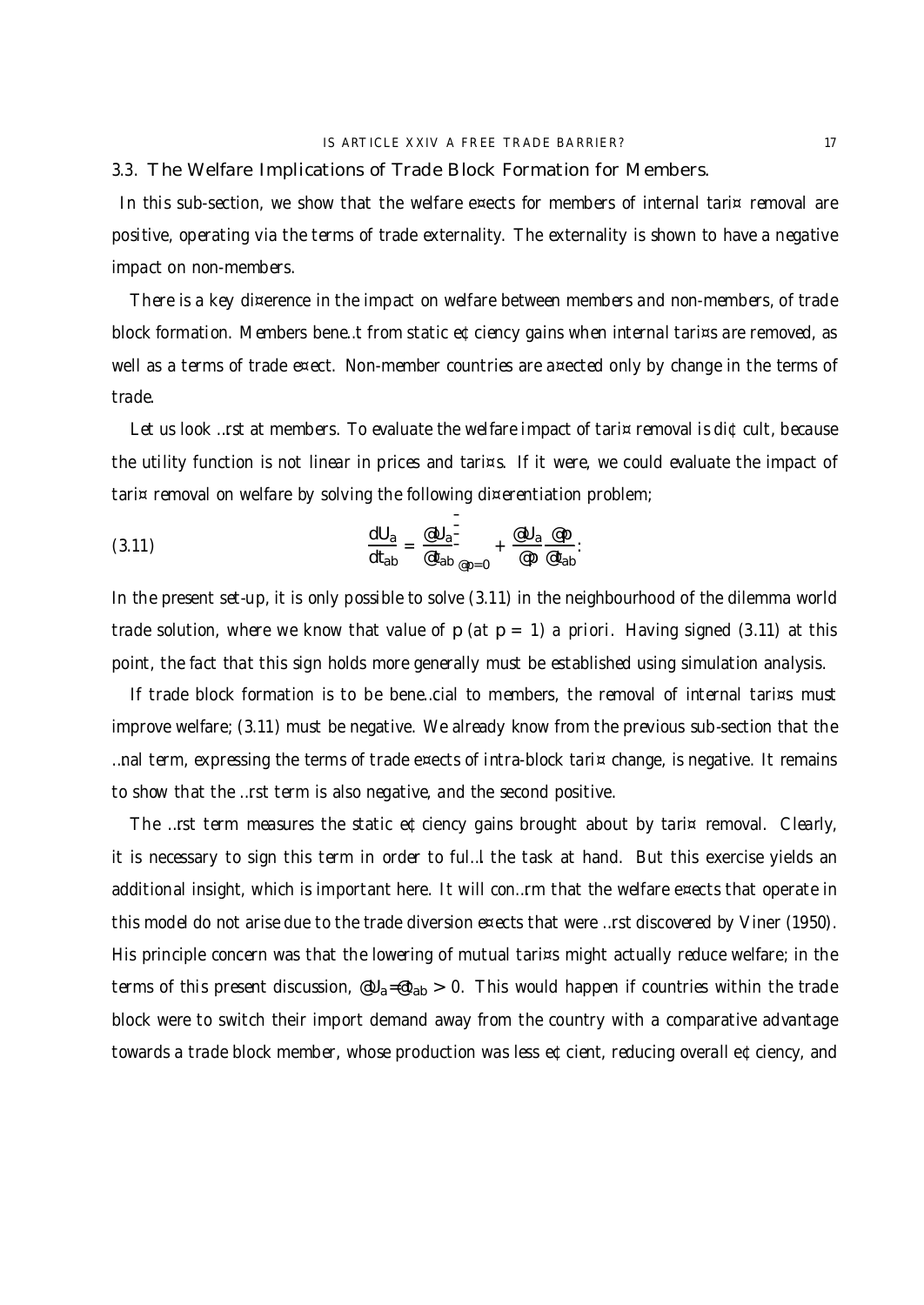hence welfare. In signing this …rst term as negative, we prove that this possibility has been ruled out here.

The proof that  $\mathscr{A}U_{a}=\mathscr{A}_{ab} < 0$  is by demonstration. Using (3.2), (3.3) and (3.4) in (2.1), and di¤erentiating with respect to  $t_{ab}$  we obtain

$$
\frac{\text{d}U_{a}}{\text{d}t_{ab}} = \frac{1}{\mu} f C_{a} g^{\frac{1-\mu}{\mu}} \frac{\mu(N^{\circledast} + 1)}{1 + \mu} \frac{1}{1 + t_{ab}} \eta_{\frac{\mu}{1 + \mu}}^{1 - \frac{\mu}{1 + \mu}} c_{aa}^{\mu + 1}
$$
\n(3.12)\n  
\n
$$
i \frac{\mu N (1 + \circledast) (N^{\circledast} + 1)}{1 + \mu} \ln \eta_{\frac{1}{1 + \mu}}^{1 - \frac{1}{1 + \mu}} + (N (1 + \circledast))^{i - 1} (1 + t_{ab})^{\frac{1}{1 + \mu}} c_{ab}^{\mu + 1}
$$
\n
$$
+ \frac{\mu N (1 + \circledast) (N^{\circledast} + 1)}{1 + \mu} (p\mu)^{\frac{1}{\mu + 1}} \frac{1}{1 + t_{ab}} \eta_{\frac{1}{1 + \mu}}^{1 + \frac{\mu}{1 + \mu}} c_{ay}^{\mu + 1}
$$

where  $C_a = {}^1C_{aa}^{\mu} + (N \circ i 1) C_{ab}^{\mu} + N (1 i \circ j) C_{ay}^{\mu}$ . The three lines on the right hand side capture the impact on welfare of changes in consumption of the home good and imports from within and outside the block that result from a change in  $t_{ab}$ . Notice that the …rst and last lines, capturing the welfare e¤ects of the change in domestic goods  $c_{aa}$  and imports from outside the block  $c_{av}$  are positively signed. The second line, capturing the impact of imports from other block members cab is negative. If, as a result of lowering  $t_{ab}$ ; the positive impact on welfare through an increase in  $c_{ab}$ dominates the negative impact from a fall in  $c_{aa}$  and  $c_{ay}$ , then (3.12) will be negative as we require.

The problem is made tractable by evaluating a small deviation from the dilemma world trade solution. At this point we know that  $p = 1$ ,  $1 + t_{ab} = 1$ =µ and (from (3.3) and (3.4)  $c_{ab} = c_{ay}$ . Employing these restrictions, (3.12) simpli…es to

(3.13) 
$$
\frac{\text{d} U_a}{\text{d} t_{ab}} = \frac{1}{\mu} f C_a g^{\frac{1+\mu}{\mu}} \frac{(N^{\text{d}} + 1) \mu^2}{1 \mu} \frac{A}{c_{aa}^{\mu+1}} \mu \frac{1}{\mu} \frac{1}{c_{ab}^{\mu+1}} \frac{H}{c_{ab}^{\mu+1}}
$$

The sign of  $@U_a=@t_{ab}$  is determined by the expression  $c_{aa}^{\mu+1}$  j  $(1=\mu)^{1=(1+\mu)}c_{ab}^{\mu+1}$ ´ , as all other terms are positive. Although protectionism under the dilemma world trade solution implies  $c_{aa} > c_{ab}$ , it is straight forward to verify that  $(1=\mu)^{1=(1+i)} c_{ab}^{\mu+1} > c_{aa}^{\mu+1}$ , from which it follows that  $eU_a = eV_{ab} < 0$ . This establishes that a small reduction of internal tari¤s from the UOP rate with any number of other countries - from just one other trade partner to all others - will produce static e¢ciency gains. Our intention to rule out trade diversion as identi…ed by Viner is also veri…ed.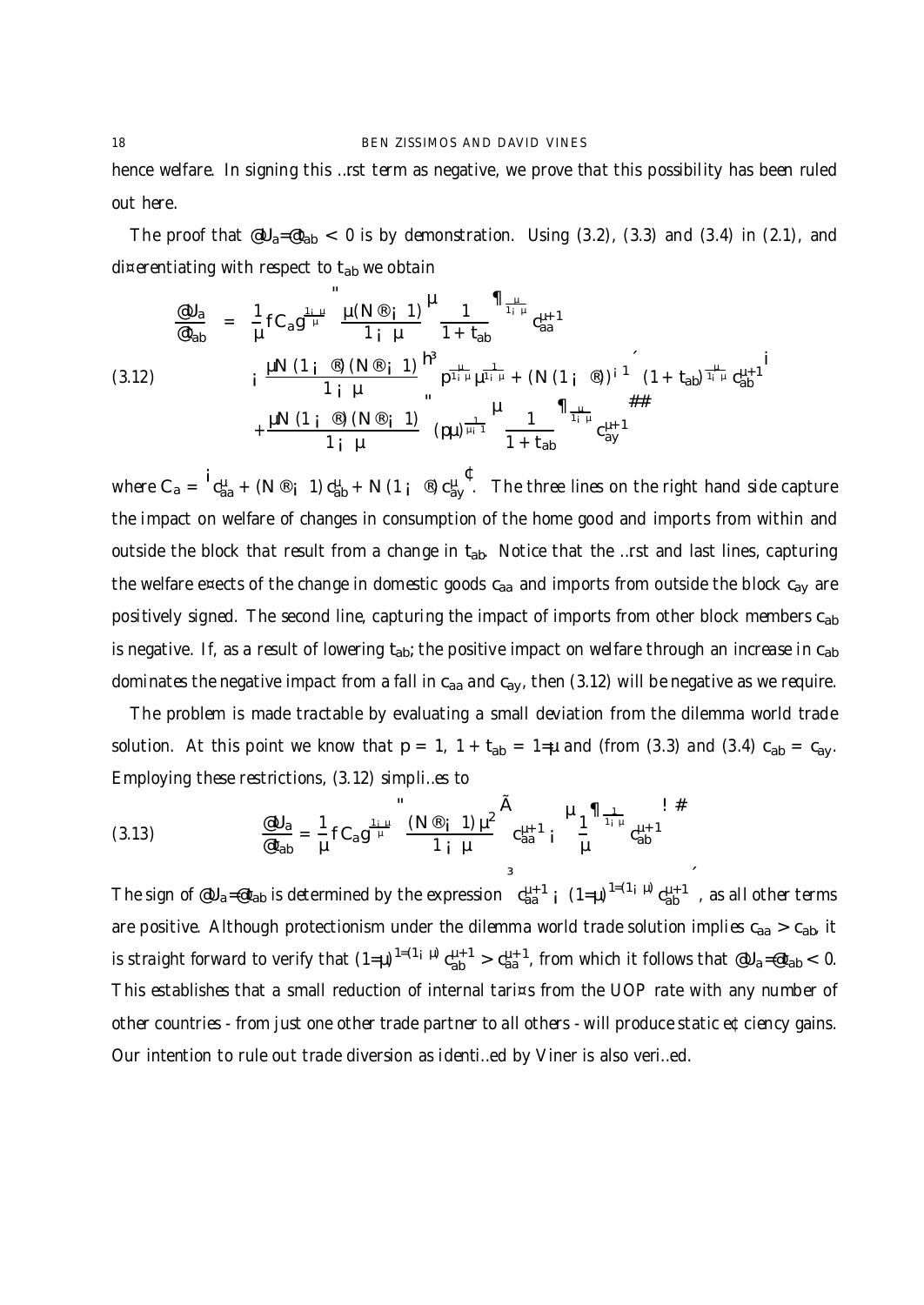It remains to evaluate the sign of the second term on the right hand side of (3.11). In doing so, we seek to establish that the positive terms of trade e¤ects brought about by members' mutual removal of internal tari¤s has a positive impact on welfare. Furthermore we must show that these bene…ts cannot be internalised by individual countries when they set optimal tari¤s unilaterally.

To prove this proposition, the relevant point of departure must once again be the dilemma world trade solution, at which point all possible gains of unilateral policy setting have been exploited. The proof is very similar to the one that we have just seen. The welfare function (2.1) for the representative trade block member must be di¤erentiated, this time with respect to the terms of trade p, having substituted expressions for domestic and imported goods demands (3.2), (3.3) and (3.4). This gives

@U<sup>a</sup> @p = 1 µ fCag 1¡µ µ ¡ µ 2 1 ¡ µ N (1 ¡®) µ 1 <sup>1</sup>¡<sup>µ</sup> p 2µ¡1 <sup>1</sup>¡<sup>µ</sup> c µ+1 aa ¡(N® ¡ 1) µ 2 1 ¡µ N (1 ¡ ®) p 2µ¡1 <sup>1</sup>¡<sup>µ</sup> c µ+1 ab ¸ (3.14) +N (1 ¡®) µ 1 ¡µ ·³ µ 1 <sup>µ</sup>¡<sup>1</sup> + N® ¡1 p 2µ¡1 <sup>1</sup>¡<sup>µ</sup> ¡ (µ ¡1) N (1 ¡®) p 2 ¸ c µ+1 ay ¸¸

This time, note that the …rst and second lines are negatively signed, while the third line is positive. So an increase in the price of block goods a and b has a negative impact on the welfare of block members. In order for a rise in p to have a positive impact on welfare, we must show that the positive e¤ect of cheapening non-block goods such as those from y dominates.

Once again we make use of the fact that, at the dilemma world trade solution,  $p = 1$ ,  $1 + t_{ab} = 1 = \mu$ , and  $c_{ab} = c_{ay}$ . Then (3.14) becomes

(3.15) 
$$
\frac{\omega U_a}{\omega p} = \frac{1}{\mu} f C_a g^{\frac{1+\mu}{\mu}} \frac{\mu}{1+\mu} N (1 + \omega) \qquad (N + 1) (1 + \mu) + \frac{\mu_1}{\mu} \eta_{\frac{1}{1+\mu}} \qquad c_{ay}^{\mu+1} i \mu_{\text{rad}}^{\frac{2+\mu}{\mu} c_{\text{rad}}^{\mu+1}}
$$

Given, as observed earlier, that  $(1=\mu) c_{ab}^{\mu+1} > c_{aa}^{\mu+1}$ , that  $c_{ab} = c_{ay}$  at the dilemma solution, that  $(N_i 1)(1_i \mu) > 0$ , and  $\mu^{(2_i \mu) = (1_i \mu)} < 1$  it follows that  $\omega_{a} = \omega p > 0$ .

Comparison of (3.13) and (3.15) sheds light on the combined e¤ects through which trade block formation improves welfare. The static e¢ciency gains arise because consumption is more evenly distributed across goods. Increased welfare from increased consumption of imports from trade block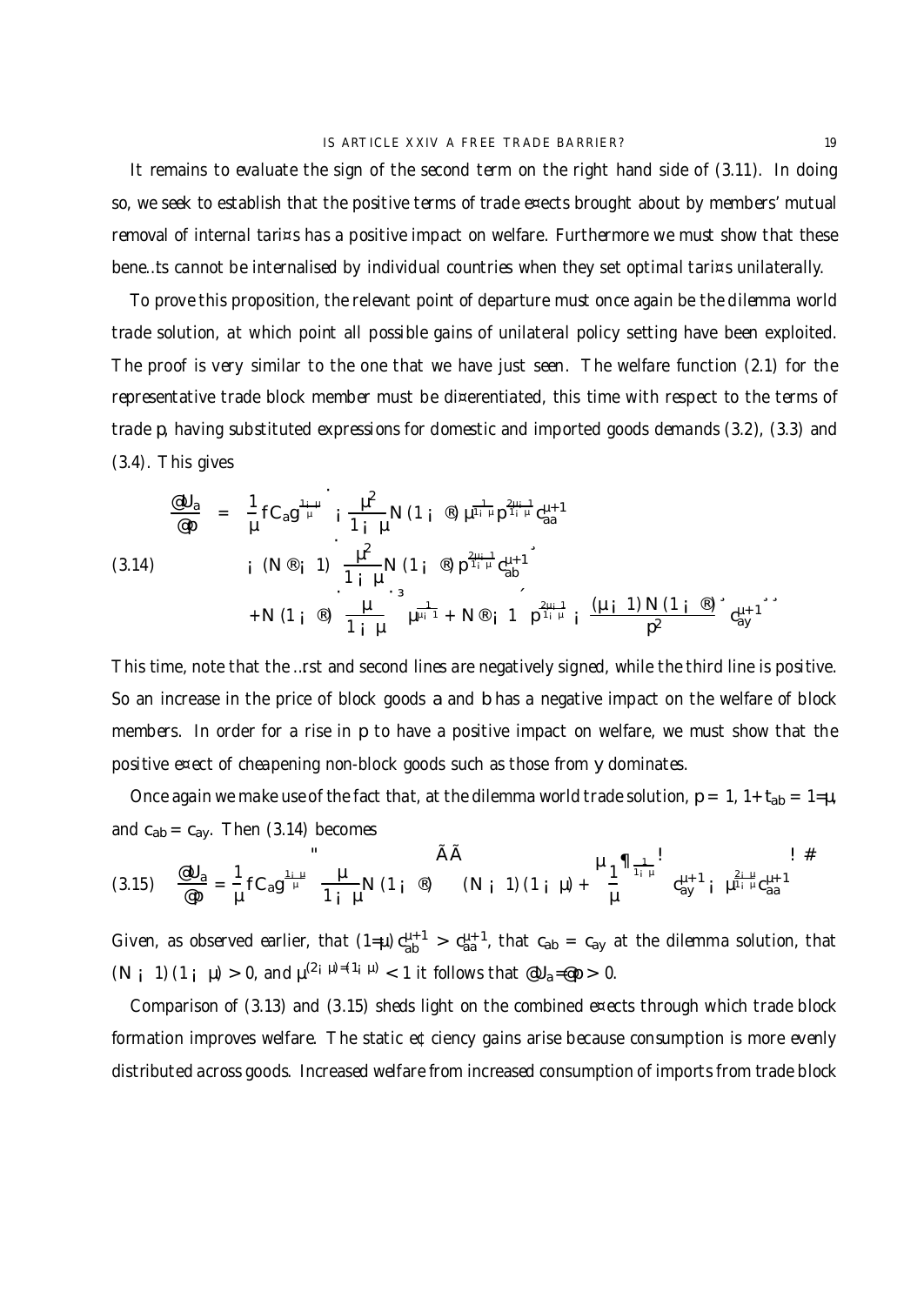partners more than compensates for the fall in welfare from consuming less of the domestic good and imports from outside the block. The terms of trade e¤ect on welfare operates by increasing the purchasing power of block members over imports from outside the block  $c_{av}$ .

Equations (3.13), (3.15) and (3.10) establish that for any group of countries that forms a trade block they can attain a rise in welfare through a small reduction of internal tari¤s ( $dU_a = dt_{ab} < 0$ ). Unfortunately, we cannot conclude from the analysis that this holds for a large reduction, or complete removal of internal tari¤s ( $t_{ab} = 0$ ), because of the non-linearities that are inherent in the model. But we can establish that this is the case by performing simulations. Figure 2 displays the combined e¤ect on welfare of internal tari¤ removal and its reciprocal impact on the terms of trade, for one particular set of parameter values;  $N = 40$ ,  $\textcircled{e} = 0:3$  and  $\mu = 0:5$ .

This …gure illustrates that when a trade block forms, and mutual tari¤s t<sub>ab</sub> are reduced from UOP rates to zero, the welfare of the representative member country  $a$ ,  $U_a$  will increase throughout the process. The horizontal axis shows internal tari¤ rates. From (2.10) we know that when  $\mu = 0.5$ , the UOP tari¤ rate t  $(1 + \mu) = \mu = 1$  (1 = 100%). The vertical axis measures U<sub>a</sub>. Figure 2 provides graphical con...rmation of our analytical result, found by signing 3.11), that  $dU_a = dt_{ab} < 0$ in the neighbourhood of the dilemma world trade solution. But more than this, we can see that the welfare of members will continue to increase until internal tari¤s have been removed completely. The relationship is constructed using equilibrium  $p_i$  t<sub>ab</sub> combinations given by (3.10). Although Figure 2 is based on a speci…c set of parameter values, it is presented as an illustration of the general properties of the model. Its functional characteristics hold in general for all admissible parameter values. That is to say, it is downward sloping between  $t_{ab} = 0$  and  $t_{ab} = (1 + \mu) = \mu^{10}$ .

Also note from Figure 2 that welfare is not at a maximum even when  $t_{ab} = 0$ . Welfare would continue to rise if trade could be subsidised  $(t_{ab} < 0)$ , but only up to a point, after which welfare would start to decline. This follows from the second best nature of the analysis, where block tari¤s are being removed while non-block tari¤s are left in place, which we discussed with reference to Figure 1.

<sup>&</sup>lt;sup>10</sup>We have established this by plotting the relationship for a range of limiting parameter values, which can be obtained from the authors. Further details about the e¤ect of parameter variation on the welfare consequences of trade block formation will be discussed in the next section, when we analyse the world trade equilibrium.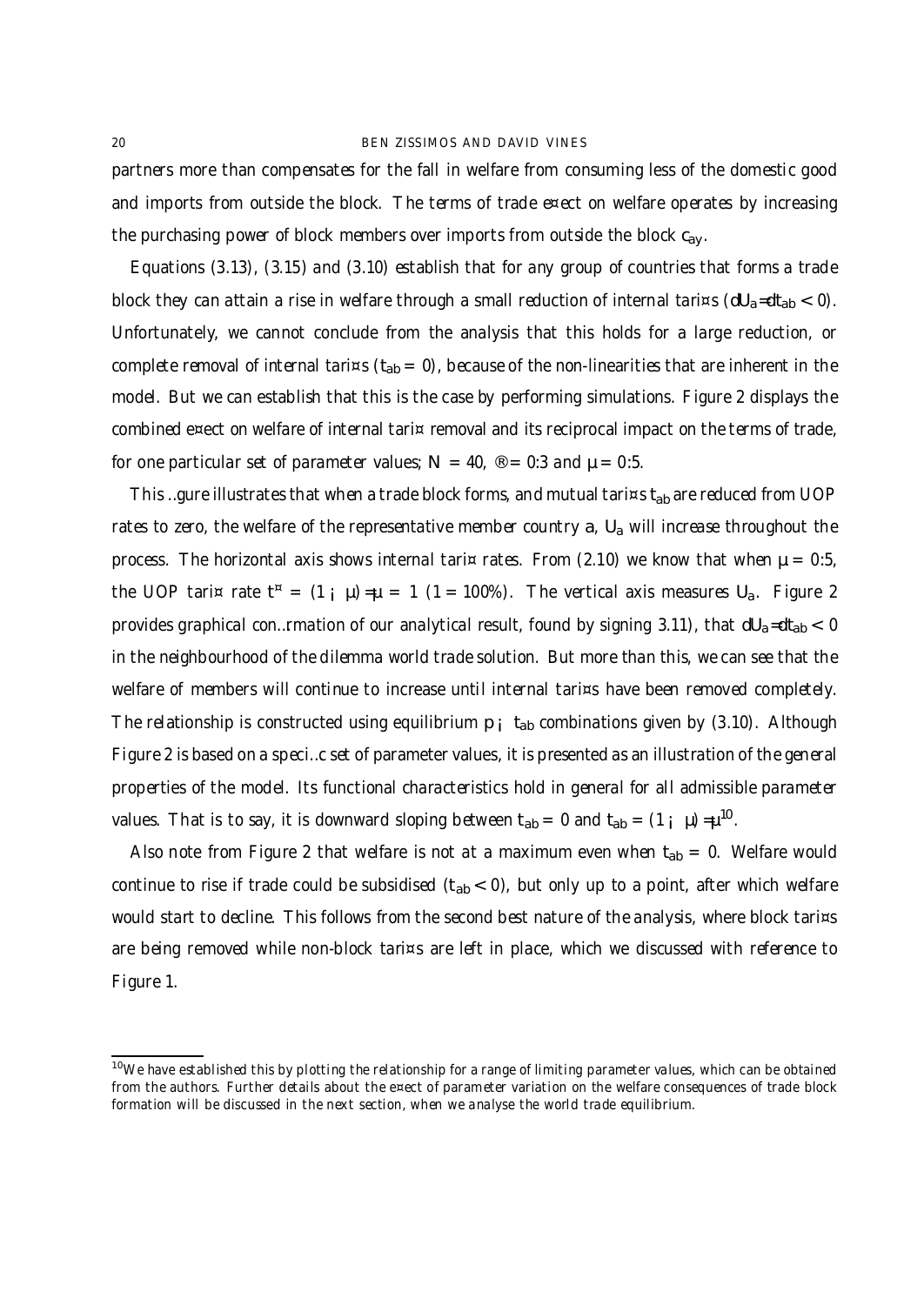Does welfare always increase with a rise in p when mutual block tari¤s are held constant  $(\text{et}_{ab} = 0)$ ; in other words, does the positive sign of (3.15) hold for large shifts away from the dilemma solution? As we already know, the terms of trade can change for a country or members of a block even if they do not change their tari¤ policy at all. This happens if some other group of countries change their tari¤ setting policy.

The largest possible shift from the dilemma solution is to the point where mutual block tari¤s have been completely removed;  $t_{ab} = 0$ . Evaluating (3.14) at this point,

$$
(3.16) \frac{\omega_{0}}{\omega_{p}} = \frac{1}{\mu} f C_{a} g^{\frac{1+\mu}{\mu}} \frac{\xi}{4} \frac{\mu N (1 \frac{\omega}{3})}{(1 + \mu) \mu^{\frac{1}{1+\mu}} + \omega} \frac{\eta}{4} \frac{\xi}{4} E
$$
\n
$$
\mu \frac{1}{(1 + \mu) \mu^{\frac{1}{1+\mu}} + \omega} \mu \frac{\eta}{1 + \mu^{\frac{2+\mu}{1+\mu}} + \mu^{\frac{2+\mu}{1+\mu}} + \mu^2} \frac{\eta}{N + N^{\circ}} \mu \frac{1}{1 + \mu} \frac{\eta}{1 + \mu} \frac{\eta}{1 + \mu} \frac{\eta}{1 + \mu} \frac{\eta}{1 + \mu} \frac{\eta}{1 + \mu} \frac{\eta}{1 + \mu} \frac{\eta}{1 + \mu} \frac{\eta}{1 + \mu} \frac{\eta}{1 + \mu} \frac{\eta}{1 + \mu} \frac{\eta}{1 + \mu} \frac{\eta}{1 + \mu} \frac{\eta}{1 + \mu} \frac{\eta}{1 + \mu} \frac{\eta}{1 + \mu} \frac{\eta}{1 + \mu} \frac{\eta}{1 + \mu} \frac{\eta}{1 + \mu} \frac{\eta}{1 + \mu} \frac{\eta}{1 + \mu} \frac{\eta}{1 + \mu} \frac{\eta}{1 + \mu} \frac{\eta}{1 + \mu} \frac{\eta}{1 + \mu} \frac{\eta}{1 + \mu} \frac{\eta}{1 + \mu} \frac{\eta}{1 + \mu} \frac{\eta}{1 + \mu} \frac{\eta}{1 + \mu} \frac{\eta}{1 + \mu} \frac{\eta}{1 + \mu} \frac{\eta}{1 + \mu} \frac{\eta}{1 + \mu} \frac{\eta}{1 + \mu} \frac{\eta}{1 + \mu} \frac{\eta}{1 + \mu} \frac{\eta}{1 + \mu} \frac{\eta}{1 + \mu} \frac{\eta}{1 + \mu} \frac{\eta}{1 + \mu} \frac{\eta}{1 + \mu} \frac{\eta}{1 + \mu} \frac{\eta}{1 + \mu} \frac{\eta}{1 + \mu} \frac{\eta}{1 + \mu} \frac{\eta}{1 + \mu} \frac{\eta}{1 + \mu} \frac{\eta}{1 + \mu} \frac{\eta}{1 + \mu} \frac{\eta}{1 + \mu} \frac{\eta}{1 + \mu} \frac{\eta}{1 + \mu} \frac{\eta}{1 + \mu} \frac{\eta}{1 + \mu} \frac{\eta}{1 + \mu} \
$$

Although (3.16) looks rather cumbersome, it is easy to check that it is positive for all admissible parameter values. The main reason for displaying it in this way is to show that p cancels completely from the right hand side. This is a very useful result. It tells us that an improvement in terms of trade will always improve welfare, for any given block size, when internal tari¤s have been completely removed. To illustrate the implications of (28) in a graphical way, we plot the relationship between the terms of trade p and the welfare of country a holding all tari¤s constant. This is illustrated in Figure 3, showing that welfare is generally increasing in the terms of trade;  $\mathcal{Q}_{a}=\mathcal{Q}_{p} > 0$ . There is intuitive appeal in this. We would expect a rise in income to improve welfare. And in this model the terms of trade determine income.

## 3.4. The Welfare Implications of Block Formation for Non-members.

What are the welfare implications of trade block formation for non-members? This is captured by di¤erentiating the expression for the welfare of non-members;

$$
\frac{dU_y}{dt_{ab}} = \frac{eU_y}{e p} \frac{e p}{e t_{ab}};
$$

which takes the same form as (3.11), but for the missing …rst term. This is because non-members leave all tari¤s in place, reaping no static e¢ciency rewards;  $\mathscr{C}U_y=\mathscr{C}t_{ab} = 0$ . The impact of trade block formation on the welfare of non-members comes about entirely as a result of a change in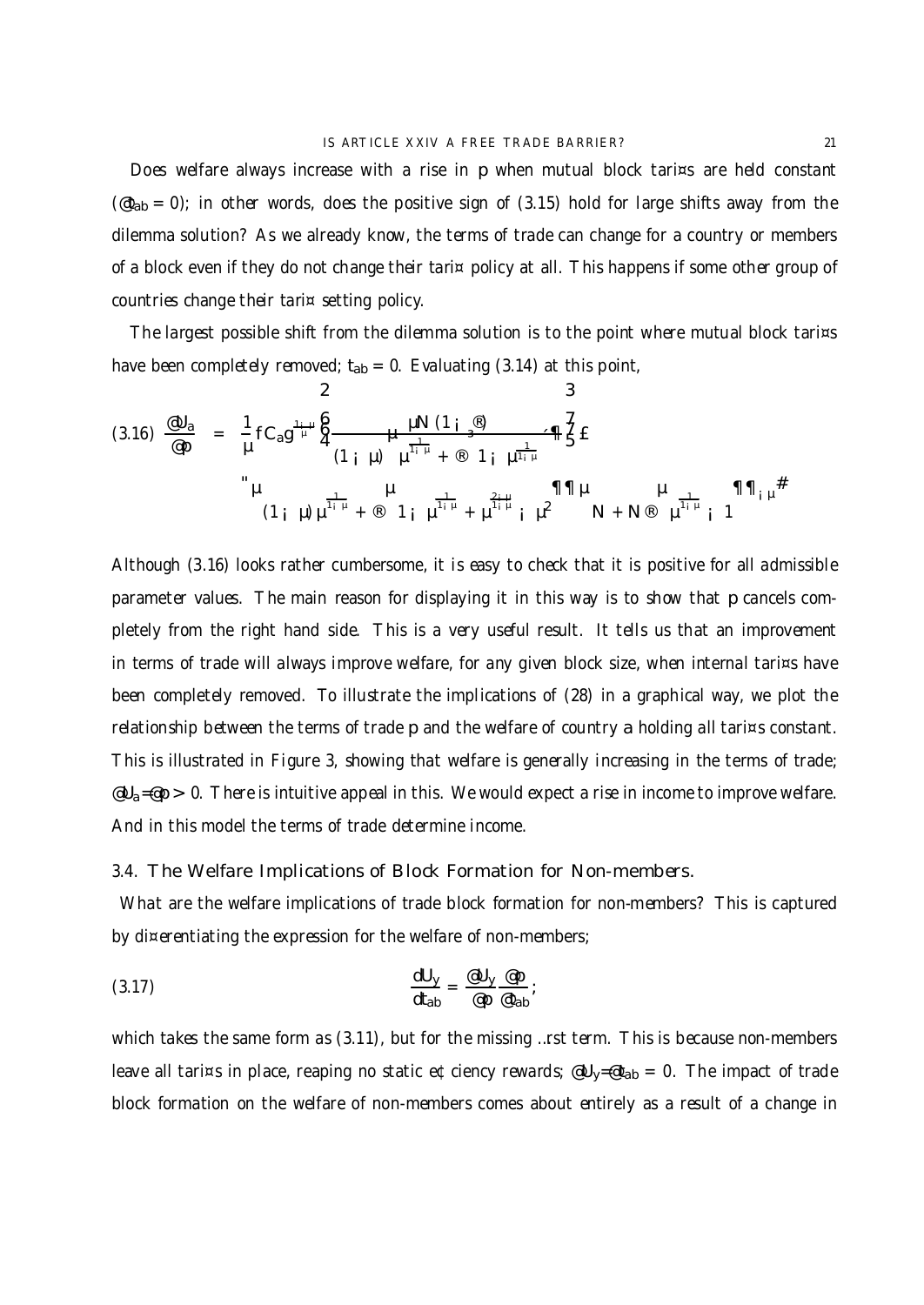their terms of trade. And given that we have just shown this e¤ect to be positive for members, it follows immediately that it is negative for non-members. The improvement in the terms of trade that lead to a rise in the welfare of members is re‡ected by a deterioration in the terms of trade for non-members. (The proof takes the same form as the one we have just seen in the form of equation (3.16), but because p appears in the reciprocal for non-members, the sign of each price change term is everywhere reversed). The relationship between the welfare of non-members  $U_y$  and the terms of trade p is given in Figure 4, for the same parameter values as used in Figures 2 and 3; N = 40,  $\textcircled{8}$  = 0:3 and  $\mu$  = 0:5. We see that U<sub>y</sub> declines as p increases. This is the case not just in the neighbourhood of the dilemma solution, but for all terms of trade p.

We know from Figure 1 that  $\varphi_P = \varphi_{ab} < 0$ , so the second term on the right hand side of (28) is negative. Taken with the …rst term the relationship is positive overall. A fall in mutual block tari¤s leads to a reduction in the overall purchasing power of non-members' endowments on world markets, leading to a fall in their welfare. The damage done to the welfare of outsiders will depend on the size of the block. The reduction in non-members' terms of trade when a small block forms will be slight. A larger block will have a larger impact, and the adverse consequences for welfare of being outside such preferential trading arrangements will become more severe.

The analysis of this section shows that a group of countries can improve their welfare relative to the dilemma solution, by forming a trade block according to Article XXIV. From this we can conclude that the dilemma world trade solution will not be an equilibrium.

## 4. World Trade Equilibrium Under Article XXIV

The discussion so far has focused on the incentives of one group of countries to form a block, holding the policy choices made by the countries in the rest of the world constant. This approach is su¢cient to show that the dilemma solution is not an equilibrium. But we have to go further in determining the world trade equilibrium itself, by assuming that all countries act on the incentive to form a block under the conditions of Article XXIV.

To do this, we draw upon recent developments in the literature on the noncooperative theory of coalition formation, particularly by Bloch (1996) and Yi (1996, 1997). The key insight that we use from these papers is that when the formation of an exclusive coalition exerts negative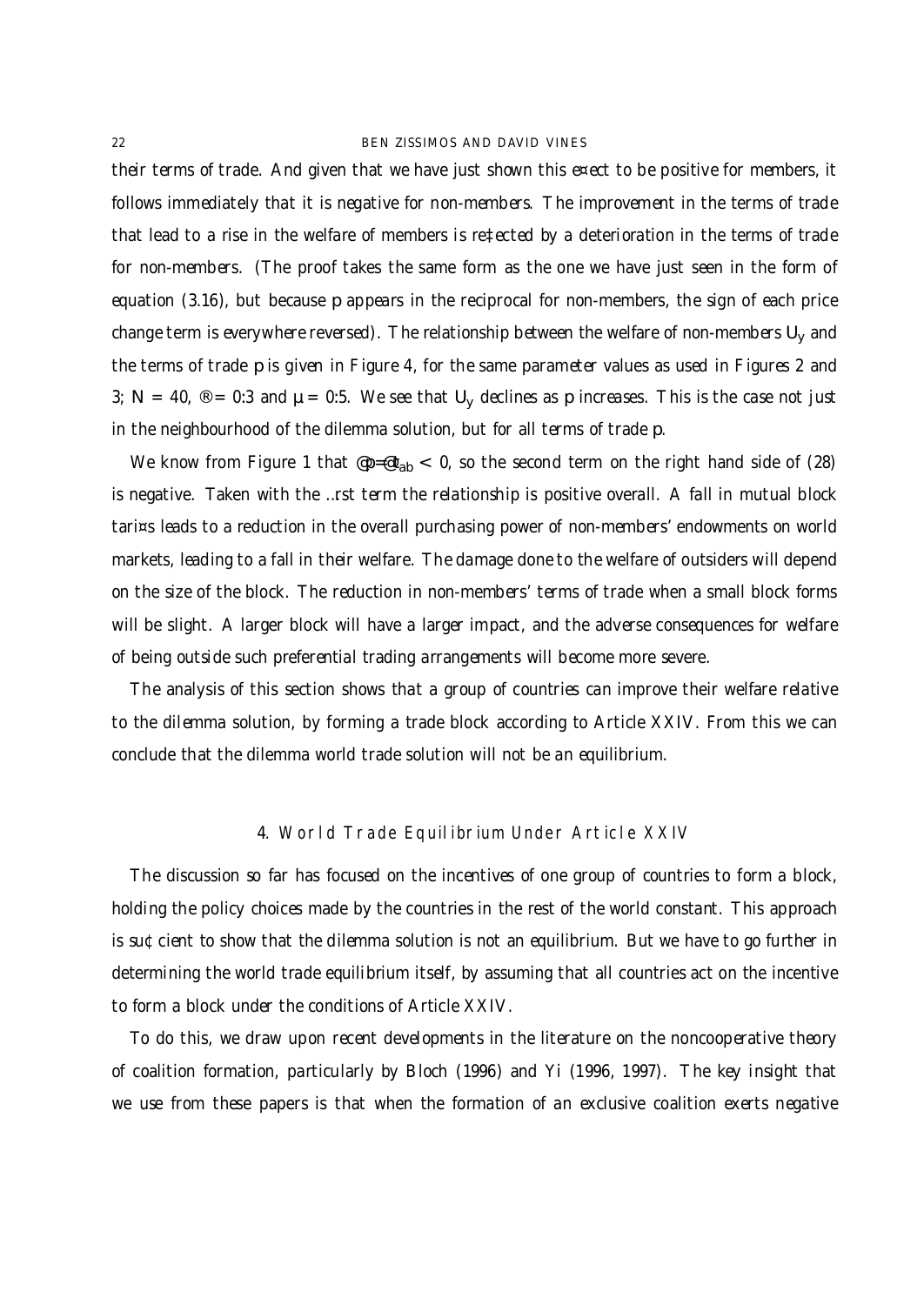externalities on non-members then the grand coalition, of which every player is a member, will not be an equilibrium.

For some time now it has been recognised that a trade block can be thought of as a coalition of countries. This idea was …rst formalised by Riezman (1985), using the core as the basis for equilibrium. The core, as an equilibrium concept, su¤ers from two main criticisms. One is that it requires a degree of cooperation amongst members which does not have clear noncooperative underpinnings. The other is that all agents, or countries in the present context, act simultaneously. The main dif- …culty with this is that individuals cannot be farsighted, in that individual deviations cannot be countered by subsequent moves. These problems have lead to the formulation of sequential games of coalition formation where the process is described by an explicit extensive form non-cooperative game. As already mentioned, Yi (1996) has examined customs union formation using such a framework. He has shown how trade block formation gives members the power to improve their welfare through the manipulation of external tari¤s, to the detriment of non-members.

In the forgoing analysis of this present paper, we have seen how the removal of internal tari¤s can be used to the same e¤ect. And, as pointed out in the introduction, one of the most appealing aspects of this mechanism is that internal tari¤ removal must be a feature of all trade block formation.

The …rst task of this section is to set out the game of coalition formation. The model of the earlier sections is then adapted to describe the payo¤s to the coalition formation game. These payo¤s are used to show that the world trade equilibrium will support at least two blocks, implying that free trade will not arise.

Although the focus of this paper is on Article XXIV, in principle we can use our model to look at coalition formation under other rules of trade block formation. One such alternative is Open Regionalism. This set of rules requires that if countries form a block, it must be open to the membership of any country that would like to join. We examine the equilibrium that arises under these rules. We also discuss what happens when countries can choose between forming an Open Region or a block according to Article XXIV. This is novel because all previous (formalised) discussion on this matter has assumed that only one block formation regime would be on o¤er at a given time.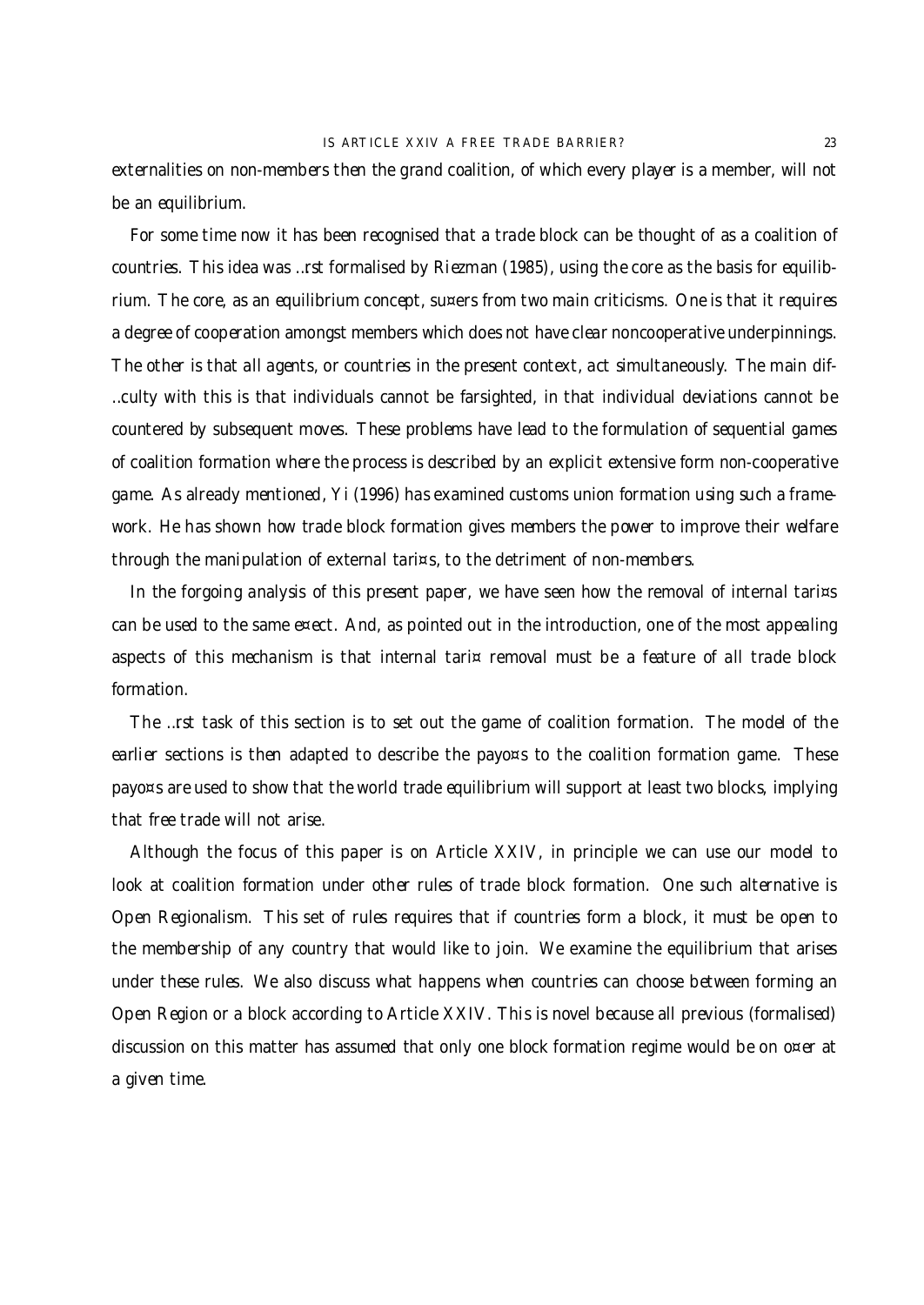### 4.1. Article XXIV and The Coalition Unanimity Game.

In order use the insights of the literature on coalition formation, the key conditions of Article XXIV must be matched to the rules of a game that has been de…ned in the literature. The most appropriate type of sequential coalition formation game to characterise this set of rules is the "In…nite-Horizon Coalition Unanimity Game" of Bloch (1996). In this game, each player has the option to oppose a coalition that is proposed, and suggest an alternative. Thus each member of every coalition is maximising welfare; the equilibrium is consistent with each member's (non-cooperative) objectives.

Under the rules of this game, as under Article XXIV, members are allowed to form a block that is exclusive. They can agree to prevent other countries from joining. No country can force its way into a coalition. But at the same time no country can be forced to join. Bloch (1996) shows that providing a single player can obtain a non-zero payo<sub>¤</sub> by acting unilaterally, and assuming that no payo¤ is received if no decision is reached on the coalition structure, there exists a subgame perfect equilibrium coalition structure of this game (see Bloch 1996, Corollary 2.5). These conditions are consistent with the model of this present paper. In particular, it will always be possible for a country to obtain a non-zero payo¤ because it can at a very minimum obtain a positive level of welfare by consuming its endowment under autarchy. The condition that no payo¤ is received until a decision is reached on coalition structure we now introduce by assumption.

Bloch (1996) goes on to show that when each player is ex ante identical (here the relevant parameter is player size) the game is symmetric. This is because a given coalition has the same value to its members, regardless of who they are. As a result, payo¤s depend only on the size of the coalition. The equilibrium under a game of this kind is denoted a symmetric subgame perfect equilibrium coalition structure (SSECS).

One of the main objectives of Bloch (1996) is to show that, under symmetry, the SSECS of the sequential game of coalition formation can be obtained as the equilibrium coalition structure of the much simpler "size announcement" game. The advantage of this type of game is that it highlights the structure of the coalition that is formed, playing down the importance of which players are the members. And, consistent with this, it is our intention to focus on the block formation process in assuming that all countries are ex ante identical in size. As a result, we are able to use the size announcement game to consider the process of trade block formation under Article XXIV.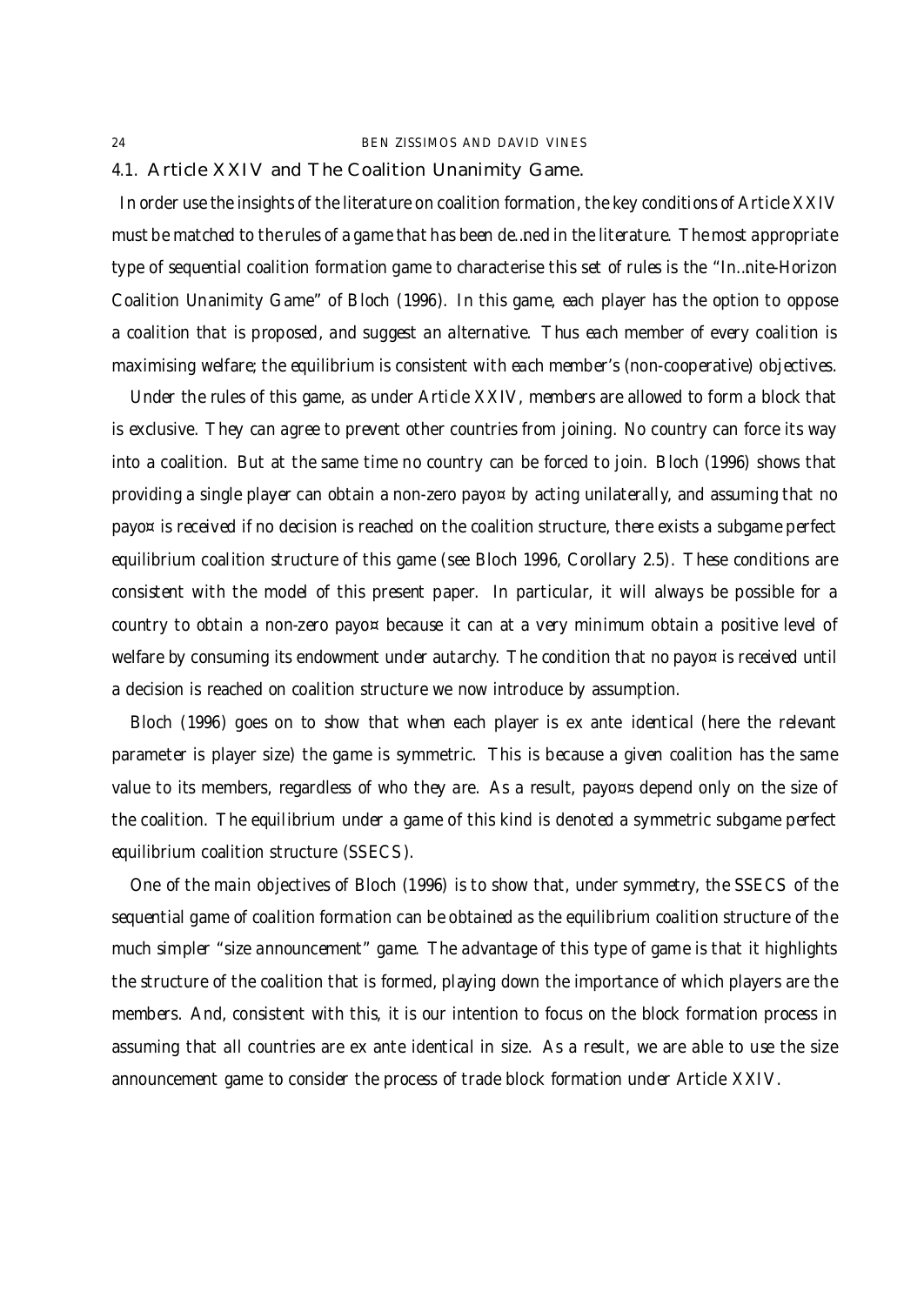To …t our model to the structure of this game, all countries must be ranked according to an exogenous order rule ½. We put country a …rst on the list, above country y: If each position is given a number, then  $a = 1$ , implying that  $a < y$ . This does not necessarily follow an alphabetical sequence; y does not necessarily equal 25, and z does not necessarily appear at position  $y + 1$ . We assume that the order rule could encompass any number of countries.

The game proceeds as follows. The …rst country on the list  $\mathcal{Y}$  - country a - announces the size of the coalition  $s_1$  that it wants to form. Because all players are identical, the coalition size that is optimal for country a is also optimal for all its proposed block partners. So all proposed partners will accept a's o¤er. The members of this …rst block are taken from the  $s_{1}$  i 1 countries that follow a on the list  $\frac{1}{2}$ . They then withdraw from the game. We assume that the next country on the list is country y. Country y then announces the size of its block  $s<sub>2</sub>$ , and the formation of this second block follows the same process as the …rst. In general, this process continues until all countries are part of a block, or have opted to set policy unilaterally. Intuitively, this leads to a unique SSECS because each proposed coalition structure will be accepted by all partners immediately. Finally, note that no transfer of utility is allowed in the size announcement game. The robustness of the equilibrium coalition structures depends on this assumption. Therefore, the corresponding assumption is adopted here that there are no side-payments in the trade agreements that are reached. The implications of this assumption will be discussed below.

The aim is now to show how the terms of trade e¤ects discussed above will operate in conjunction with this coalition formation process to prevent the formation of a single block in equilibrium, thereby precluding free trade. The solution where there are just two blocks is characterised to verify that it is not individually rational for all countries to agree to the formation of a single block under the rules of Article XXIV. This two-block coalition structure is then checked for a range of parameter values to show that it can represent a world trade equilibrium.

## 4.2. A World Model of Two Blocks.

In this section, the payo¤s to members are examined when two blocks are formed according to the coalition formation process of the previous sub-section. The model of a representative block member a derived in Section 3 is used to consider the payo<sub>¤</sub> of joining the ...rst block. This consists of the budget constraint, (3.1) and the demand functions (3.2), (3.3) and (3.4). In discussing these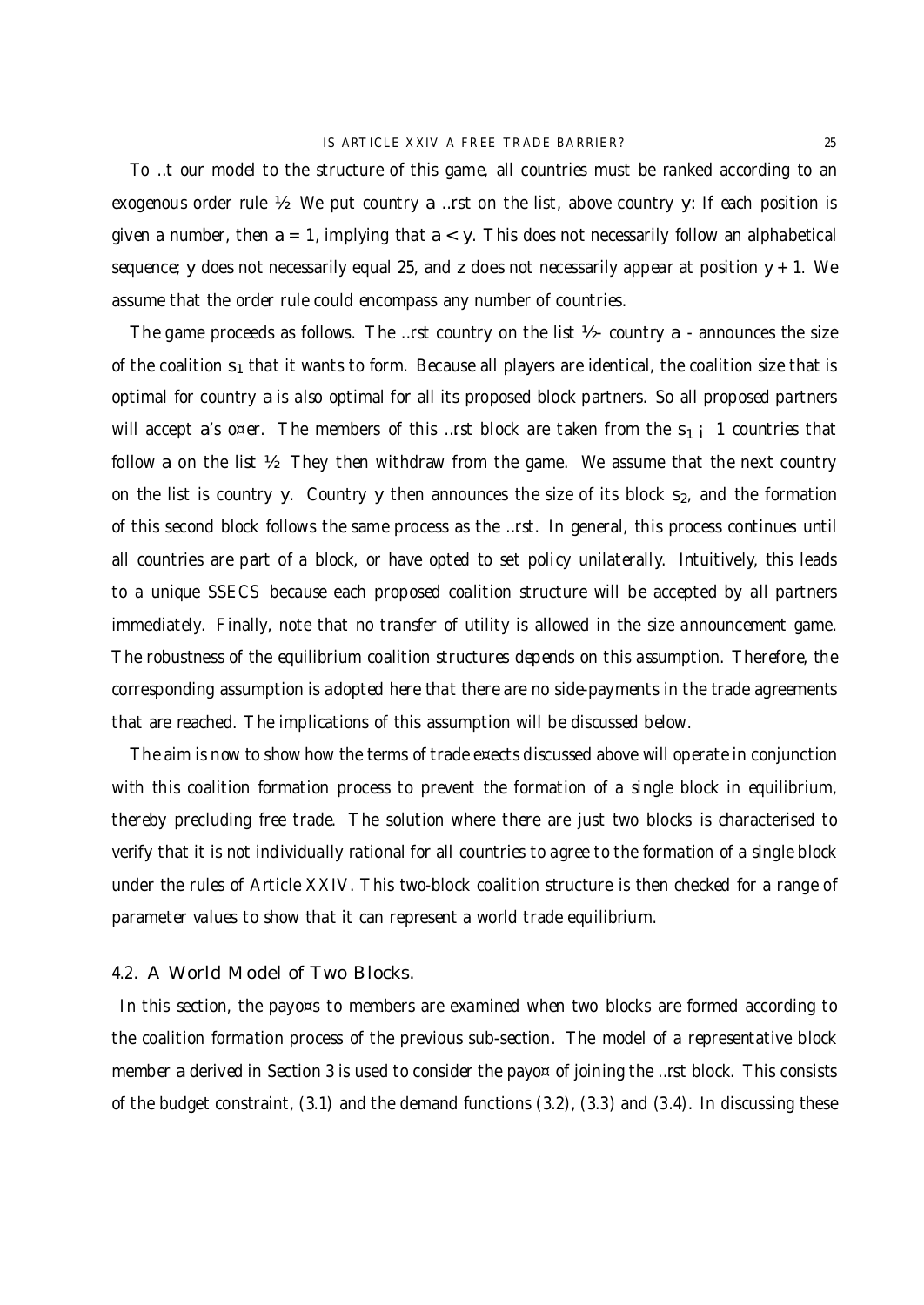equations it was pointed out that when the block is fully  $\ddagger$  edged ( $t_{ab} = 0$ ) the demand by a for its own good is the same as for imports from anywhere within its own block  $(c_{aa} = c_{ab})$ . So (3.2) and (3.3) are equivalent, and one of these can be dropped. The model of the representative non-member y is adapted to produce the model of the second block. This is done by lifting the assumption that y imposes a unilaterally optimal tari¤ on all imports. Instead, it now imposes tari¤s only on imports from the other block. The demand by country y for its own good or that of a block partner can be characterised by

(4.1) 
$$
C_{yy} = N (1_i \circledast) + N \circledast \mu^{\frac{1}{1_i} \mu} \mu^{\frac{\mu}{1_i} 1}
$$

As with country a, demand for the domestic good is the same as for anywhere in the block  $(c_{yy} = c_{yz})$ . So all that is needed is an equation for imports from outside the block;

(4.2) 
$$
c_{ya} = N (1_i \circledast) (p=\mu)^{\frac{1}{1_i \mu}} + pN^{\circledast} i_1
$$

From (3.4) (given that  $t_{ab} = 0$ ) and (4.2), the terms of trade are determined entirely by the relative size of the two blocks. The relationship is given by

(4.3) 
$$
p^{\frac{1}{\mu_i 1}} + \frac{1 i^{\circledR}}{\circledR} \mu^{\frac{1}{1_i \mu}} p^{i}^{\frac{1}{1}} i^{\frac{\circledR}{\circledR}} p^{\frac{\mu}{1_i \mu}} i^{\frac{1}{\mu 1_i \mu}} = 0
$$

The term  $(1 \, \text{if} \, \text{I}) = \text{I} \, \text{I}$  measures the size of y's block relative to a's block. When there are just two blocks, both setting the same external tari¤s, relative size is the only variable in the determination of p, and the number of countries in the world N is immaterial to this relationship. Note that (4.3) does not have a general analytical solution. It is straight-forward to obtain an equilibrium  $\mathcal{O}_i$  p correspondence using numerical methods, for any speci…ed value of µ. However a set of roots can be found for  $\mu = 0.5$ ; a substitution elasticity of  $\mathcal{U} = 2$ , as (4.3) takes the form of a cubic equation under this value. This enables us to explore the characteristics of the world trade equilibrium analytically. The root is non-linear, and rather cumbersome to write down, so we have put it in Appendix A. All we need to know from it is the equilibrium relationship that it describes between  $\degree$  and p. This is illustrated in Figure 5, as the line labelled p. Other solutions for  $\mu \Leftrightarrow 0:5$  are also discussed based on the results of numerical simulations.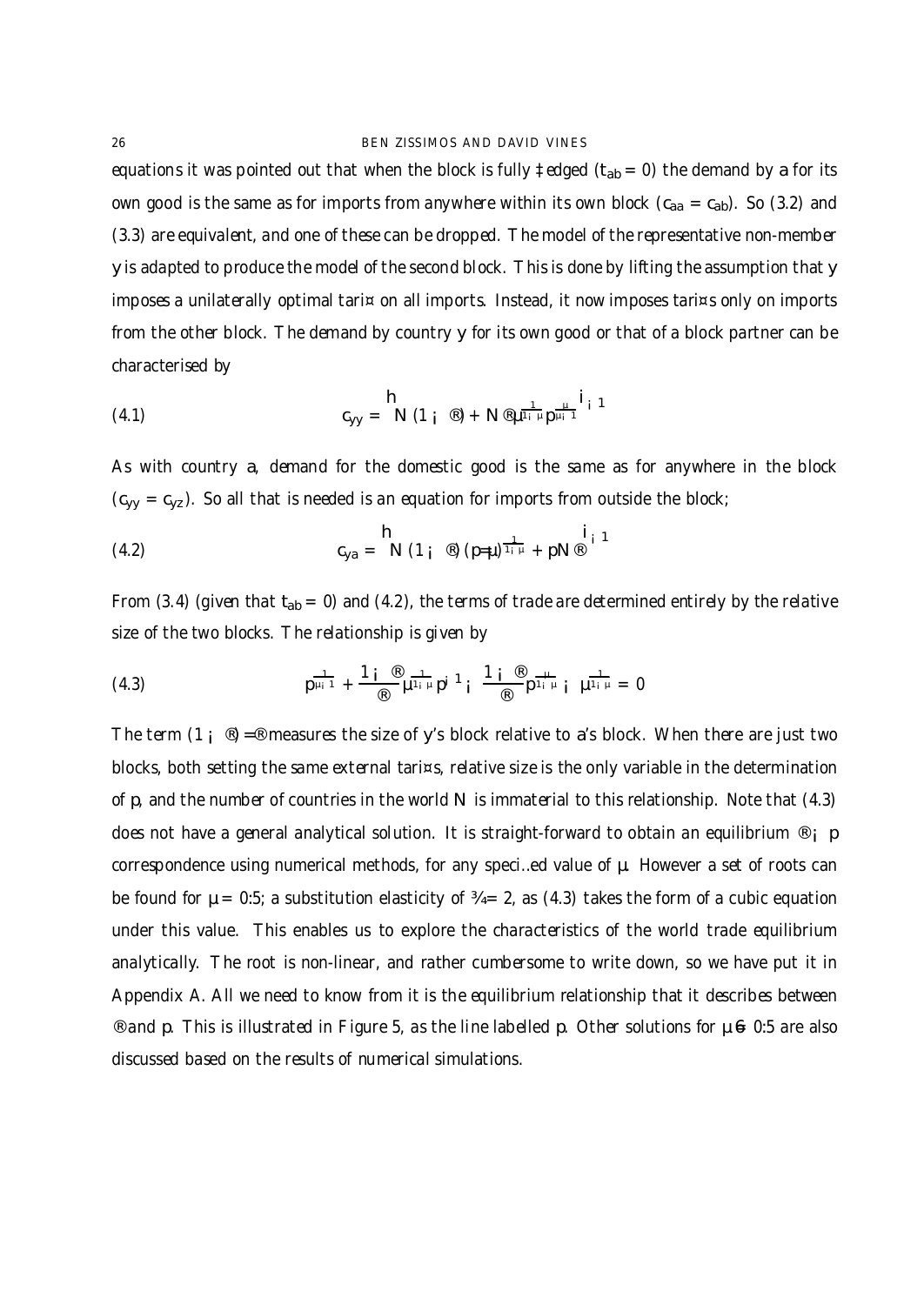The horizontal axis of Figure 5 measures the share of countries in the block of country a, starting at ® = 0:5, or 50% of the world's countries, and increasing to 100%, constituting free trade $^{11}$ . There are two vertical axes. The one on the right shows the terms of trade p associated with a given share of country a's block. The one on the left registers welfare as a percentage of free trade; (free trade  $= 100$ ).

Focus …rst on the relationship between trade block share and the terms of trade. When the blocks are of equal size, the terms of trade are equal at 1 (p is shown on the right hand axis). However, as the share of country a's block increases, terms of trade shift in its favour at an increasing rate. This illustrates the externality in the terms of trade e¤ect; for each marginal entrant, trade is liberalised with one more country than for the previous entrant, requiring a bigger adjustment in the blocks' terms of trade to restore equilibrium. This relationship is unde ... ned when  $\mathcal{Q} = 1$ , which explains why the line p stops short of the right hand side axis.

These equilibrium  $\mathcal{O}_i$  p combinations can be used to solve for the welfare of countries in each block. The  $U_a$  curve gives the welfare of country a, and all other members of a's block, using (3.3) and (3.4) in a CES utility function. The  $U_v$  curve shows the same for country y and all its block members. The welfare of membership is measured as a proportion of free trade on the left hand axis. Figure 5 presents the full range of outcomes in terms of welfare solutions, in much the same ways as Figure 4 of Bond and Syropoulos (1996a). However, here we are e¤ectively using them to describe the payo¤s of a coalition formation game. In the language of the coalition formation literature, Figure 5 shows the complete range of per-member partition functions. For all possible coalition structures ® in a two block world we have a mapping of what membership of each coalition is worth to each of its members.

When both blocks are the same size ( $\textdegree = 0.5$ ) the welfare o¤ered by membership of either block is the same, at 90% of the free trade welfare level. However, as  $\circledast$  increases, the welfare o¤ered by country a's block rises above that o¤ered by the alternative. The welfare of a's block members will be maximised at  $\mathcal{D} = 0.9$ . The block share that maximises the welfare of each of a's members is denoted  $^{\circledR}$  " (see Figure 5). For 0:5  $\cdot \cdot \cdot \cdot \cdot \cdot \cdot \cdot \cdot \cdot \cdot \cdot$  on increase in  $^{\circledR}$  implies an improvement in welfare from the members of country a's block. Its terms of trade become more favourable, increasing

<sup>&</sup>lt;sup>11</sup>We illustrate this range for  $\Phi$ , but the same set of arguments follow symmetrically for the same range of  $(1 + \Phi)$ .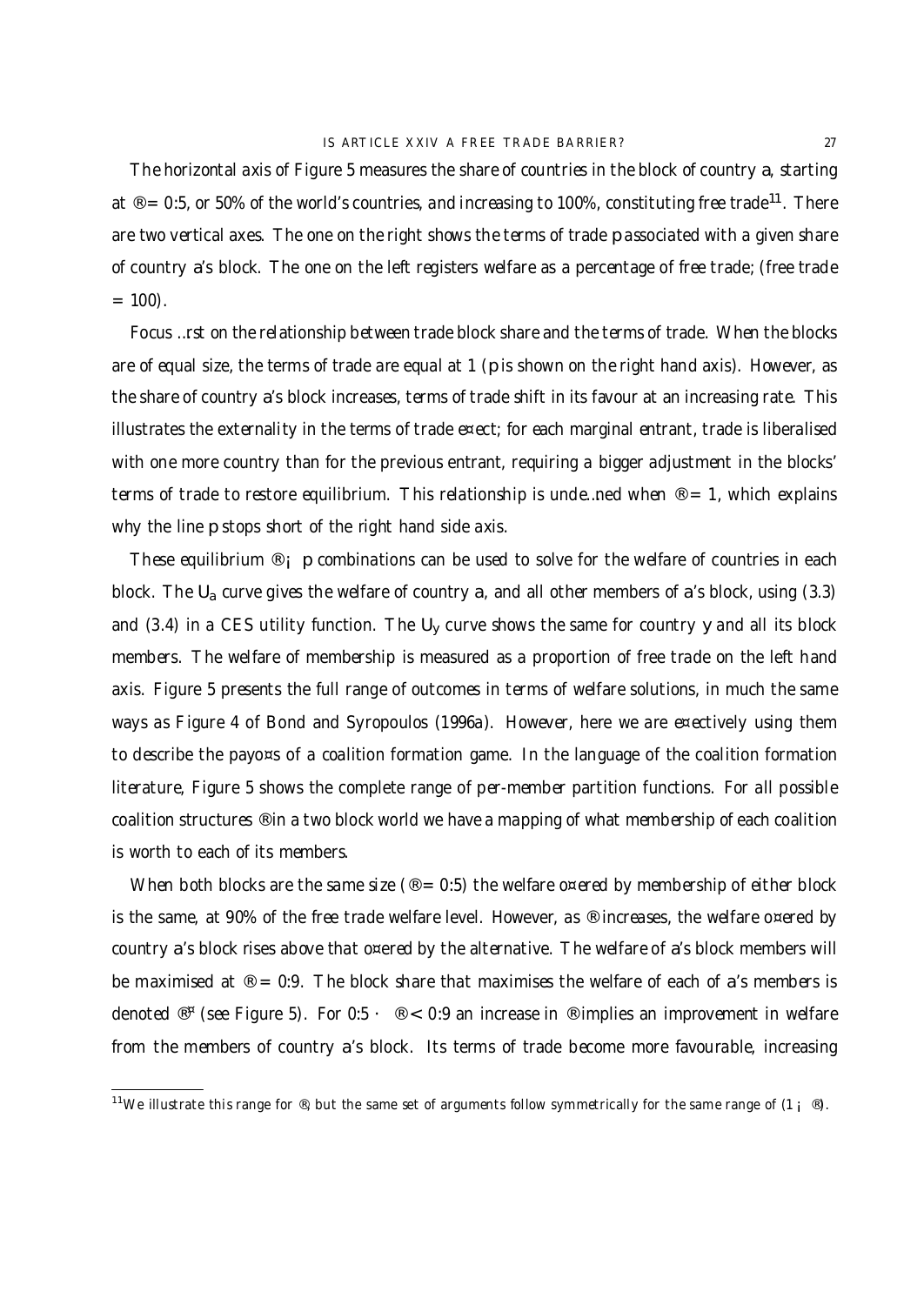the quantity of imports that members can buy from outside the block, thereby raising welfare. Meanwhile, y's members loose out through this process; as their terms of trade fall so do their level of welfare.

Notice that while country a's welfare achieves a maximum before all countries join the block, country y's welfare falls at an increasing rate as ® !  $\,$  1. At  $^{\circledR}$ , the terms of trade gains with the rest of the world are exactly equal to the increased cost of importing from the marginal entrant. A member of a's block must purchase the goods of its fellow members not at the more favourable terms of trade with country y's block, but at parity. The members of a's block are better o¤ when they can purchase some imports more cheaply on world markets, than when they have to import all goods at the same price, as would be the case if they invited all countries to be a member of their block.

If the solution presented in Figure 5 were indeed an equilibrium, then in the …rst stage of the size announcement game country a would announce a block size of ® ¤ , and country y's best reply would be to form a single block. The question of whether this two block solution is an equilibrium will be examined for a range of parameter values below.

Before hand, 'two block' solutions are characterised for two other substitution elasticities  $\frac{3}{4}$ , and compared with one presented in Figure 5. These are presented in Table 2. (Results are presented to three decimal places where rounding would otherwise obscure the signi…cance of outcomes). When ¾ is relatively low, and consumers …nd it more di¢cult to substitute away from a given product, a given group of countries has more power on world markets. As a result, the ability to improve terms of trade through block formation is greater. For example, when  $\frac{3}{4} = 1\frac{1}{3}$  $\frac{1}{3}$  the block size that maximises block welfare in country a is  $^{\circledast}$  = 0:92, as against  $^{\circledast}$  = 0:9 when  $\%$  = 2 (the solution presented above) and  $^{\circledR^{\text{H}}}$  = 0:89 when  $\frac{34}{4}$  = 4. This is essentially driven by the greater impact of the block formation process on the terms of trade when the substitution elasticity is relatively low. When  $\frac{3}{4}$  = 1 $\frac{1}{3}$ ; p = 2:69 at a<sup>¤</sup>, which is signi...cantly higher than at  $\mathbb{P}^{\alpha}$  when  $\frac{3}{4}$  = 2. The value at  $^{\circledR^{\mathrm{z}}}$  is lower still when  $\frac{34}{4}$  = 4. As was shown in Figure 5, the result of the terms of trade e¤ect is that at  $^{\circledR}$  welfare is higher for a member of  $\,$  a's block  $\sf{U}_{\sf a}$  than for a member of y's for each of the substitution elasticities ¾: (It should be remembered that the level of welfare cannot be compared across substitution elasticities.)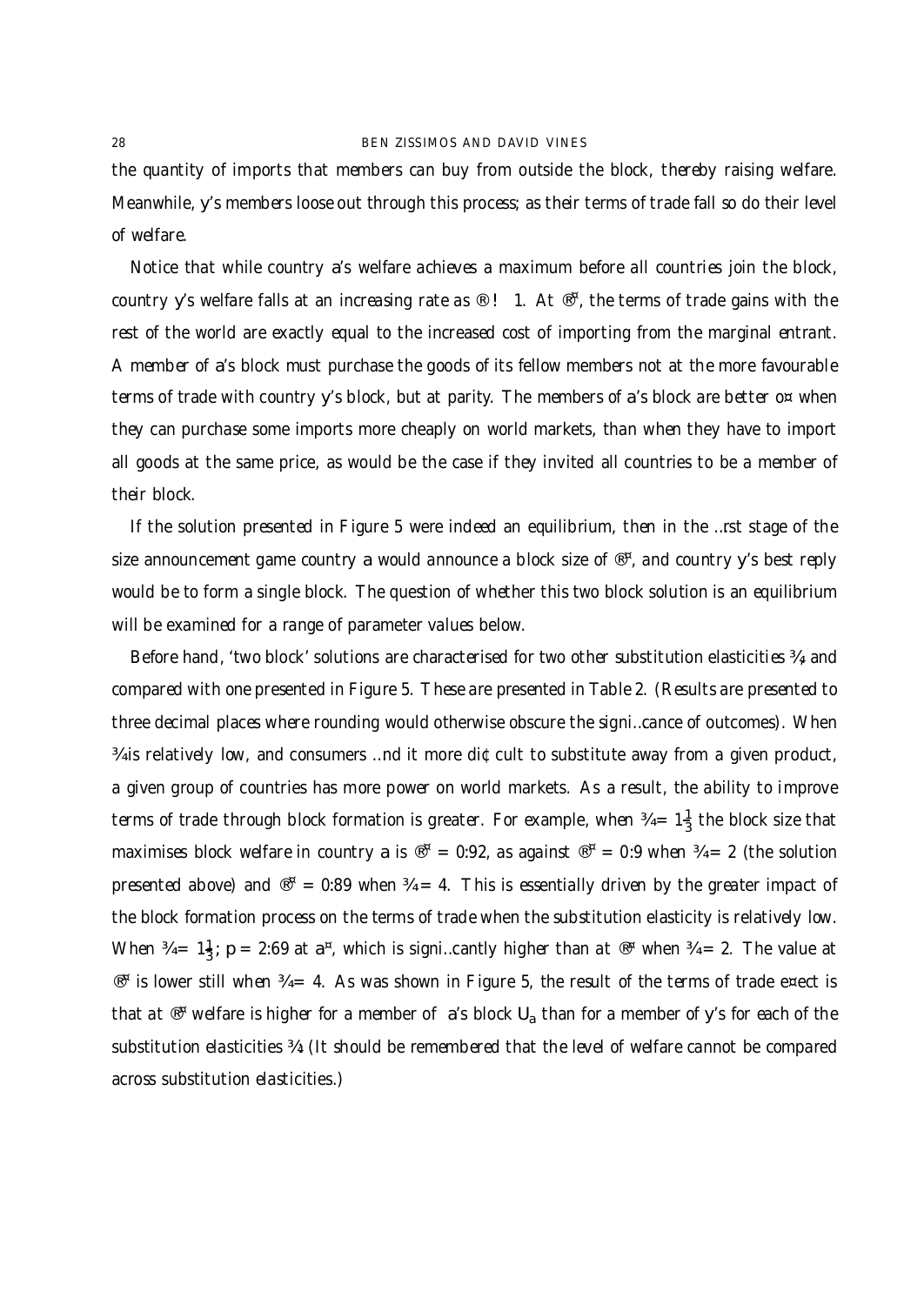These solutions characterise the outcomes for parameter values as they tend towards the extremes. As  $\frac{3}{4}$ ! 1, the optimal block size does not rise signi...cantly above the value of  $^{\circledR}$  = 0:92. This is because the bene…ts of expansion due to the increase in the terms of trade are limited by the loss at the margin from having an increasingly small number of goods to purchase from outside the block at the relatively favourable terms of trade. On the other hand, as  $\frac{3}{4}$ ! 1,  $\mathbb{P}^{\alpha}$  does not fall signi…cantly below  $^{\circledR^{\text{H}}}$  = 0:89. Although the terms of trade e¤ect of expansion become less powerful with an increase in 34, which with all else equal reduces the bene...ts of block expansion, smaller blocks incur greater static e¢ciency losses because they impose tari¤s on a higher proportion of their total imports. These o¤setting e¤ects tend to keep the optimal size of the …rst block to form within fairly tight bounds around  $^{\circledR^{\mathrm{u}}}=0$ :9.

## 4.3. Demonstration of Equilibrium.

We now turn to the question of whether the two block solution represents an equilibrium. Yi (1997) derives conditions under which the equilibrium of a game with negative externalities is guaranteed to support just two coalitions, one larger than the other, as in the solutions presented above. However, it is also possible to show in a di¤erent way that, subject to the speci…cation of parameter values N and  $\mu$ , the two block solution discussed here in Section 4 is an equilibrium. This is done by demonstrating that after the …rst block has been formed by country a at its optimal size  $^{\circledR^{\alpha}}$ , a subgame perfect equilibrium is brought about when country y proposes that all remaining countries form a single block. Each country maximises its welfare given the actions of all others.

Formally we check U<sub>y</sub> when y announces s<sub>2</sub> =  $N(1_i \otimes^{\pi})$  (given that s<sub>1</sub> =  $^{\circledR}$ ) against its payo¤s from announcing a smaller block. In fact, it turns out that we only need to check whether it is optimal to refuse entry to a single country. Intuitively, this is because the bene…ts to incumbents of accepting a marginal member are declining at the margin. As we shall see from the results of this exercise, if it is not optimal to refuse entry to a single country, it will not be optimal to refuse more than one.

For this to be possible, the model of two blocks must be adapted so that at least one country is not a member of either block, adopting a UOP regime. The representative single country is denoted ². The model has the same structure as set out above (see Appendix B for further details). The relative price of a single country's exports will be di¤erent to that of either of the blocks, and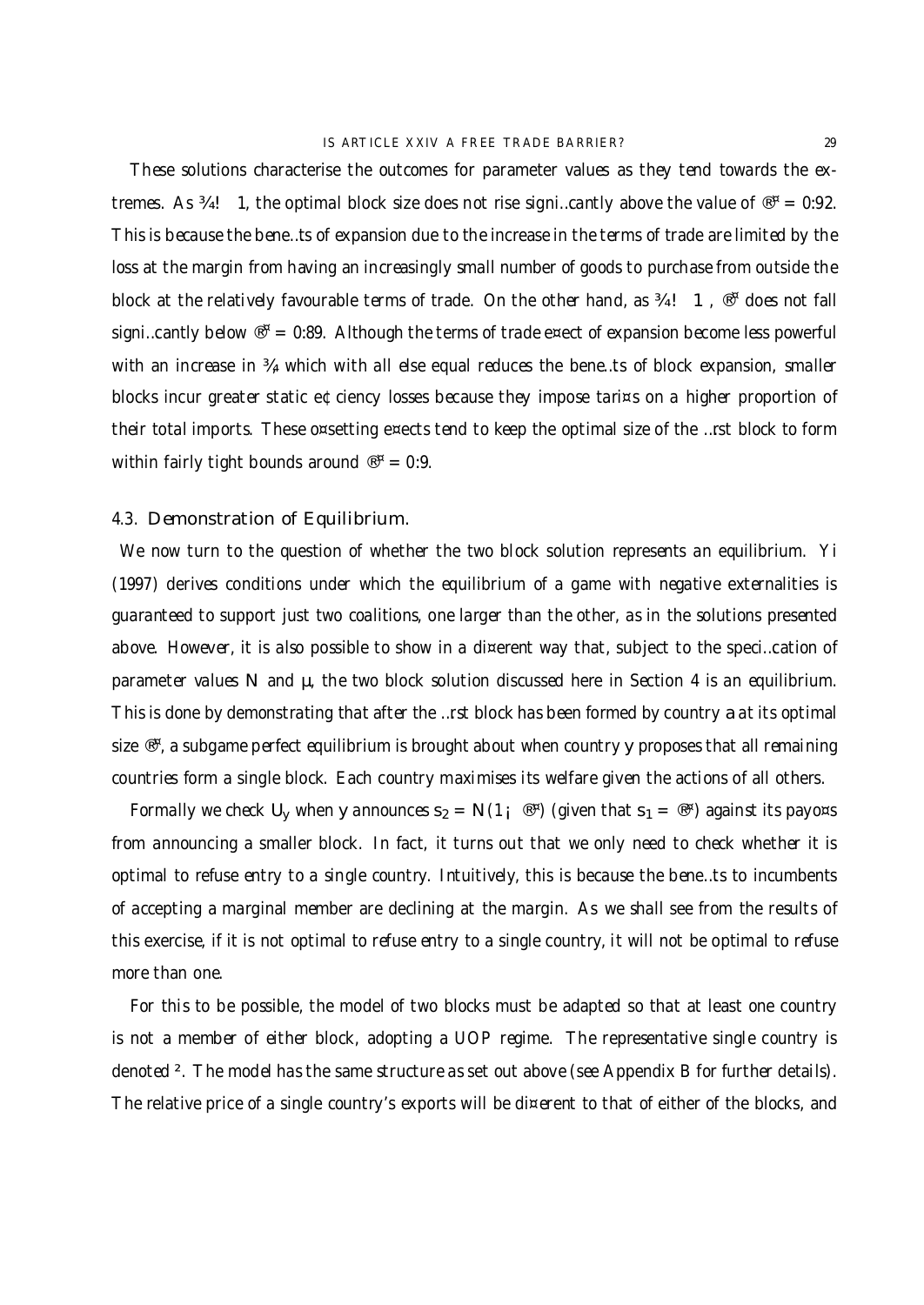this must be taken account of. A new relative price is introduced;  $p_{a^2} = p_a = p_z$ . For consistency of comparison with the previous model of this section the other relative price  $p = p_a = p_y$  is retained as before, with  $p_y = 1$ , and we continue to refer to the share of countries in a's block as ®. But now the share of y's block is expressed as  $(1_i \otimes i_i = N)$ ; where  $\bar{ }$  represents the number of single countries like ², setting UOP. We assume that the single countries adopt UOP because this gives members of y the highest possible level of welfare by excluding them. If the single countries were to form a block then terms of trade would shift in their favour and members of y, as outsiders would become worse o¤. So if it is not welfare maximising to exclude these countries when they adopt UOP, then it certainly will not be optimal to exclude them if they form a block.

There are now three market clearing conditions, of which we need two to solve for equilibrium. In terms of relative prices these can be presented as follows;

(4.4) 
$$
p = \frac{p}{c_{ay} + \frac{p}{p_{a^2}}c_{a^2}} = (c_{ya} + c_{2a})
$$

$$
p_{a^2} = (c_{a^2} + c_{y^2}) = (c_{2a} + c_{2y} = p)
$$

For given demand functions (see Appendix B) the relative prices p and  $p_{a^2}$  can be solved using an iterative numerical search algorithm. Having determined the terms of trade, the level of welfare for a country under each of the regimes can be solved for.

Solutions to the model are presented in Table 3. The key result is that for each substitution elasticity ¾ the level of welfare for the representative member of y's block U<sub>y</sub> is lower when a single country is excluded (Table 3) than when all countries are admitted (Table 2). For example, when  $\%$  = 2; and N = 40, U<sub>y</sub> is 60:48% of the free trade level when one country is excluded, against 61.49% when all are admitted.

This result is driven by a terms of trade e¤ect, which can an be understood using Mundell's mode of reasoning once again. When country <sup>2</sup> is ejected, it restores tari¤s against imports from y's block, and at constant terms of trade this will cause the trade balance in each of the countries in y's block to move into de…cit. A fall in block y's terms of trade with the rest of the world equating to rise in p - is required in order to restore balanced trade equilibrium. This e¤ect can be seen by comparing p in Table 3, solved for each value of  $\frac{3}{4}$ ; with the value in Table 2. Keeping to the example of  $\frac{3}{4}$  = 2, and given that N = 40, p = 2:93 when <sup>2</sup> is excluded, against 2:69 when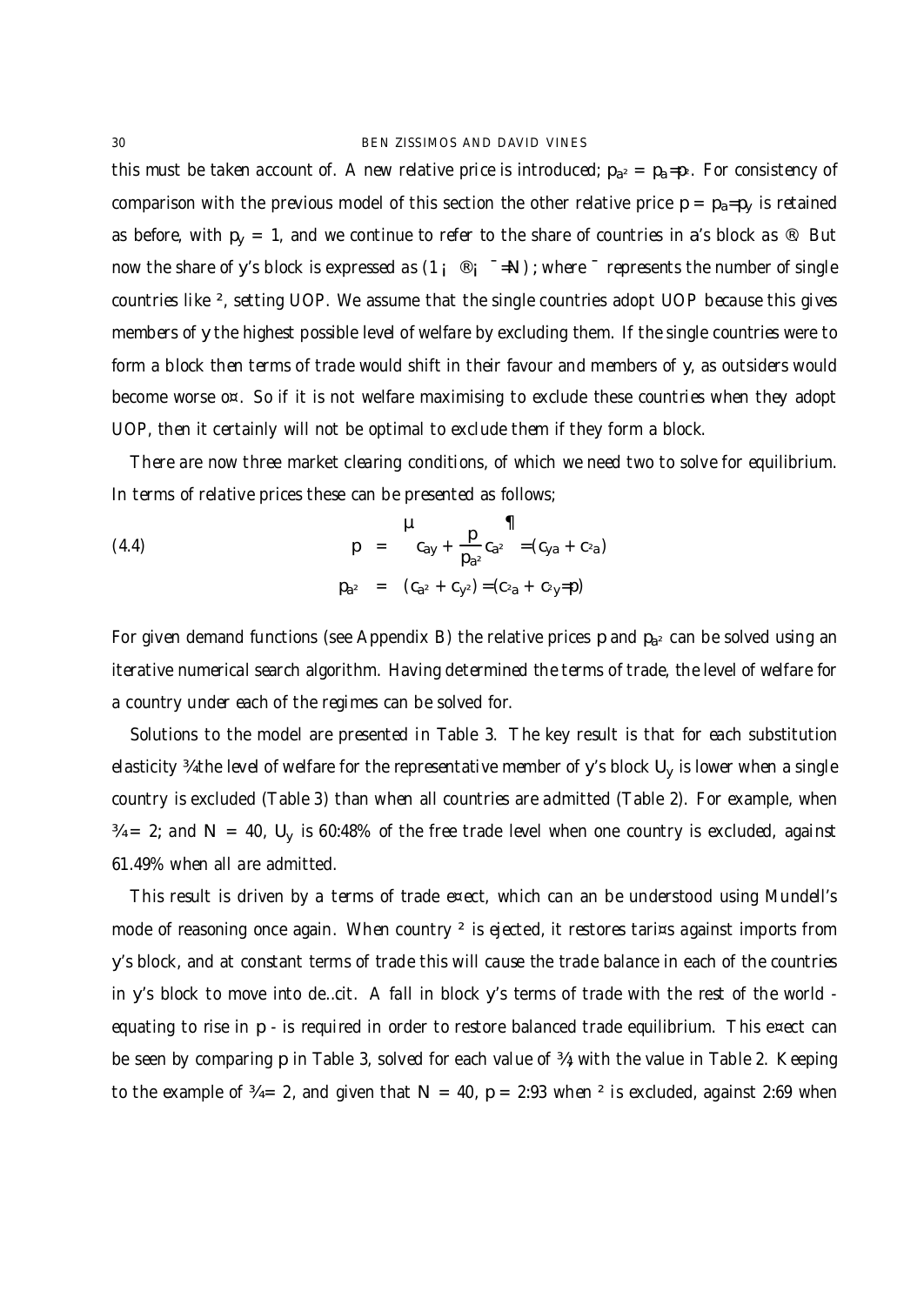it is not. This means that goods from a's block, which make up the majority of every consumer's consumption bundle, are more expensive for members of y's block when ² is excluded, and being able to purchase less, they are worse  $o<sup>\alpha</sup>$  as a result. From this set of results we see that for the parameter values presented it will be optimal for y to announce a block of size that includes all remaining countries when a has formed a block of size ®<sup>¤</sup>. Moreover, this choice of block size by y implies that country a and all its partners achieve a welfare maximum. Of course, country <sup>2</sup> would be made even worse o¤ than country y if it were ejected from y's (compare U<sub>2</sub> with U<sub>y</sub> in Table 3). This is because the de…cit that is created by ejection is concentrated within a single country, rather than being spread across a number of countries as in y's block. Consequently, the reduction in terms of trade is even larger. Therefore, it is also welfare maximising for a marginal country such as <sup>2</sup> to accept y's o¤er of membership<sup>12</sup>.

The results presented in Table 4 con…rm that if the rejection by y's block of a single country such as <sup>2</sup> reduces welfare, then the rejection of two such countries reduces y's terms of trade with a's block, and hence welfare, further still<sup>13</sup>

From this simulation analysis we can conclude that, given the parameter values speci…ed for N and  $\mu$ , the two block solutions analysed here represent a symmetric subgame equilibrium coalition structure.

### 4.4. Open Regionalism as an Alternative.

Open Regionalism has been adopted as an alternative set of rules for trade block formation by APEC. The key feature of Open Regionalism is that existing members of a trade block are not allowed to exclude others that would like to join. The meeting of APEC Heads of Government in Bogor in Indonesia in November 1994 gave regional approval to this policy as a regional strategy for block formation (see APEC 1994). As with exclusive block formation, this case has received careful analysis by Yi (1996, 1997), spanning both the game theoretical and international trade literature. The key result is that when no member can be excluded from a block that it wishes to

<sup>&</sup>lt;sup>12</sup>The analysis by Syropoulos (1999) suggests that when a single country is excluded from preferential trading arrangements it may be welfare improving for it to reduce its external tari¤s. This happens because a country's terms of trade bene…t due to a given tari¤ declines at the margin as other trade blocks grow. However, as Syropoulos shows, this action will also improve the terms of trade and hence welfare of the block members, so can not result in ² obtaining a higher level of welfare than if it were invited by y to join.

<sup>&</sup>lt;sup>13</sup>If this exercise is repeated for more countries, the losses in welfare for y's block relative to when all countries are admitted increase further.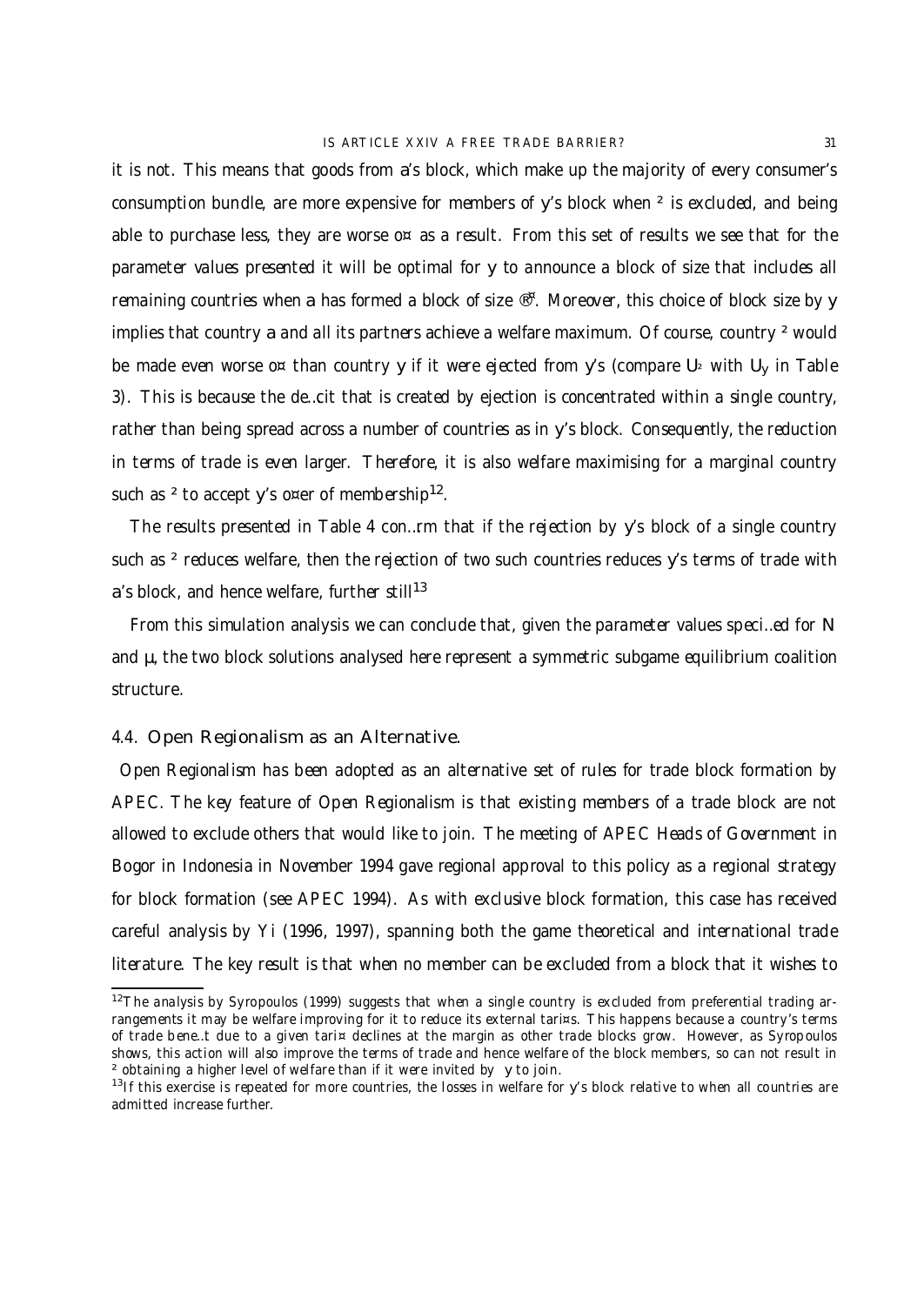join, every country will choose to join a single all-encompassing block in equilibrium. The coalition formation process under Open Regionlism is formalised by supposing that all players of the game announce an address, which corresponds to a coalition that they would like to join. For a game with negative externalities, it can be shown that all countries will announce the same address in the unique equilibrium.

To see this using our framework, using Figure 5, suppose that our model were used to describe the payo¤s of an Open Membership game. All countries are able to choose which block they would like to join. All countries would prefer to join country a's block than that of country y (this also being true for country y itself), because the payo<sub>¤</sub> to joining the larger block is higher (given in Figure 5 by the gap between U<sub>a</sub> and U<sub>y</sub>). It is not possible, under the rules of the open membership game, to prevent a's block from expanding beyond the point that would yield optimal welfare of its members. So a single block will exist in equilibrium of which all countries will be a member, equating to free trade. This accords with the analysis of Yi (1997).

Thus outcomes vary according to the rules governing trade block formation. But what happens when a block can be formed according to either set of rules? In the real world, all countries o¤ered the choice of joining APEC also have the alternative of forming a block under Article XXIV. It is clear that a block of countries numbering 0:9N can do better by forming according to Article XXIV. So the equilibrium when a block can form according to either regime will be the same as that when only Article XXIV is o¤ered as a basis for trade block formation. This serves to highlight the problems that are likely to be associated with reforming Article XXIV. The analysis shows that it is not enough simply to o¤er Open Regionalism as an alternative. And as a majority of countries stand to do better out of trade block formation under Article XXIV than Open Regionalism, or equivalently free trade, it is di¢cult to see reform being achieved through majority voting.

A single block could be brought about, and overall welfare increased, if side payments between countries were possible. Then members of y's block could compensate members of a's block for the loss of welfare that would otherwise come about as a result of expansion to free trade. This raises the possibility of leaving members of y's block better o¤ and members of a's block no worse o¤. The possibility of welfare gains is brought about because all tari¤s are removed, entailing static e¢ciency gains. Therefore, the overall level of world welfare would be maximised, but of course the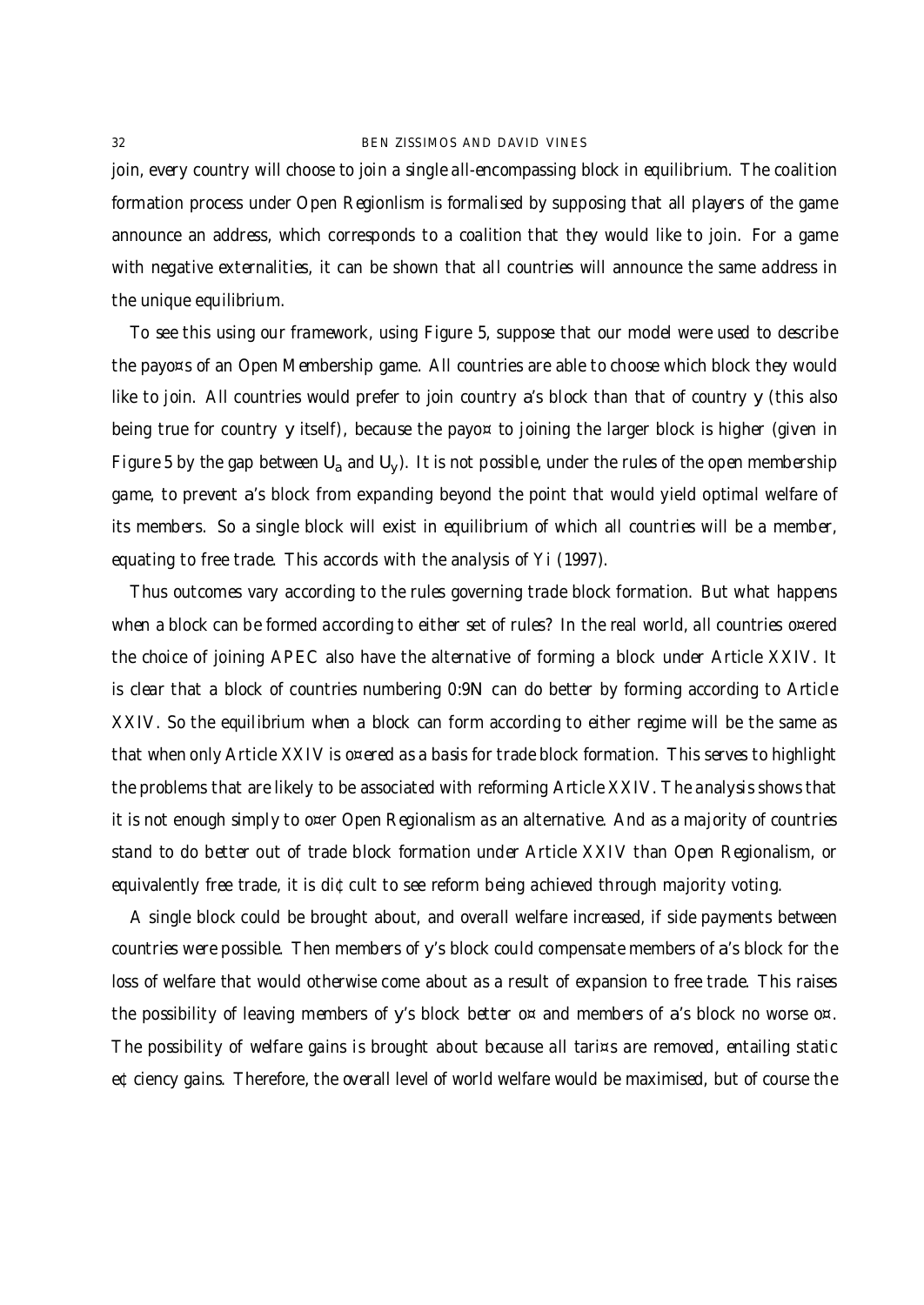original members of a's block would remain relatively well o¤, and those in y's block less well o¤ than if free trade had been achieved directly. While side payments of this kind are often allowed for in theoretical analyses of trade agreements, it is less clear that they are generally important in practice, although important exceptions are discussed by Whalley (1998).

#### 5. Conclusions

In addressing the question of why the WTO is having such trouble in promoting the multilateral liberalisation process, we …nd that part of the answer lies in the incentive structure created by its own rules. The analytical framework of this paper shows that if external tari¤ levels are maintained at unilaterally optimal rates when a trade block is formed, welfare for members will increase, but at a cost to non-members. Through this e¤ect, Article XXIV prevents an equilibrium arising in which all countries belong to a single block, equating to free trade.

The incentive structure can be summarised as follows. Expansion in relative block size brings about a terms of trade gain for the members of the expanding block relative to non-members. But expansion reduces the number of goods (exported by non-members of the block) that can be purchased at the more favourable terms of trade. This e¤ect prevents the largest block that forms from expanding to include all countries.

For given parameter values, we show that equilibrium supports just two trade blocks, with all countries in the world belonging to one or the other. One block is relatively large, and its members enjoy a higher level of welfare than under free trade. The other is small, and its members are signi...cantly worse  $o^{\alpha}$ . Because the members of the large block are better  $o^{\alpha}$  than under free trade, the majority of countries in the world have no interest in pursuing the multilateral liberalisation process. Under this unique equilibrium, world welfare is lower than the level that could be achieved under free trade.

The analysis of this paper questions the viability of Open Regionalism, when countries can choose between this as the basis for trade block formation and the rules of Article XXIV. We see that Open Regionalism o¤ers the free trade level of welfare. But block formation under Article XXIV o¤ers one group of countries a higher level of welfare still, and they are bound to choose this option if it is on o¤er.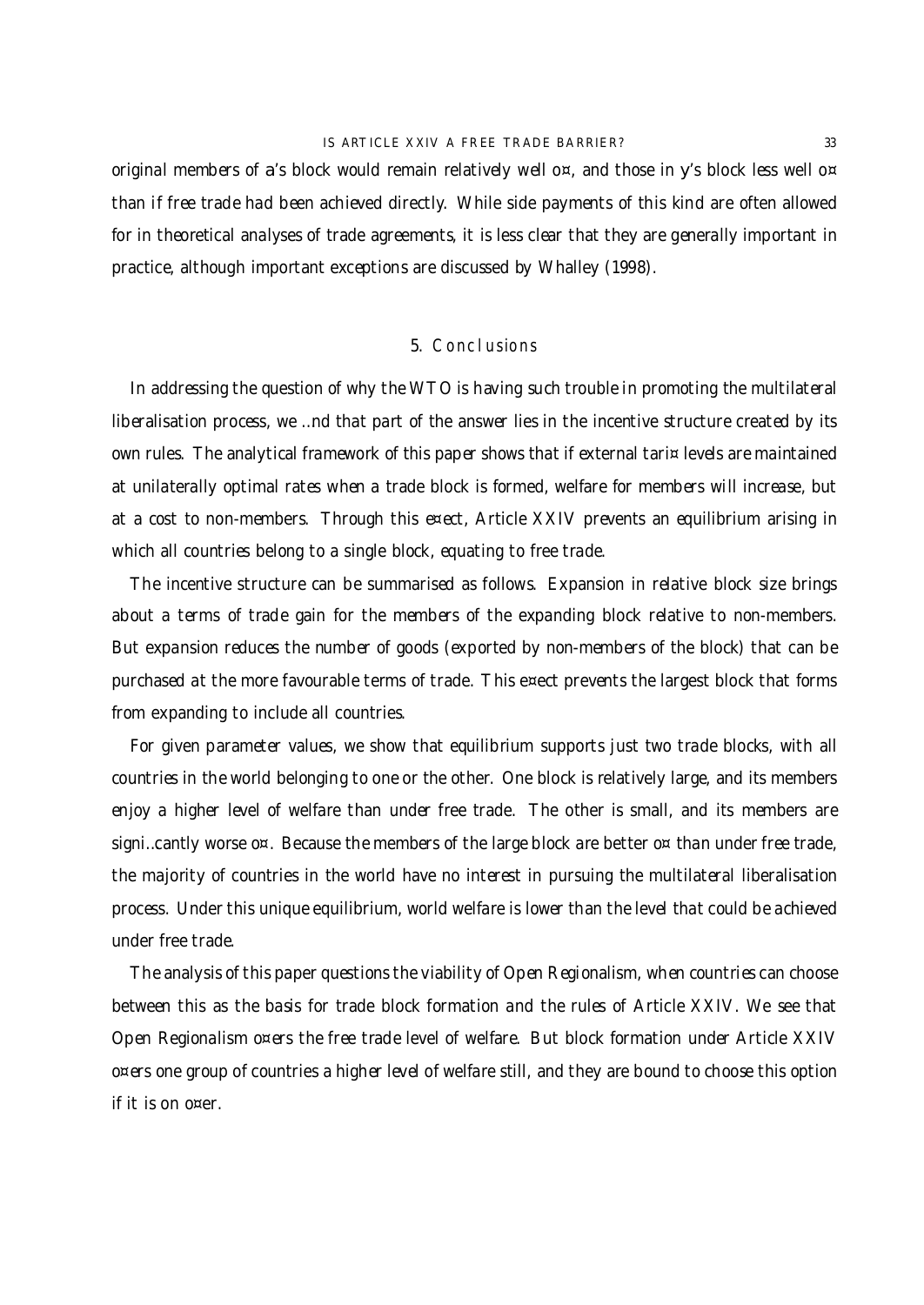What does this analysis tell us about the world that we currently observe? First, it suggests that the three regional blocks currently in existence are likely to become two, assuming that other costs and political barriers are not prohibitive. Secondly, APEC is likely to drop its commitments to the formation of an open region, and its members will opt instead to become part of exclusive trade block, keeping its external tari¤s in place.

The issue that cannot be addressed by this paper is the composition of these blocks; that of which countries will be in which block. Until the recent crisis in Asia, it seemed likely that APEC would merge with NAFTA. It was an open secret that many US policy makers would have liked to see this happen. But since the crisis, a certain amount of animosity towards the US appears to have developed in Asia, making such a merger unlikely, at least for the time being.

## 6. Appendix A

For the model of two trade blocks, the relationship between relative block share and terms of trade is expressed in the body of the paper as equation (4.3). This produces no generally valid expression for prices. The roots will vary according to the value of  $\mu$ . Assuming a value of  $\mu = 0.5$ , three roots can be found using Mathcad, of which only one is real. Letting  $\degree = (1 \degree \degree) = \degree$ , it can be represented as

(6.1) 
$$
\frac{1}{p} = \frac{H_{47}}{96} i \frac{1}{1728} - 3 + \frac{1}{288} \frac{H_{47}}{16} + \frac{1}{248} - 2 \frac{H_{47}}{16} + \frac{1}{3} \frac{H_{47}}{16} + \frac{1}{3} \frac{H_{47}}{1728} - 3 + \frac{1}{288} \frac{H_{47}}{16} + \frac{1}{6623} - 2 \frac{H_{47}}{16} + \frac{1}{6623} - 2 \frac{H_{47}}{16} + \frac{1}{6623} - 2 \frac{H_{47}}{16} + \frac{1}{6623} - 2 \frac{H_{47}}{16} + \frac{1}{6623} - 2 \frac{H_{47}}{16} + \frac{1}{6623} - 2 \frac{H_{47}}{16} + \frac{1}{6623} - 2 \frac{H_{47}}{16} + \frac{1}{6623} - \frac{1}{6623} - \frac{1}{6623} - \frac{1}{6623} - \frac{1}{6623} - \frac{1}{6623} - \frac{1}{6623} - \frac{1}{6623} - \frac{1}{6623} - \frac{1}{6623} - \frac{1}{6623} - \frac{1}{6623} - \frac{1}{6623} - \frac{1}{6623} - \frac{1}{6623} - \frac{1}{6623} - \frac{1}{6623} - \frac{1}{6623} - \frac{1}{6623} - \frac{1}{6623} - \frac{1}{6623} - \frac{1}{6623} - \frac{1}{6623} - \frac{1}{6623} - \frac{1}{6623} - \frac{1}{6623} - \frac{1}{6623} - \frac{1}{6623} - \frac{1}{6623} - \frac{1}{6623} - \frac{1}{6623} - \frac{1}{6623} - \frac{1}{6623} - \frac{1}{6623} - \frac{1}{6623} - \frac{1}{6623} - \frac{1}{6623} - \frac{1}{6623} - \frac{1}{6
$$

The root is plotted in  $p_i \circ p_i$  space in Figure 3.

## 7. Appendix B

Here the model Section 4.3 is set out, allowing for any number of single countries to be excluded when the second block is formed. The demand functions for country a, representative of its block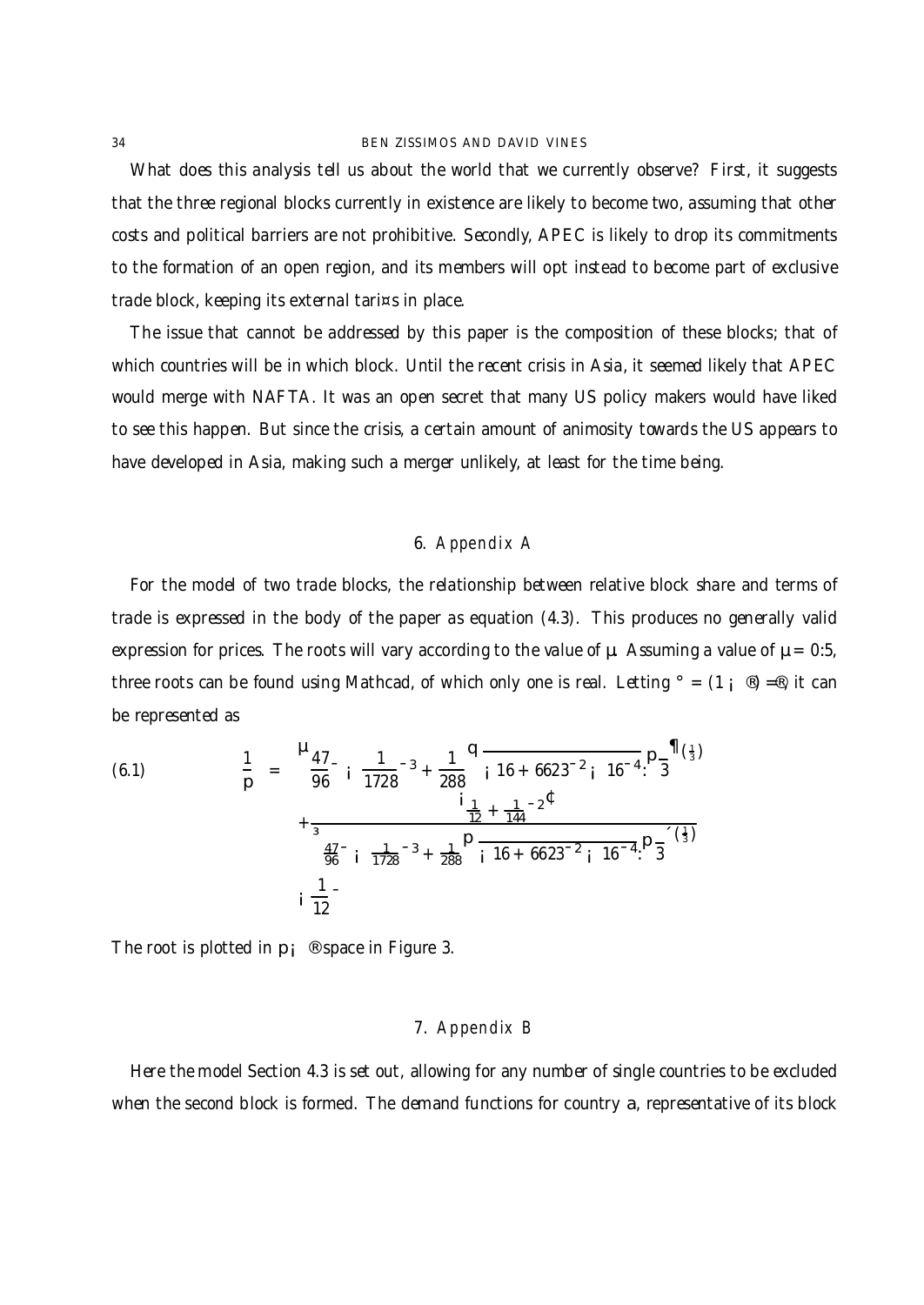members, take the following form;

$$
c_{ab} = N \otimes + \frac{N}{p} \stackrel{\text{H}}{1}_{i} \otimes_{i} \frac{-\Pi}{N} (\mu p)^{\frac{1}{1+\mu}} + \frac{1}{p_{a^{2}}} (\mu p_{a^{2}})^{\frac{1}{1+\mu}} \stackrel{\text{i} \atop 1}{\underset{p}{1+\mu}}^{1};
$$
  
\n
$$
c_{ay} = N \otimes (\mu p)^{\frac{1}{\mu_{i}-1}} + \frac{N}{p} \stackrel{\text{H}}{1}_{i} \otimes_{i} \frac{-\Pi}{N} + \frac{1}{p_{a^{2}}} \stackrel{\text{H}}{p}_{\underset{p}{a^{2}}} \stackrel{\text{H}}{1_{\underset{p}{1+\mu}}^{1+\mu}}^{1};
$$
  
\n
$$
c_{a^{2}} = N \otimes (\mu p_{a^{2}})^{\frac{1}{\mu_{i}-1}} + \frac{1}{p} N \stackrel{\text{H}}{1}_{i} \otimes_{i} \frac{-\Pi \stackrel{\text{H}}{N}}{N} \stackrel{\text{H}}{p}_{a^{2}} \stackrel{\text{H}}{1_{\underset{p}{1+\mu}}^{1+\mu}}^{1+\frac{1}{\mu}} + \frac{1}{p_{a^{2}}} \stackrel{\#_{i} 1}{\vdots}^{1};
$$

The demand functions of country y are as follows;

$$
c_{ya} = pN \circledast + N 1_{i} \circledast \frac{1}{N} \cdot \frac{1}{\mu} + \frac{p}{p_{a^{2}}} (p_{a^{2}})^{\frac{1}{1+\mu}} \cdot \frac{1}{\mu};
$$
  
\n
$$
c_{yz} = pN \circledast \frac{\mu}{p} \frac{1}{\frac{1}{1+\mu}} + N 1_{i} \circledast \frac{1}{N} + \frac{p}{p_{a^{2}}} \frac{\mu_{p_{a^{2}}} n_{\frac{1}{1+\mu}} \cdot \frac{1}{\mu}}{\frac{1}{N}};
$$
  
\n
$$
c_{y^{2}} = pN \circledast \frac{1}{p_{a^{2}}} \frac{1}{n_{\frac{1}{1+\mu}}} + N 1_{i} \circledast \frac{1}{N} \cdot \frac{1}{N} \cdot \frac{1}{\mu} + \frac{p}{p_{a^{2}}} \cdot \frac{1}{n_{\frac{1}{1+\mu}}} + \frac{p}{p_{a^{2}}}.
$$

Finally, the demand functions of the representative singleton ² are:

$$
c_{2a} = p_{a^2}N^{\circledast} + \frac{p_{a^2}N}{p} \begin{bmatrix} H & -\prod_{\substack{1 \\ 1 \text{ odd}}} \frac{1}{N} & \frac{3p_{a^2}}{1+\mu} \frac{1}{\mu} \frac{1}{\mu} \end{bmatrix}
$$
  
\n
$$
c_{2y} = p_{a^2}N^{\circledast}(p) \frac{1}{\mu_1 \tau} + \frac{p_{a^2}N}{p} \begin{bmatrix} H & -\prod_{\substack{1 \\ 1 \text{ odd}}} \frac{1}{N} & + \frac{p_{a^2}}{\mu} \frac{1}{\mu_1 \mu} \frac{1}{\mu_1} \end{bmatrix}
$$
  
\n
$$
c_{2z} = p_{a^2}N^{\circledast} \frac{1}{p_{a^2}} \begin{bmatrix} \frac{1}{\mu_1 \mu_1} & \frac{1}{\mu_2 \mu_2} & \frac{1}{\mu_1 \mu_2} & \frac{1}{\mu_2 \mu_2} \\ \frac{1}{\mu_1 \mu_2} & \frac{1}{\mu_2 \mu_2} & \frac{1}{\mu_2 \mu_2} & \frac{1}{\mu_2 \mu_2} \end{bmatrix}
$$
  
\n
$$
c_{2z} = p_{a^2}N^{\circledast} \frac{1}{p_{a^2}} \begin{bmatrix} \frac{1}{\mu_1 \mu_2} & \frac{1}{\mu_2 \mu_2} & \frac{1}{\mu_2 \mu_2} & \frac{1}{\mu_2 \mu_2} \\ \frac{1}{\mu_2 \mu_2} & \frac{1}{\mu_2 \mu_2} & \frac{1}{\mu_2 \mu_2} & \frac{1}{\mu_2 \mu_2} & \frac{1}{\mu_2 \mu_2} \end{bmatrix}
$$

The payo¤s to the representative members a and y of each block, and to the excluded country (or countries)<sup>2</sup> are obtained by substituting the equilibrium demands into a CES utility function, as described in Section 4.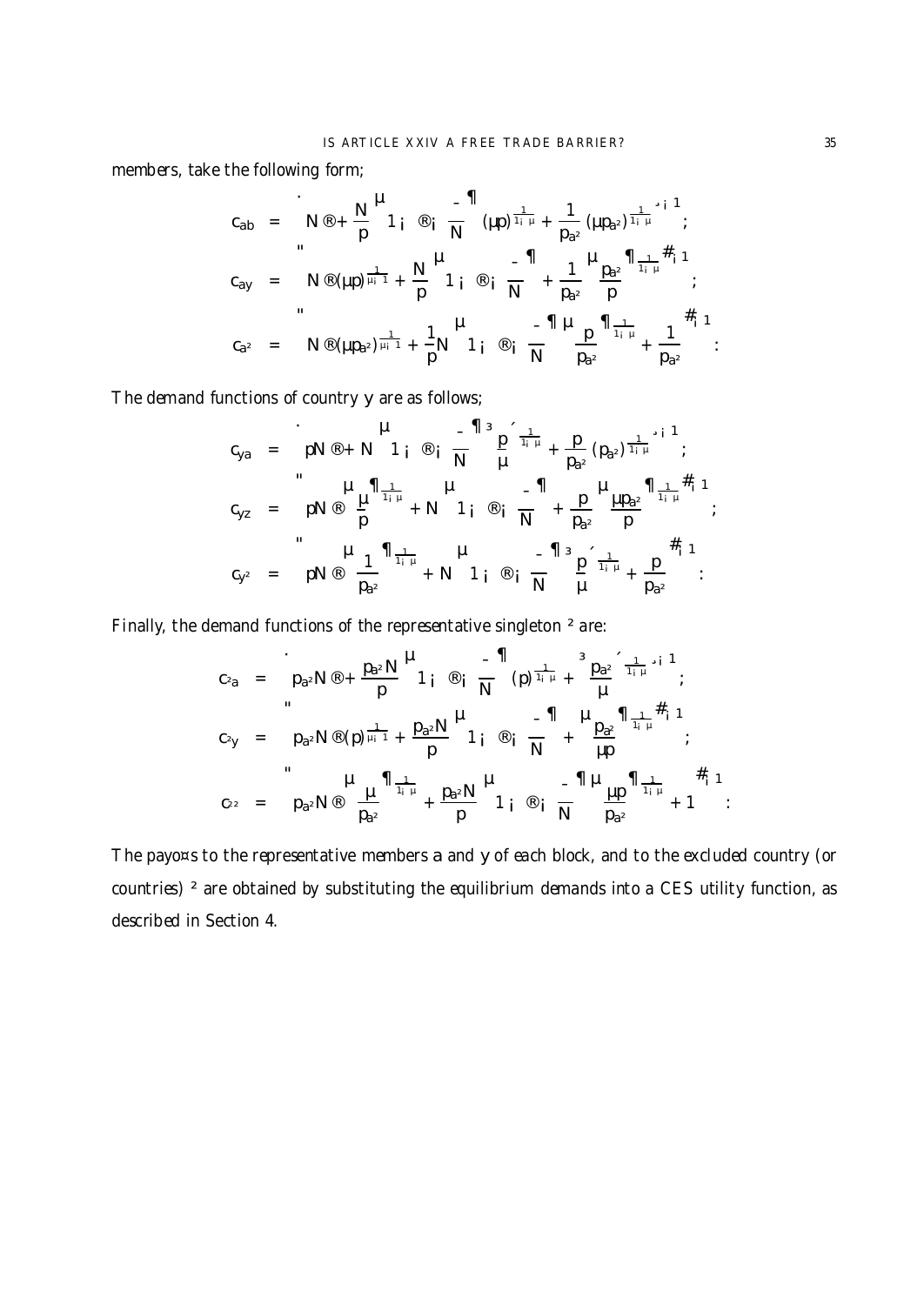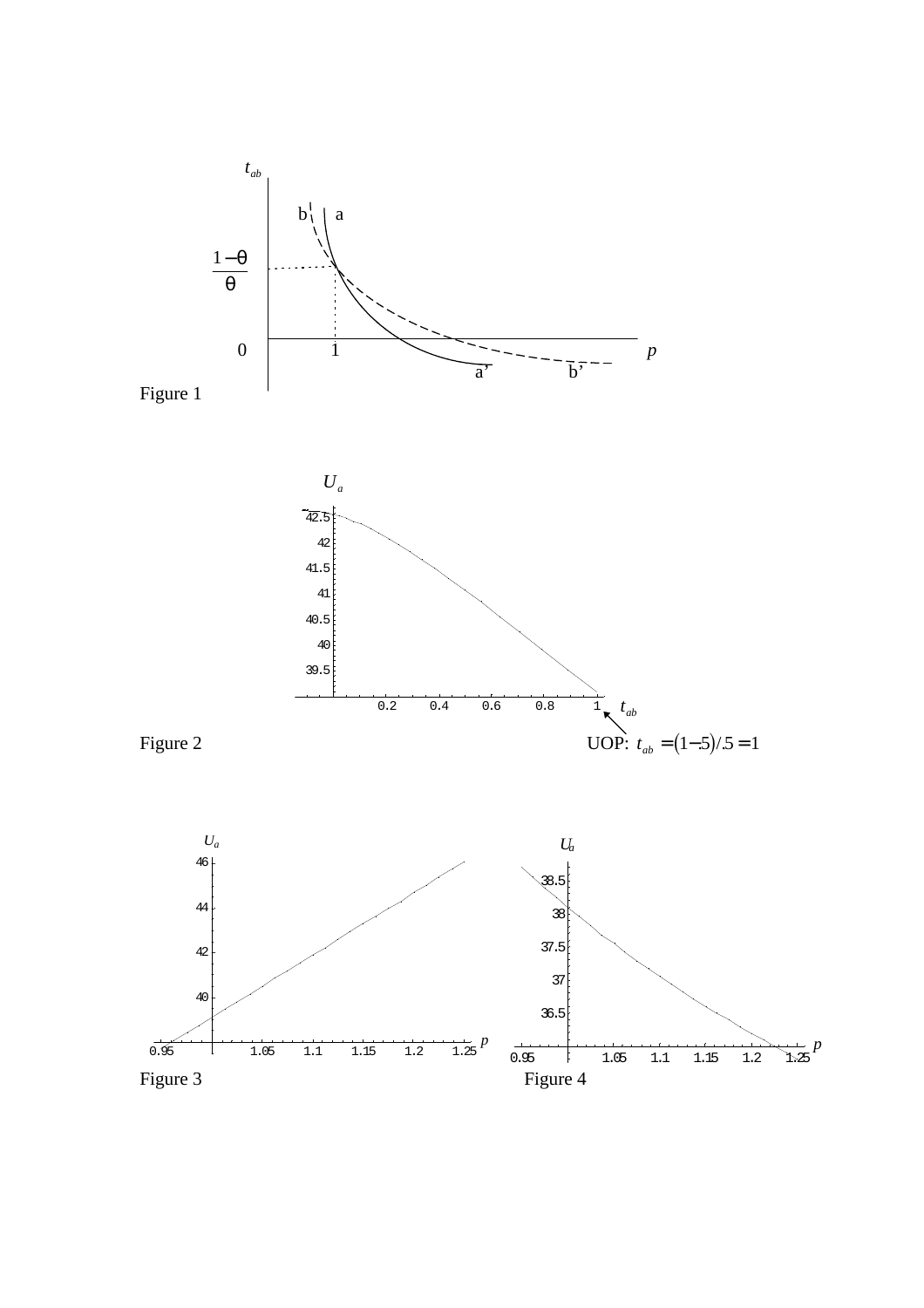

**World Welfare**

Welfare: weighted average of all countries

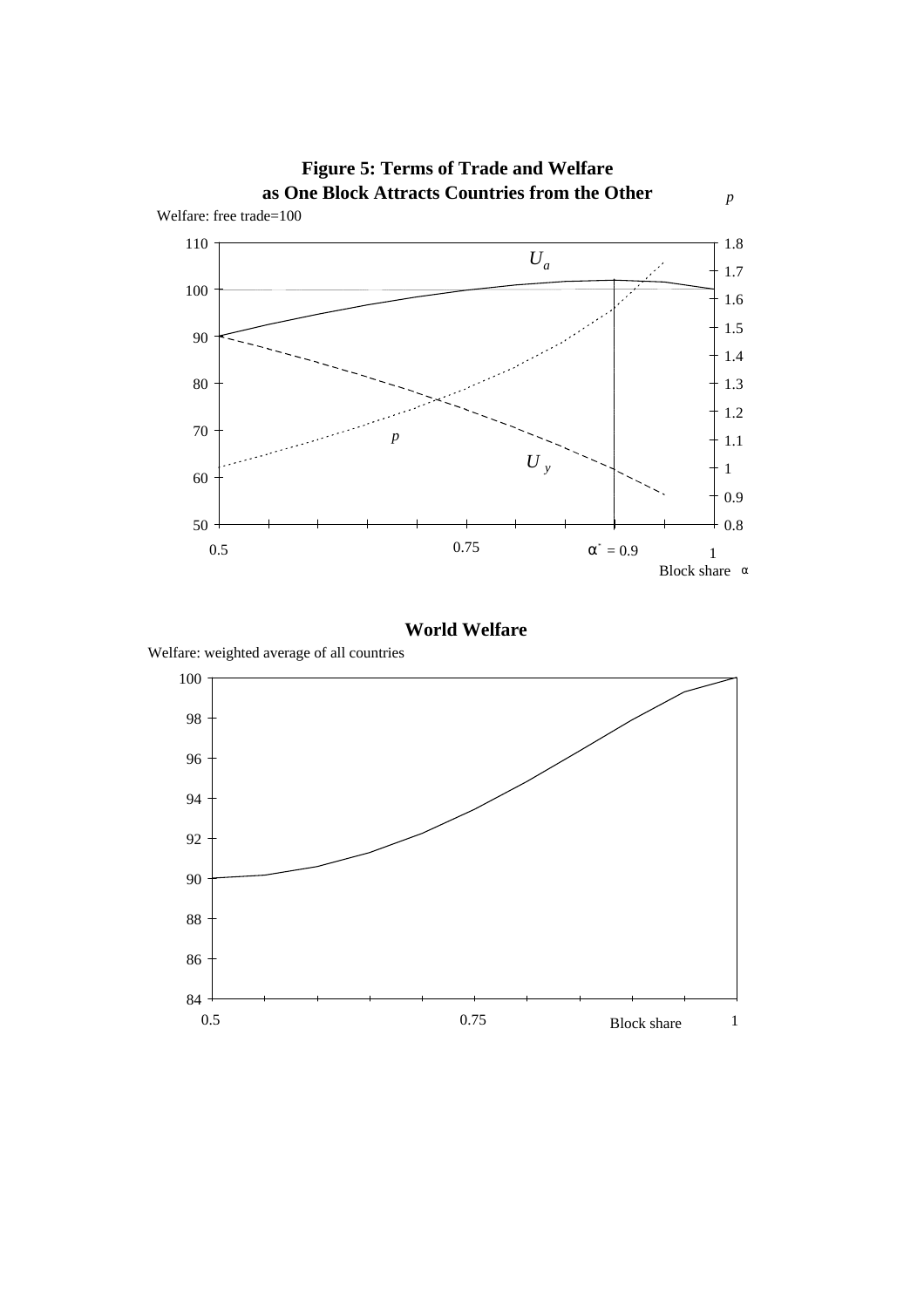| Table 1: Optimal Tariffs and Import Demand |            |       |       |                            |
|--------------------------------------------|------------|-------|-------|----------------------------|
| Substitution                               |            |       |       | $n = 4$ $n = 40$ $n = 400$ |
| elasticity                                 |            |       |       |                            |
| $\sigma = 2$                               | $t_{ij}^*$ | 1.151 | 1.024 | 1.00249                    |
|                                            | $c_{ij}$   | 0.131 | 0.023 | 0.00248                    |
| $\sigma = 4$                               | $t_{ij}^*$ | 0.391 | 0.341 | 0.33416                    |
|                                            | $c_{ij}$   | 0.148 | 0.024 | 0.00249                    |

| Table 2: Payoffs Under Two Blocks |            |       |        |       |  |  |
|-----------------------------------|------------|-------|--------|-------|--|--|
| $\sigma$                          | $\alpha^*$ |       | $U_a$  |       |  |  |
| $1\frac{1}{3}$                    | 0.92       | 2.69  | 102.37 | 33.09 |  |  |
| $\ddot{2}$                        | .9         | 1.569 | 101.93 | 61.49 |  |  |
|                                   | 0.89       | 1.192 | 101.00 | 83.15 |  |  |

| Table 3: Payoffs Under Two Blocks when a Single Country is Excluded |            |           |       |        |       |                |
|---------------------------------------------------------------------|------------|-----------|-------|--------|-------|----------------|
| $\sigma$                                                            | $\alpha^*$ |           |       | $U_a$  | $U_y$ | $U_{\epsilon}$ |
| $1\frac{1}{3}$                                                      | 0.92       | $n=40$    | 2.93  | 102.85 | 31.95 | 28.43          |
|                                                                     |            | $n = 400$ | 2.71  | 102.46 | 33.00 | 27.24          |
| $\mathcal{D}_{\mathcal{L}}$                                         | .9         | $n=40$    | 1.62  | 102.34 | 60.48 | 52.22          |
|                                                                     |            | $n=400$   | 1.574 | 101.99 | 61.41 | 50.88          |
|                                                                     | .89        | $n=40$    | 1.21  | 101.00 | 82.33 | 56.61          |
|                                                                     |            | $n=400$   | 1.193 | 101.01 | 83.08 | 56.63          |

| Table 4: Payoffs Under Two Blocks when Two Single Countries are Excluded |            |           |      |        |              |                |
|--------------------------------------------------------------------------|------------|-----------|------|--------|--------------|----------------|
| $\sigma$                                                                 | $\alpha^*$ |           |      | $U_a$  | $U_{\bm{u}}$ | $U_{\epsilon}$ |
| $1\frac{1}{2}$                                                           | 0.92       | $n=40$    | 3.26 | 102.37 | 30.45        | 29.39          |
|                                                                          |            | $n=400$   | 2.74 | 102.54 | 32.90        | 27.39          |
| 2                                                                        | .9         | $n=40$    | 1.69 | 102.31 | 59.07        | 53.23          |
|                                                                          |            | $n=400$   | 1.58 | 102.05 | 61.33        | 51.05          |
|                                                                          | .89        | $n=40$    | 1.23 | 100.84 | 81.28        | 56.02          |
|                                                                          |            | $n = 400$ | 1.20 | 101.02 | 83.01        | 56.66          |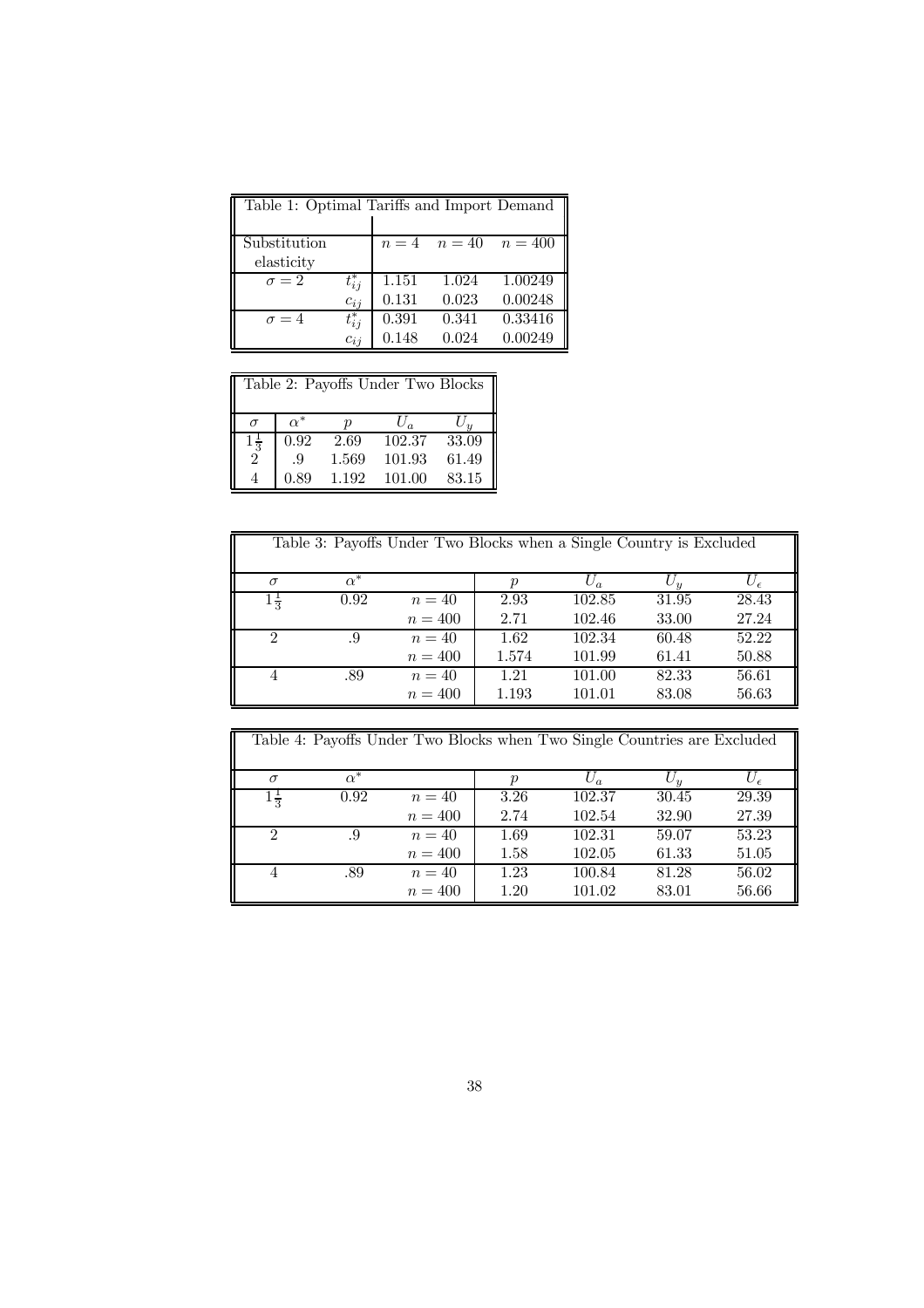## IS ARTICLE XXIV A FREE TRADE BARRIER? 39 8. References

APEC (1994) (Asia Paci…c Economic Co-operation) (1994) Achieving the APEC Vision: Free and Open Trade in the Paci…c, Second Report of the Eminent Persons' Group to APEC Ministers. Singapore: APEC Secretariat, Singapore.

Bagwell, K. and R. Staiger (1998) "Will Preferential Arrangements Underline the Multilateral Trading System?" Economic Journal 108(449) (July) pp 1162-1182.

Bagwell, K. and R. Staiger (1999) "An Economic Theory of the GATT," American Economic Review, 89(1) (March) pp 215-48.

Bagwell, K. and R. Staiger (1999) "Multilateral Trade Negotiations, Bilateral Opportunism and the Rules of GATT," NBER Working Paper no. 7071, April.

Bhagwati, J. (1993) "Regionalism and Multilateralism: An Overview" J. de Melo and Panagariya (eds.) New Dimensions in Regional Integration, London: CEPR. Reprinted in Bhagwati, J., Krishna, P., and Panagariya, A. (eds.) 1999, Trading Blocks, MIT Press, Cambridge, MA.

Bloch, F. (1996) "Sequential Formation of Coalitions with Fixed Payo¤ Division and Externalities," Games and Economic Behaviour, 14: 90-123.

Bond, E.W. and Syropoulos, C. (1996a) "The Size of Trading Blocs, Market Power and World Welfare E¤ects", Journal of International Economics, 40, pp. 411-437.

Bond, E.W. and Syropoulos, C. (1996b) "Trading Blocs and the Sustainability of Inter-Regional Cooperation," in M. Canzoneri, W.J. Ethier and V. Grilli, (eds), The New Transatlantic Economy, London: Cambridge University Press.

Bond, E.W. and Syropoulos, C. and Winters L.A. (1999) "Deepening of Regional Integration and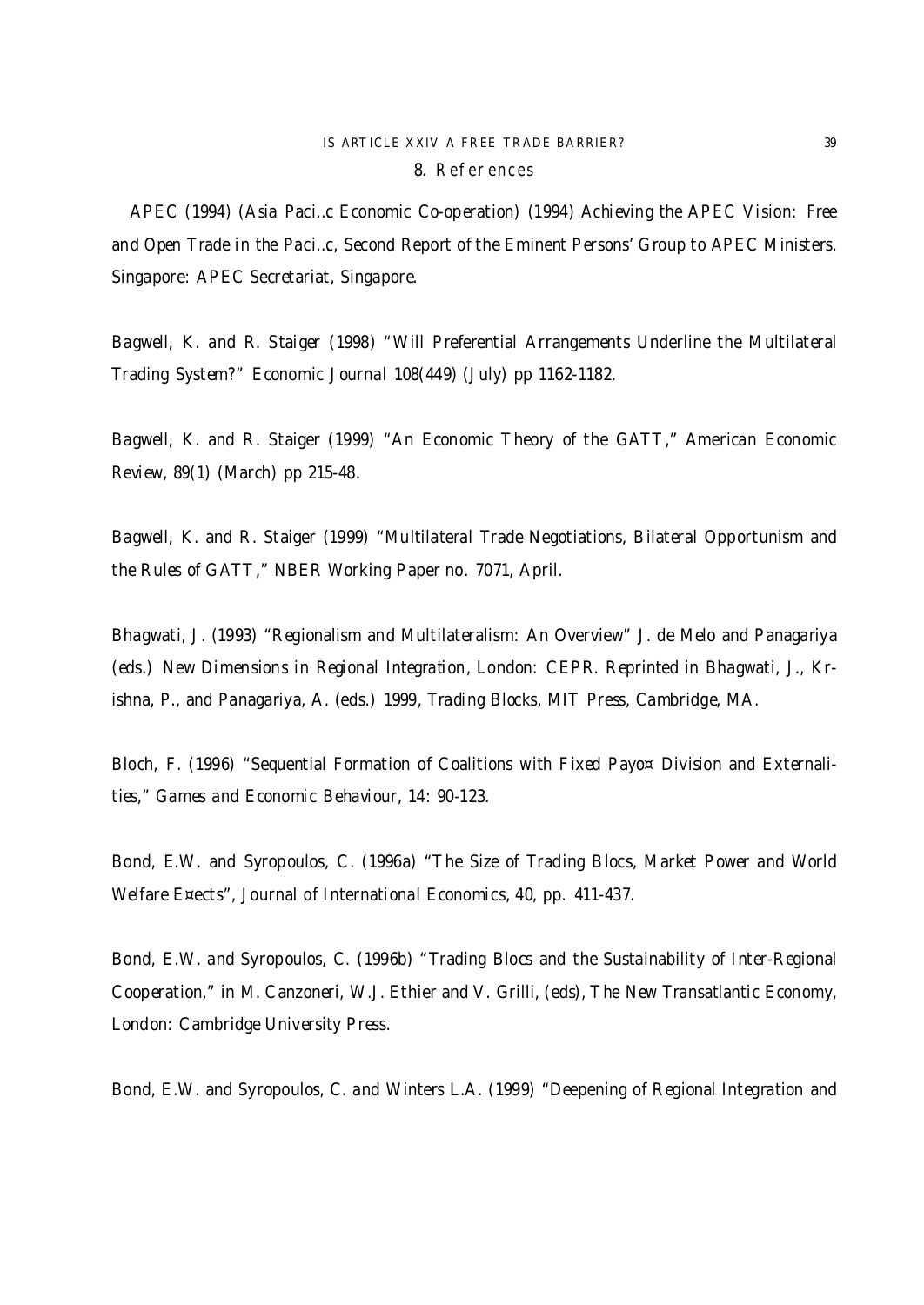40 BEN ZISSIMOS AND DAVID VINES Multilateral Trade Agreements," manuscript available at http://www.…u.edu/~syropoul.

Dixit, A. (1987) "Strategic Aspects of Trade Policy", in Truman Bewley (ed.) Advances in Economic Theory: Fifth World Congress. Cambridge, Cambridge University Press, pp. 329-362.

Dixit, A. and Stiglitz, J.E. (1977) "Monopolistic Competition and Optimum Product Diversity," American Economic Review, 67: 297-308

Gros, D. (1987) "A Note on the Optimal Tari¤, Retaliation and the Welfare Loss from Tari¤ Wars in a Model with Intra-industry Trade", Journal of International Economics 23: 357-367.

Grossman, G.M. and Helpman, E. "Protection for Sale", American Economic Review 84(4), September, pp 833-850.

Johnson, H.G. (1953-4) "Optimum Tari¤s and Retaliation", Review of Economic Studies, 22: 142- 153. (Reprinted as chapter 2 in H.G. Johnson, International Trade and Economic Growth, Allen and Unwin 1958.)

Kennan, J. and Riezman, R. (1988) "Do Big Countries Win Tari¤ Wars?" International Economic Review, 29(1): 81-85.

Krugman, P. (1991) "Is Bilateralism Bad?" in E. Helpman and J. Razin (eds.) International Trade and Trade Policy, MIT Press, Cambridge, MA.

Maggi, G. (1999) "The Role of Institutions in International Trade Cooperation," American Economic Review, 89(1): 190-214.

McMillan, J. (1993) "Does regional integration foster open trade? Economic theory and GATTs Article XXIV", in Anderson, K. and Blackhurst, R. (eds.) 1993, Regional Integration and the Global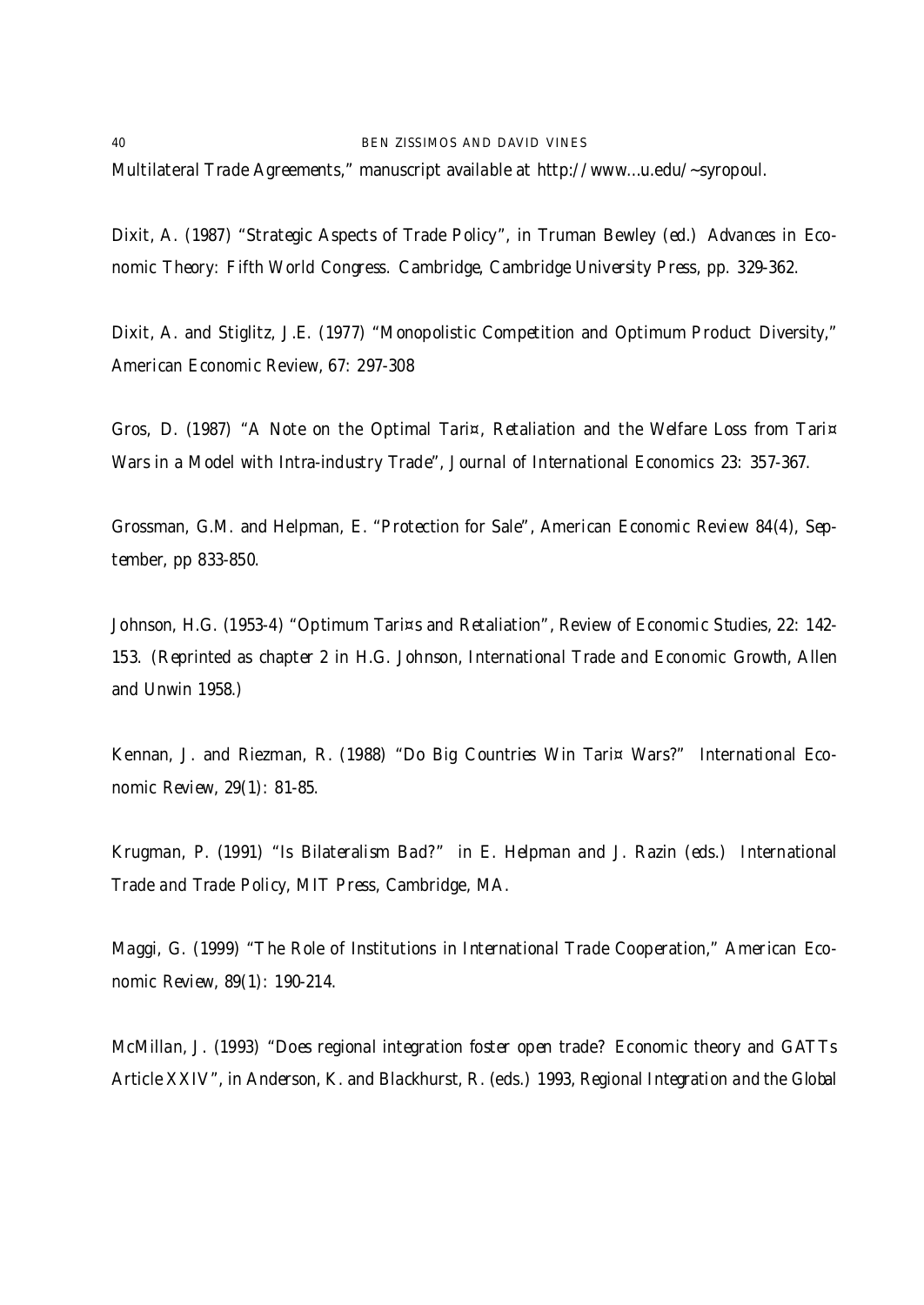Trading System, Harvester Wheatsheaf, Hemel Hempstead.

Mundell, R. A. (1964) "Tari¤ Preferences and the Terms of Trade," The Manchester School of Economics and Social Studies 32(1): 1-14. Reprinted in Bhagwati, J., Krishna, P., and Panagariya, A. (eds.) 1999, Trading Blocks, MIT Press, Cambridge, MA.

Panagariya, A. and Gupta, P. (1998) "Anti-dumping Duty versus Price Negotiations", The World Economy 21(8): 1003-1020.

Riezman, R. (1985) "Customs Unions and the Core," Journal of International Economics 19: 355-365.

Soloaga, I and Winters A. (1999) "Regionalism in the Nineties: What E¤ect on Trade?" CEPR Discussion Paper no. 2183, June.

Syropoulos, C. (1999) "Customs Unions and Comparative Advantage," Oxford Economic Papers 51 239-266.

Venables, T. (1982) "Optimal Tari¤s for Trade in Monopolistically Competitive Commodities," Journal of International Economics 11: 225-241.

Viner, J. (1950) The Customs Union Issue, New York, Carnegie Endowment for International Peace.

Whalley, J. "Why Do Countries Seek Regional Trade Agreements?" in Frankel, J. (ed.) The Regionalisation of the World Economy. Chicago, University of Chicago Press, pp. 63-87.

Yi, S.-S. (1996) "Endogenous Formation of Customs Unions under Imperfect Competition: Open Regionalism is Good" Journal of International Economics, 41: 151-175.